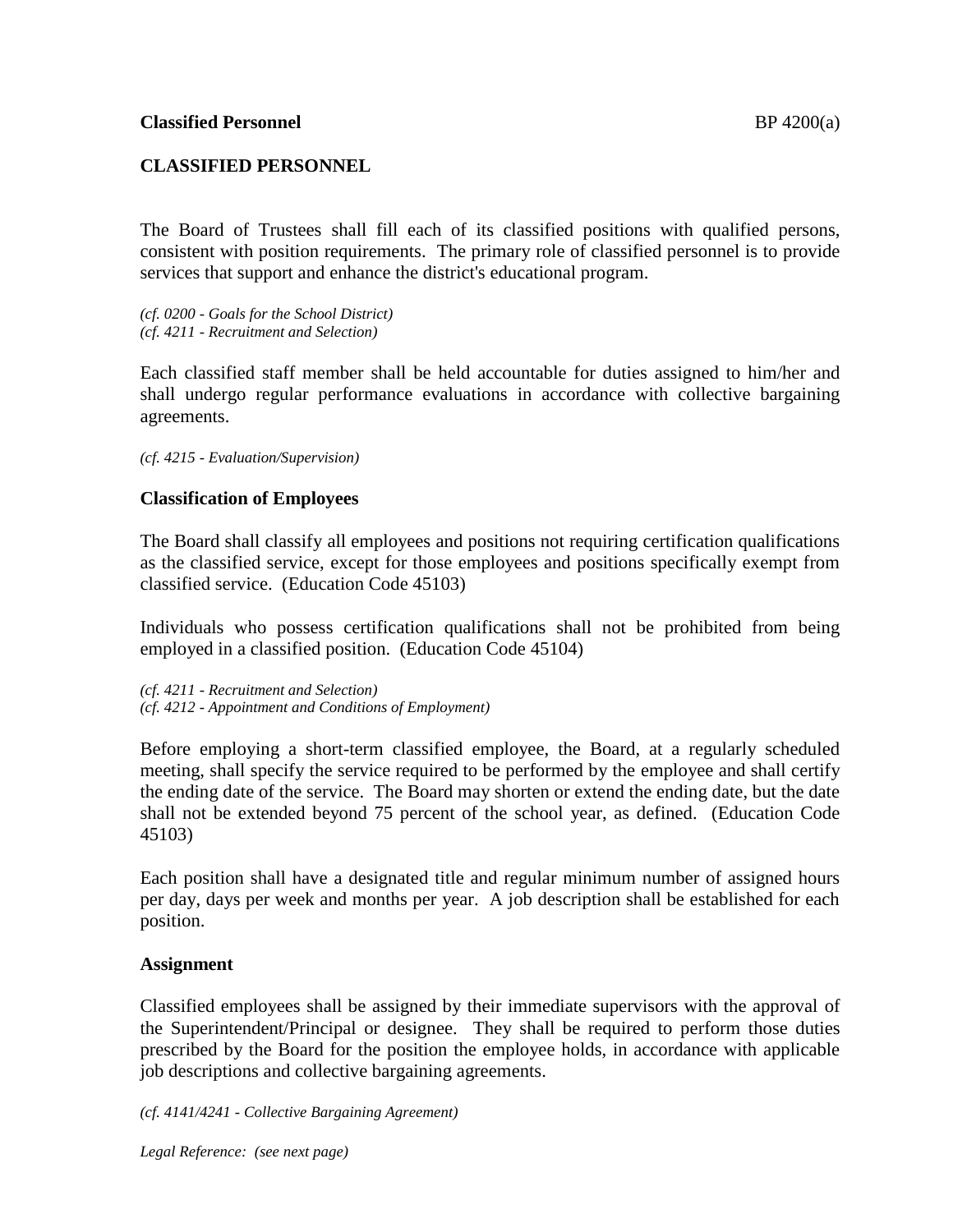### BP 4200(b)

#### **CLASSIFIED PERSONNEL** (continued)

*Legal Reference:*

*EDUCATION CODE 45100-45139 Employment of classified staff 45160-45169 Salaries and differential compensation 45190-45210 Resignation and leaves of absence 45220-45320 Merit system 49406 Examination for tuberculosis 51760-51769.5 Work experience education*

*Management Resources:*

*WEB SITES California School Employees Association: http://www.csea.com*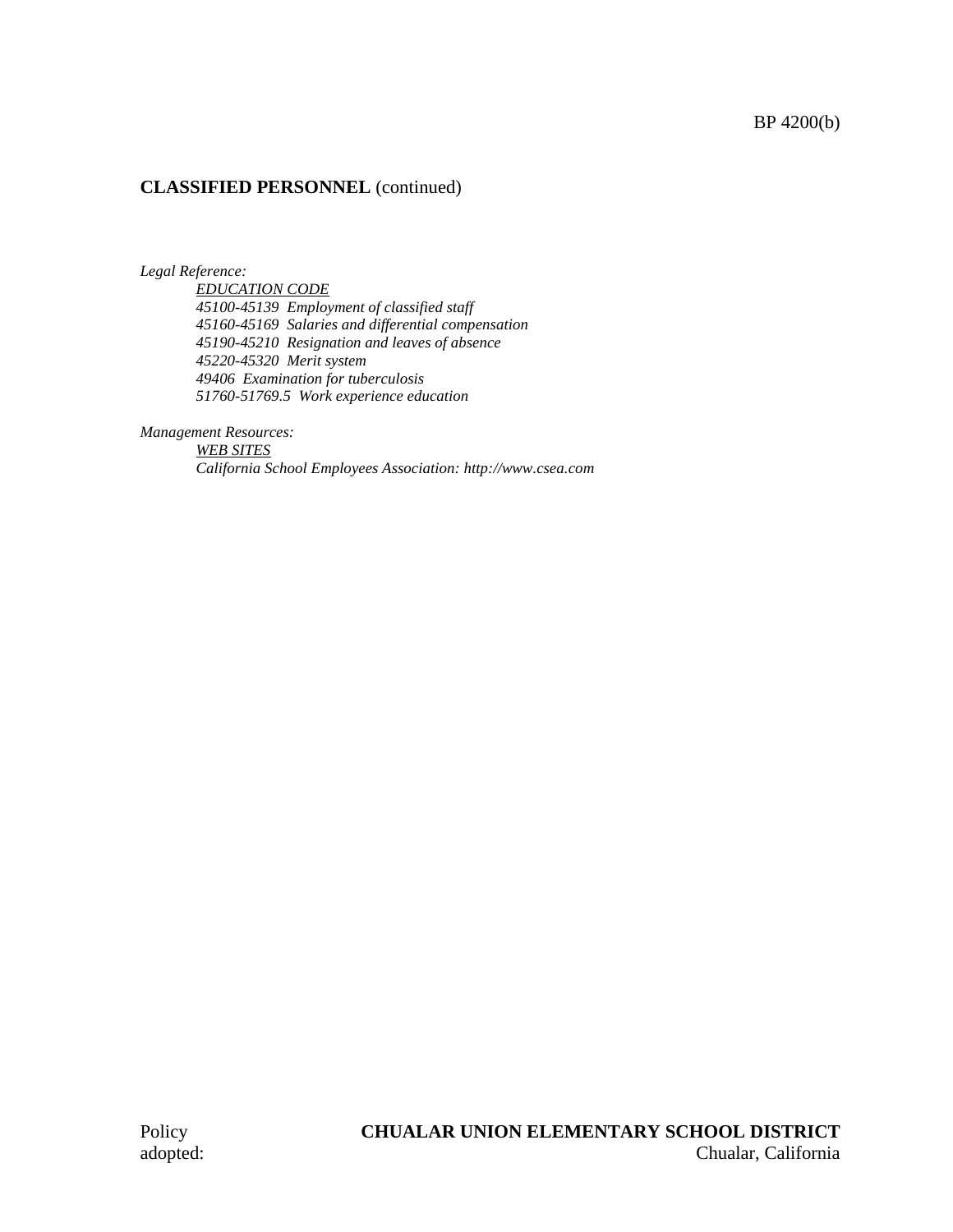## **CLASSIFIED PERSONNEL**

## **Exemption from Classified Service**

Individuals hired solely for the following purposes are exempt from the classified service: (Education Code 45103)

1. Substitute or short-term employees, as defined, who are employed and paid for less than 75 percent of the school year

*Substitute employee* means any person employed to replace any classified employee who is temporarily absent from duty. In addition, if the district is then engaged in a procedure to hire a permanent employee to fill a vacancy in any classified position, the Board of Trustees may fill the vacancy through the employment, for not more than 60 calendar days, of one or more substitute employees, except to the extent that a collective bargaining agreement then in effect provides for a different period of time.

*Short term employee* means any person who is employed to perform a service for the district, upon the completion of which the service required or similar services will not be extended or needed on a continuing basis.

*Seventy-five percent of the school year* means 195 working days, including holidays, sick leave, vacation and other leaves of absences, irrespective of the number of hours worked per day.

- 2. Part-time playground positions (noon duty aides), when the employees are not otherwise employed in classified positions in the district
- 3. Apprentices and professional experts employed on a temporary basis for a specific project regardless of length of employment
- 4. Full-time students employed part time
- 5. Part-time students employed part time in any college work study program, or in a work experience education program conducted by a community college district. and which is financed by state or federal funds

### **Restricted Positions**

Persons employed in restricted positions shall be classified employees for all purposes except that they shall not be subject to the provisions of Education Code 45272 and 45273 related to promotional examinations and the filling of vacancies, and shall not acquire permanent status or seniority credit. They shall be eligible for promotion into the regular classified service only after completing six months of satisfactory service, and only upon the subsequent satisfactory completion of the qualifying examinations required of all other persons serving in the same class in the regular classified service. (Education Code 45105, 45108)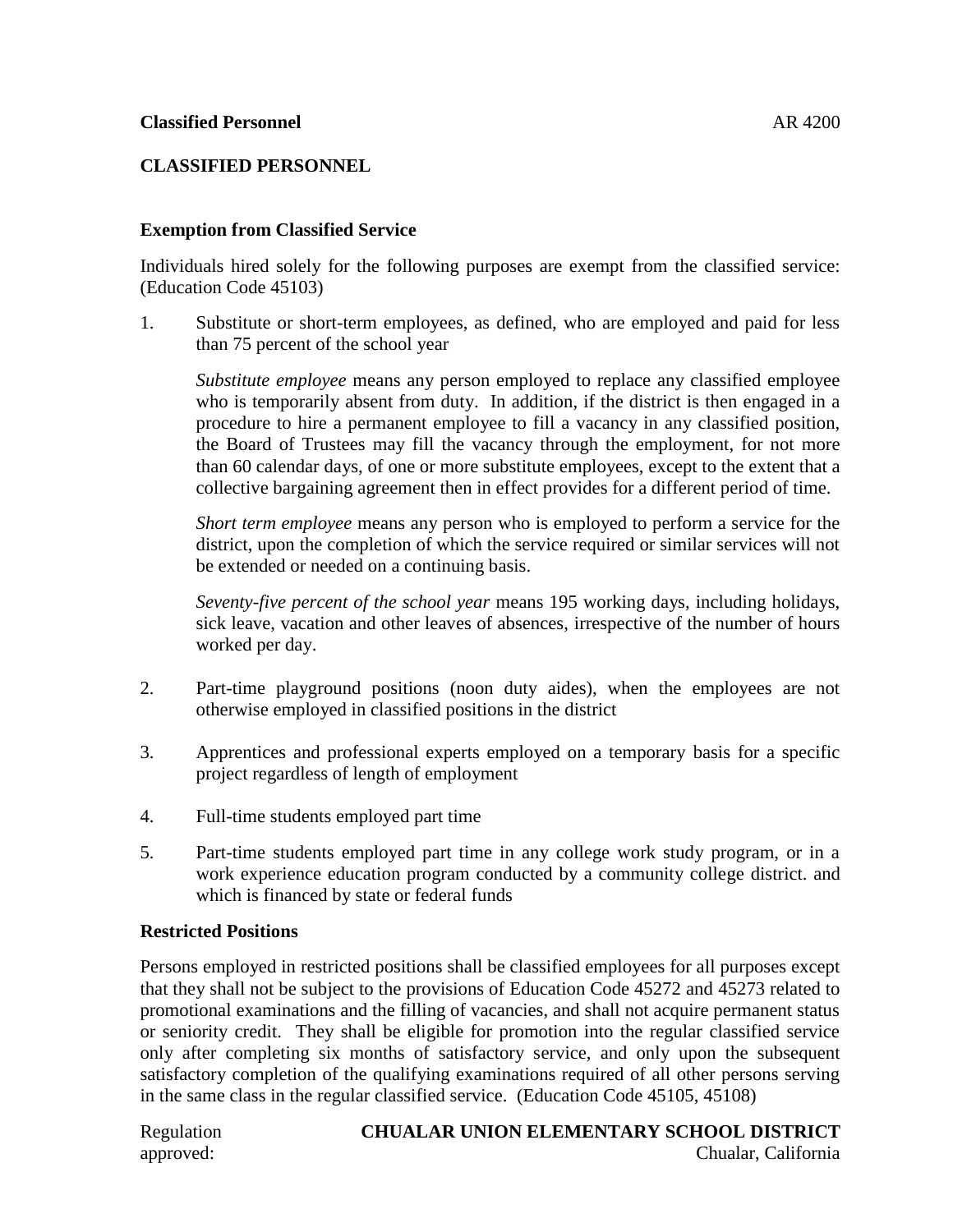## **APPOINTMENT AND CONDITIONS OF EMPLOYMENT**

Upon recommendation of the Superintendent/Principal, the Board of Trustees shall approve the appointment of all classified employees. The position and the pay rate shall be reported to the Board at a regular meeting.

Individuals appointed to the classified staff shall, at a minimum:

- 1. Submit to fingerprinting as required by law (Education Code 45125)
- 2. Not have been convicted of a violent or serious felony (Education Code 45122.1)

#### *(cf. 4212.5 - Criminal Record Check)*

- 3. Not have been convicted of any sex offense as defined in Education Code 44010 (Education Code 45123)
- *(cf. 4218 - Dismissal/Suspension/Disciplinary Action)*
- 4. Not have been determined to be a sexual psychopath pursuant to Welfare and Institutions Code 6300-6332 (Education Code 45124)
- 5. If the individual will be working directly and in an unaccompanied setting with minor children on a more than incidental and occasional basis or will have supervision or disciplinary power over minor children, not be required to register as a sex offender pursuant to Penal Code 290 because of a conviction for a crime where the victim was a minor under the age of 16 (Penal Code 290.95)

*(cf. 3515.5 - Sex Offender Notification)*

- 6. Not have been convicted of any controlled substance offense as defined in Education Code 44011 (Education Code 45123)
- 7. Submit to a physical examination or provide proof thereof as required by law and Board policy (Education Code 45122, 49406)
- *(cf. 4112.4/4212.4/4312.4 - Health Examinations)*
- 8. File the oath or affirmation of allegiance required by Government Code 3100-3109
- *(cf. 4112.3/4212.3/4312.3 - Oath or Affirmation)*
- 9. Submit to drug and alcohol testing as required by Board policy

*(cf. 4112.41/4212.41/4312.41 - Employee Drug Testing)*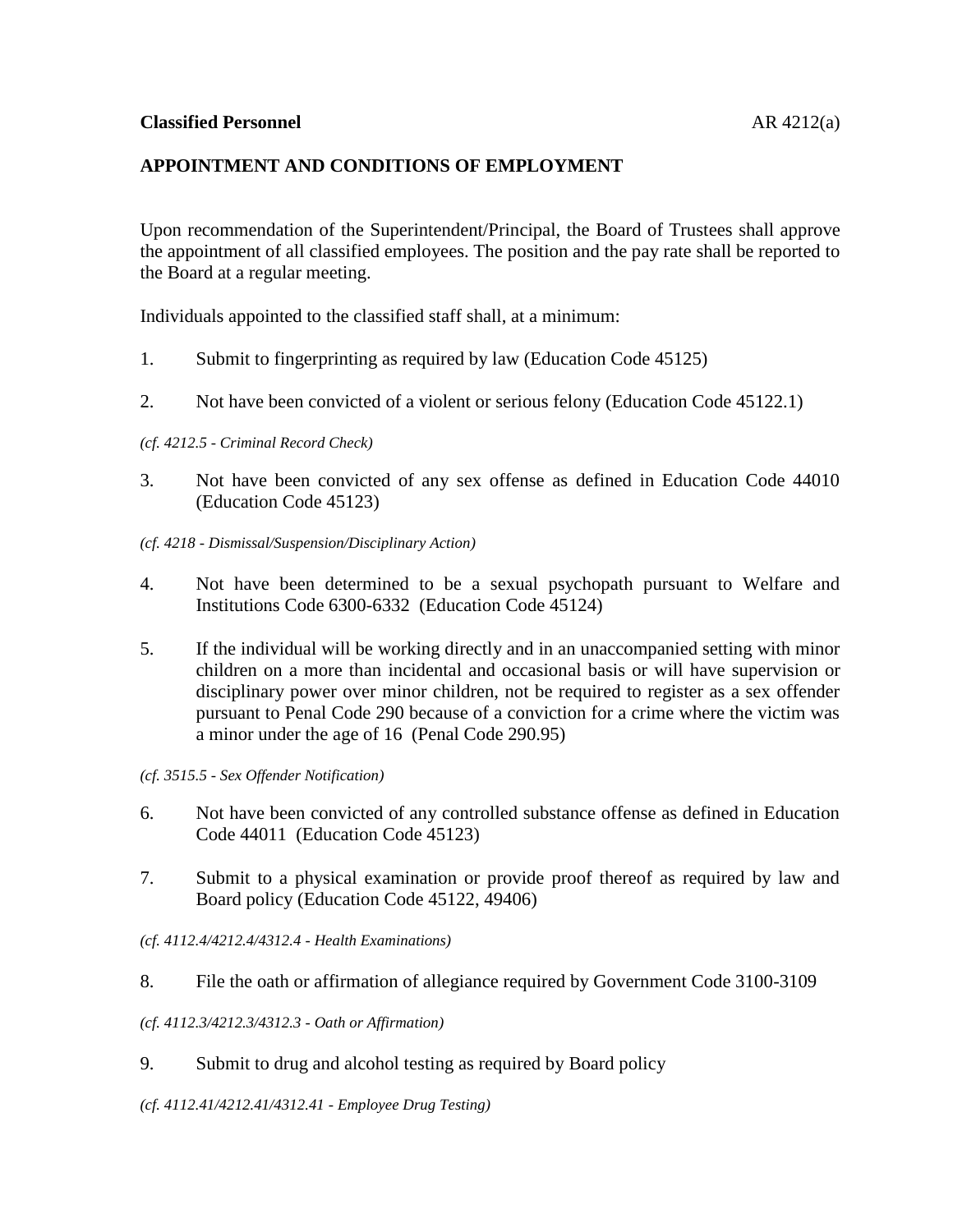### **APPOINTMENT AND CONDITIONS OF EMPLOYMENT** (continued)

10. Fulfill any other requirements as specified by law, collective bargaining agreement, Board policy or administrative regulation

*(cf. 4112.8/4212.8/4312.8 - Employment of Relatives)*

#### **Notification of Classification and Compensation**

When first employed and upon each subsequent change in classification, classified employees other than short-term, limited-term or provisional employees shall be given two copies of their class specification, salary data, assignment or work location, duty hours and prescribed work week. Salary data shall specify pay period (monthly, semimonthly or other) and applicable rates of compensation (daily, hourly, overtime and differential rates). Employees shall keep one copy of this information and shall sign and date the other copy and return it to their supervisor. (Education Code 45169)

*(cf. 4112.9/4212.9/4312.9 - Employee Notifications) (cf. 4151/4251/4351 - Employee Compensation)*

*Legal Reference: (see next page)*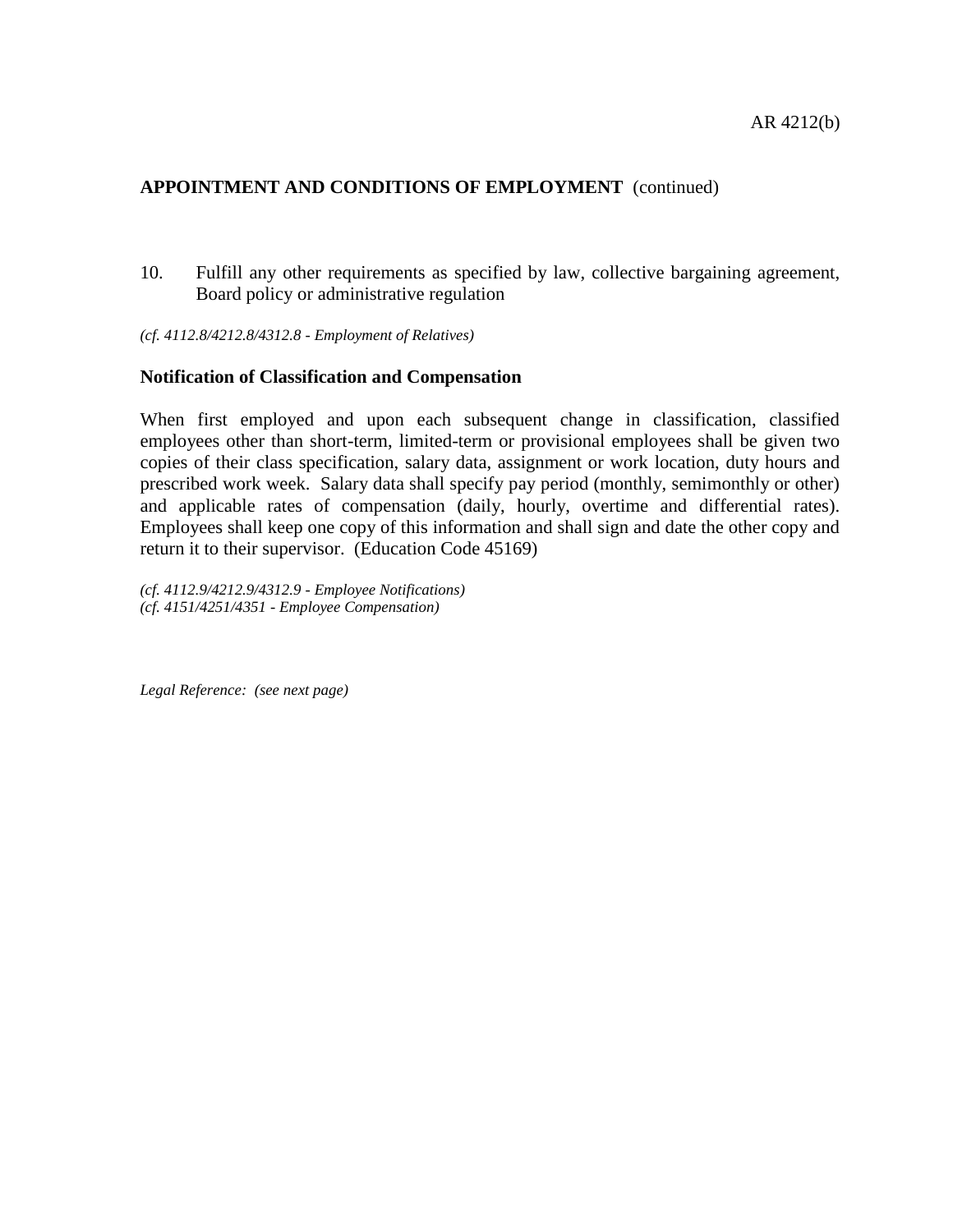### **APPOINTMENT AND CONDITIONS OF EMPLOYMENT** (continued)

*Legal Reference:*

*EDUCATION CODE 35161 Powers and duties 44010 Sex offense - definitions 44011 Controlled substance offense - definitions 44066 Limitation on certification requirements 45103 Classified service in districts not incorporating the merit system 45104 Positions not requiring certification qualifications 45105 Positions under various acts not requiring certification qualifications 45108 Restricted positions 45113 Rules and regulations for classified service in districts not incorporating the merit system 45122 Physical examinations 45122.1 Classified employees, conviction of a violent or serious felony 45123 Employment after conviction of sex offense or controlled substance offense 45125 Use of personal identification cards to ascertain conviction of crime 45169 Employee salary data 49406 Examination for tuberculosis 60850-60856 High school exit exam GOVERNMENT CODE 3100-3109 Oaths or affirmations 12940-12950 Unlawful employment practices PENAL CODE 290 Registration of sex offenders 290.95 Disclosure by person required to register as sex offenders 667.5 Prior prison terms, enhancement of prison terms 1192.7 Plea bargaining limitation 1203.4 Discharged petitioner, change of plea WELFARE AND INSTITUTIONS CODE*

*6300-6332 Sexual psychopaths*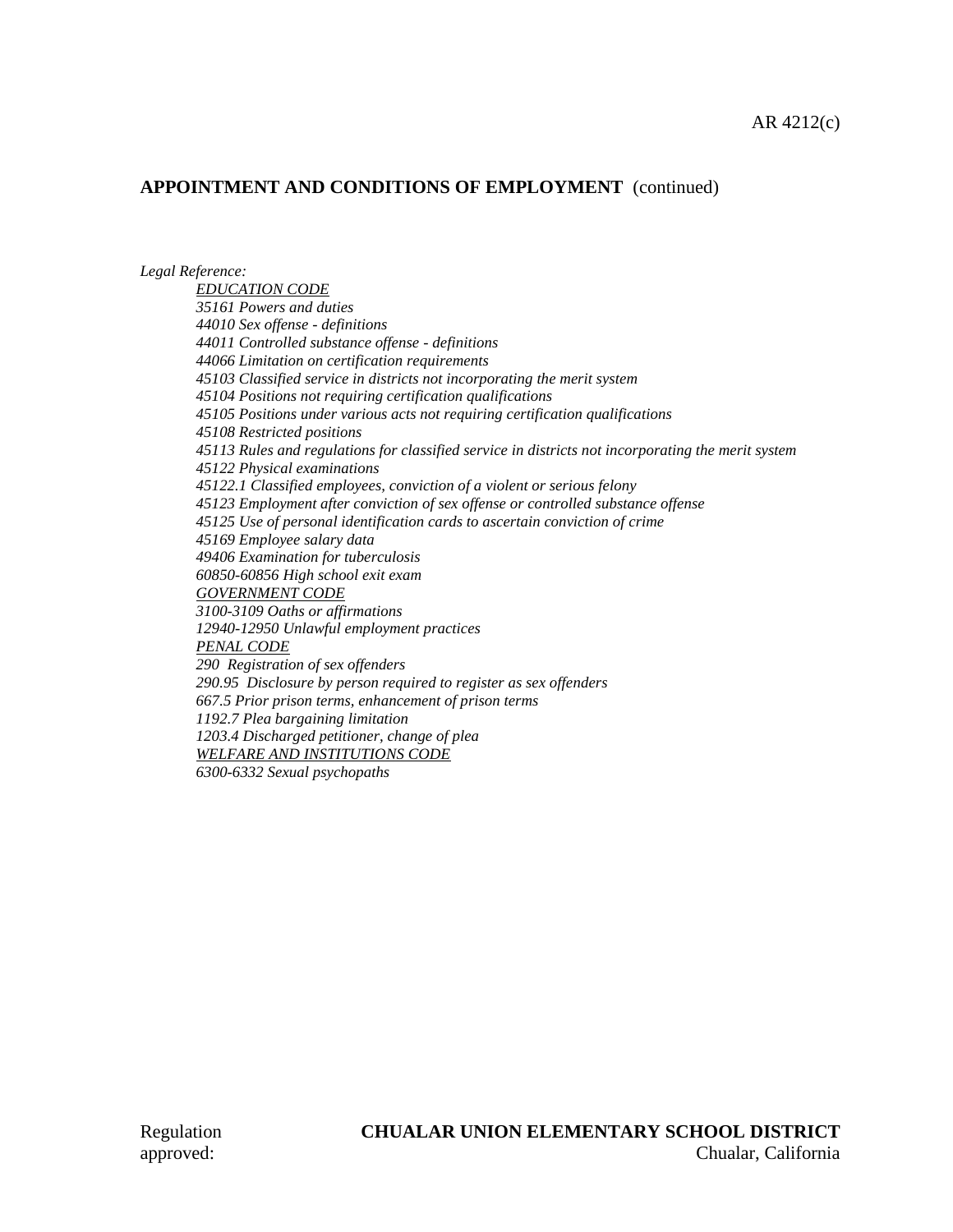## **CRIMINAL RECORD CHECK**

## **Applicants for Employment**

Each person to be employed in a classified position, including temporary, substitute and parttime positions, shall be required to submit fingerprint identification data. However, secondary school students attending the district school who are to be employed in a temporary or part-time position shall not be required to submit fingerprint identification data. (Education Code 45125)

The Superintendent/Principal or designee shall ensure that each person to be employed submits fingerprints, either electronically through the Live Scan system or on fingerprint identification card, for processing by the Department of Justice. If the district is using the Live Scan system, the Superintendent/Principal or designee shall also provide the applicant with a Live Scan request form and a list of nearby Live Scan locations.

The Superintendent/Principal or designee shall request the Department of Justice to forward one copy of the applicant's fingerprint identification data to the Federal Bureau of Investigation for the purpose of obtaining any record of previous convictions if the applicant: (Education Code 45125)

- 1. Has not resided in the State of California for at least one year immediately preceding the application for employment
- 2. Has resided for more than one year, but less than seven years, in the State of California and the Department of Justice has ascertained that the person was convicted of a sex offense where the victim was a minor or a drug offense where an element of the offense is either the distribution to or the use of a controlled substance by a minor

The Board of Trustees shall not employ an applicant until the Department of Justice completes its check of the state criminal history files. (Education Code 45125)

#### *(cf. 4212 - Appointment and Conditions of Employment)*

The Superintendent/Principal or designee shall ensure that no person is hired who has been convicted of a violent or serious felony as listed in Penal Code 667.5(c) or 1192.7(c), unless that person has obtained a certificate of rehabilitation and a pardon. (Education Code 45122.1)

The Superintendent/Principal or designee may hire a classified employee without waiting for the disposition of the employee's criminal history files upon a determination that an emergency or exceptional situation exists and that a delay in filling the position would endanger student health or safety. (Education Code 45125)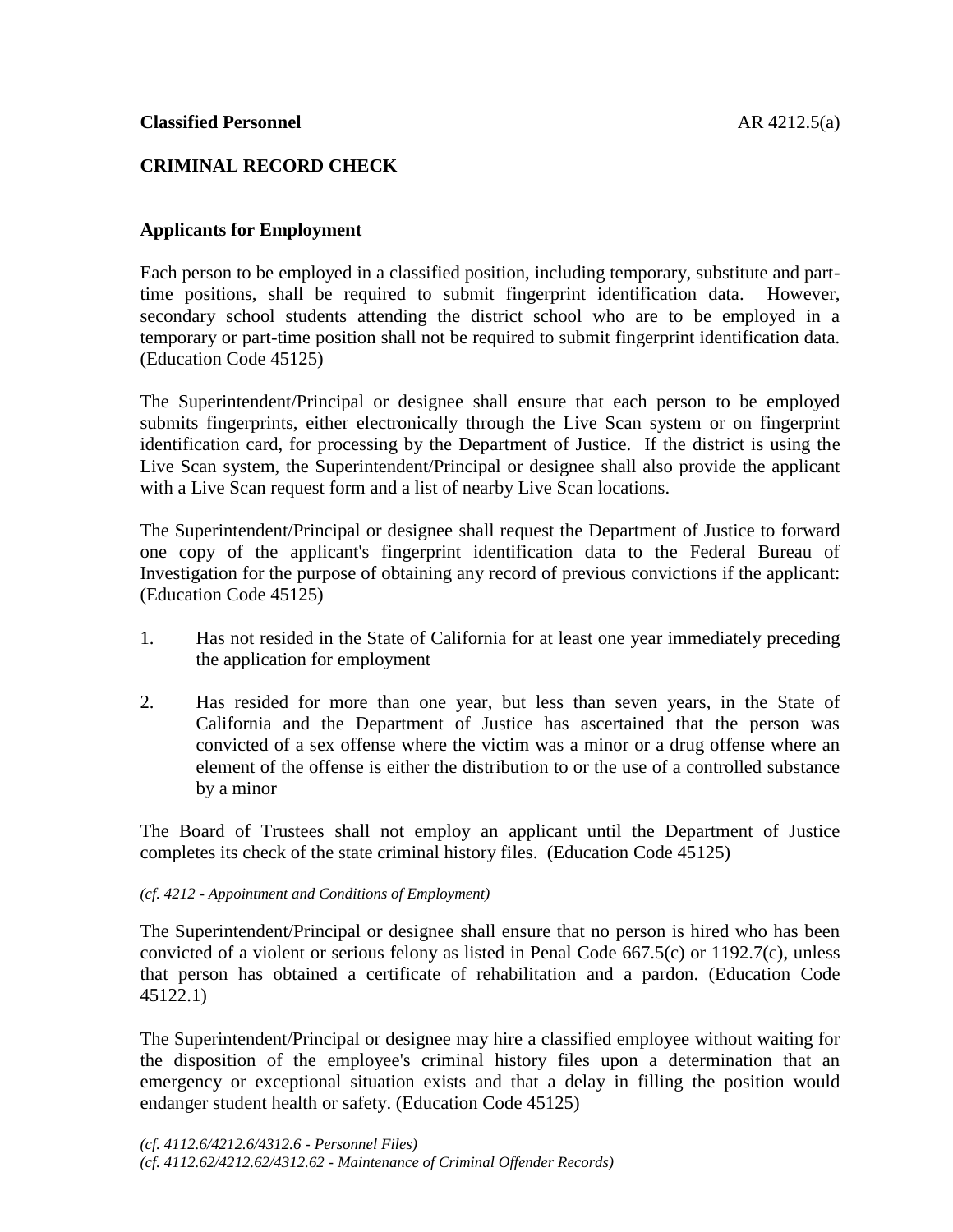## **CRIMINAL RECORD CHECK** (continued)

#### **Subsequent Arrest Notification**

The Superintendent/Principal or designee shall request subsequent arrest notification from the Department of Justice as provided under Penal Code 11105.2. (Education Code 45125)

### **Current Employees**

Upon notification by telephone from the Department of Justice that a current temporary, substitute or probationary classified employee has been convicted of a violent or serious felony, the Superintendent/Principal or designee shall immediately place that employee on leave without pay, unless the employee has received a certificate of rehabilitation and a pardon. (Education Code 45122.1)

Upon receipt of written notification of the fact of conviction from the Department of Justice, the Superintendent/Principal or designee shall terminate the temporary, substitute or probationary employee without regard to any other procedure for termination specified in the Education Code or district procedures, unless that employee has received a certificate of rehabilitation and a pardon. (Education Code 45122.1)

#### *(cf. 4218 - Dismissal/Suspension/Disciplinary Action)*

If the employee challenges the Department of Justice record and the Department of Justice withdraws in writing its notification, the Superintendent/Principal or designee shall immediately reinstate the employee with full restoration of salary and benefits. (Education Code 45122.1)

*Legal Reference: (see next page)*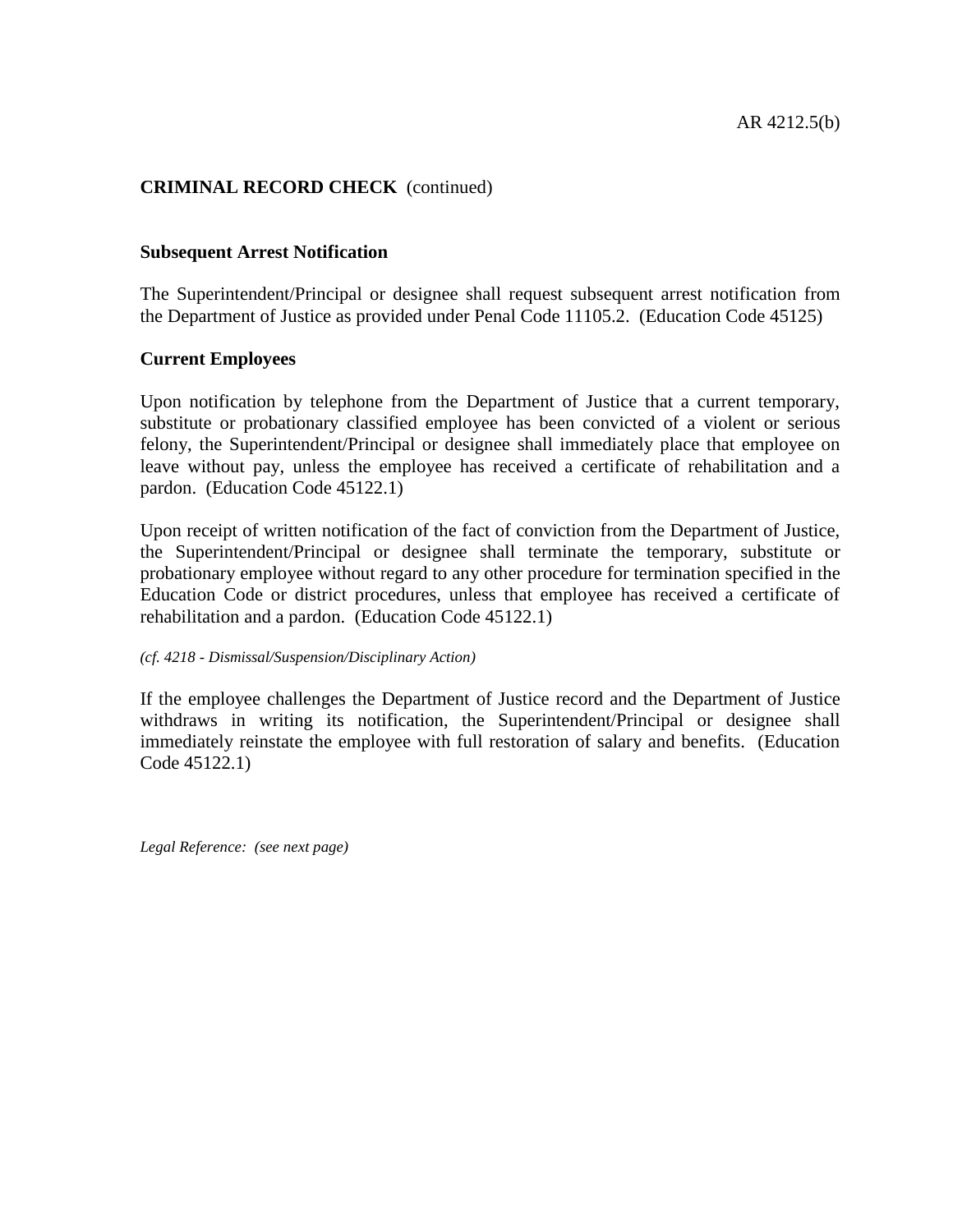## **CRIMINAL RECORD CHECK** (continued)

*Legal Reference:*

*EDUCATION CODE 44332.6 Criminal record check, county board of education 44346.1 Applicants for credential, conviction of a violent or serious felony 44830.1 Certificated employees, conviction of a violent or serious felony 44830.2 Certificated employees; Interagency agreements 45122.1 Classified employees, conviction of a violent or serious felony 45125 Use of personal identification cards to ascertain conviction of crime 45125.01 Classified employees; interagency agreements 45125.1 Fingerprint for contractors 45125.5 Automated records check 45126 Duty of Department of Justice to furnish information GOVERNMENT CODE 6200-6203 Crimes related to public records PENAL CODE 502 Unauthorized access to computers 667.5 Violent felonies 1192.7 Serious felonies 11075-11081 Criminal record dissemination 11105-11105.75 Criminal identification 11140-11144 Furnishing of state criminal history information 13300-13305 Local summary criminal history information CODE OF REGULATIONS, TITLE 11 703 Release of criminal offender record information 708 Destruction of criminal offender record information*

*Management Resources:*

*WEB SITES*

*Department of Justice/Attorney General's Office: http://www.caag.state.ca.us/app CSBA: http://www.csba.org*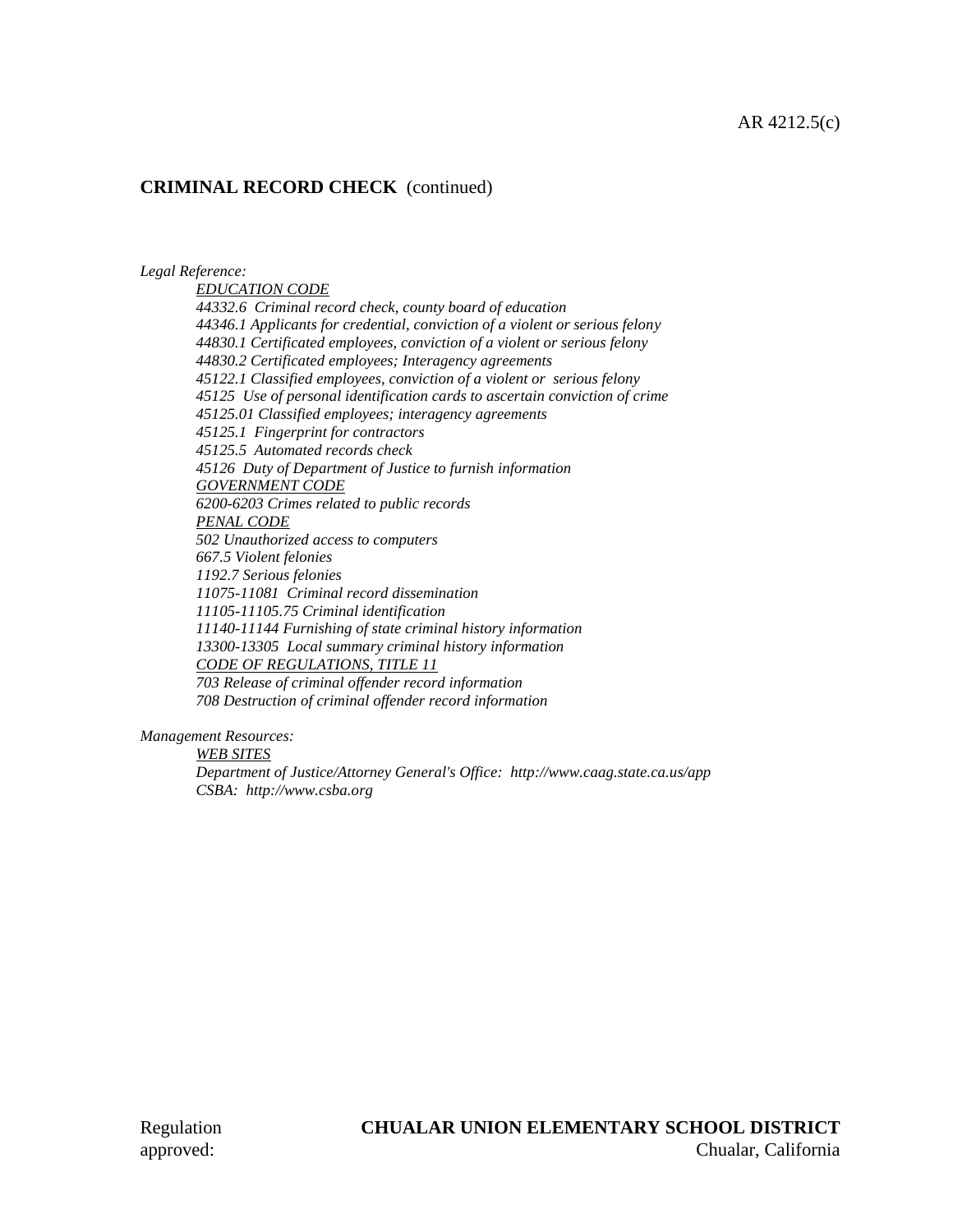## **ASSIGNMENT/CLASSIFICATION**

## **Assignment**

Classified employees shall be assigned by their immediate supervisors with the approval of the Superintendent/Principal or designee. They shall be required to perform those duties prescribed by the Board of Trustees for the position the employee holds. Employees may be required to work outside of their job classification. Compensation shall be adjusted upward to reflect the performance of duties outside of the employee's normal assignment.

## **Classification**

The Board shall classify all positions in the classified service and other positions not requiring certification qualifications. Each position shall have a designated title, regular minimum number of assigned hours per day, days per week and months per year. A specific statement of the duties required and the regular monthly salary ranges shall be established for each position.

*Legal Reference:*

*EDUCATION CODE 45102 Assignment at times other than regular academic year 45109 Fixing of duties 45110 Inconsistent duties; compensation 45127 Work week (conditions of service) 45132 Four-consecutive-day workweek 45169 Data furnished employee, copies; application 45183 Basis of assignment to duties*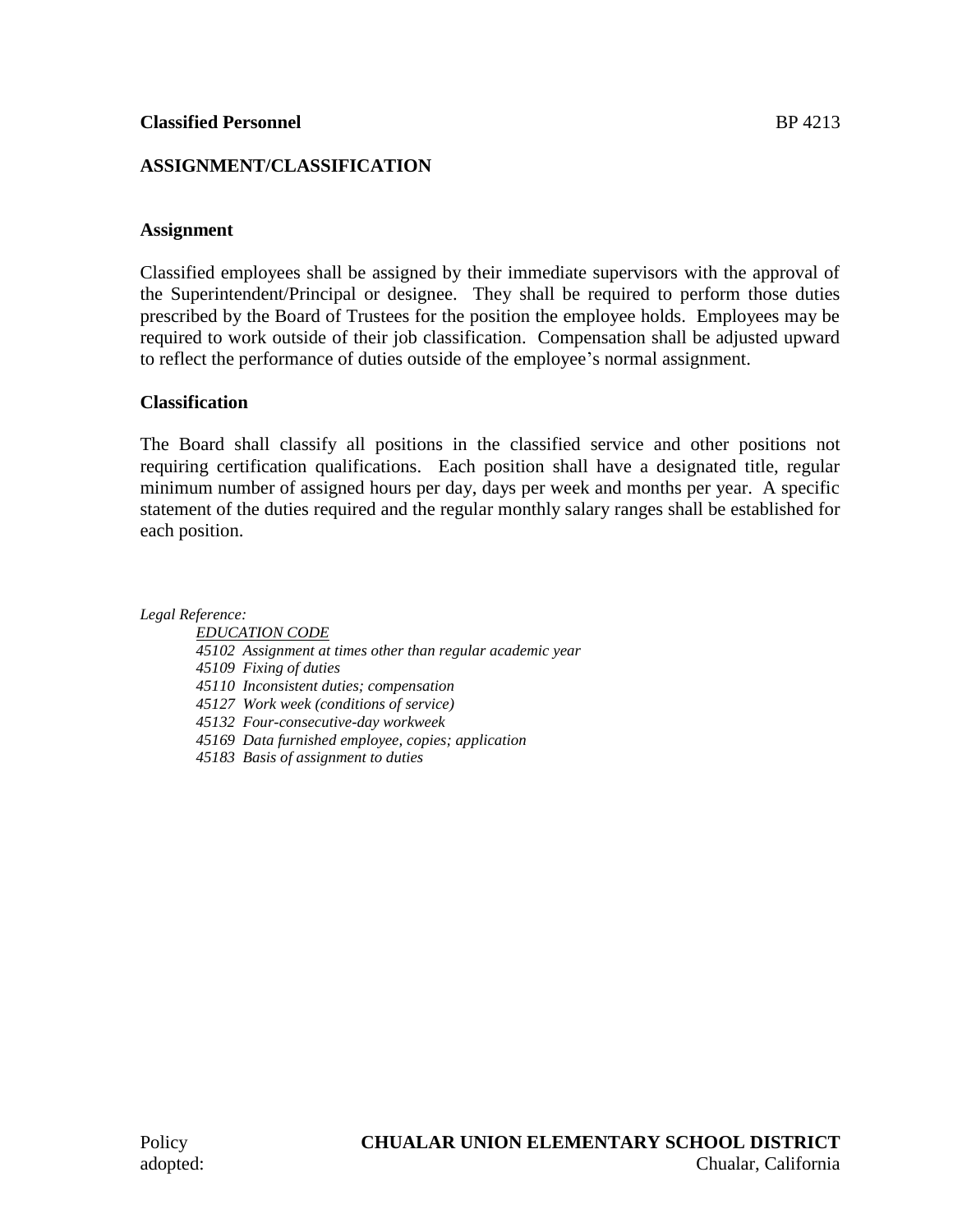## **EVALUATION/SUPERVISION**

The Board of Trustees recognizes that appropriate supervision and regular, comprehensive evaluations can help employees to continually improve in the performance of their responsibilities. Evaluations shall be made in accordance with procedures specified in negotiated contracts and based on job-specific standards of performance.

#### *(cf. 4141/4241 - Collective Bargaining Agreement)*

The Board expects supervisors to gauge employees' on-the-job effectiveness and skills in a fair, objective, and consistent manner. Evaluations shall address the competence and care with which the employee executes his/her assigned responsibilities. As appropriate, evaluations also may address the extent to which the employee works cooperatively with others and observes school or district rules and regulations.

*(cf. 4219.21 - Code of Ethics)*

The Superintendent/Principal or designee shall ensure that evaluation ratings have uniform meaning throughout the district.

Evaluations shall be used to recognize the exemplary skills and accomplishments of staff and to identify areas needing improvement. When the evaluation indicates areas needing improvement, the Board expects employees to accept responsibility and take initiative to improve their performance. The Superintendent/Principal or designee shall assist employees in obtaining needed job skills.

*(cf. 4231 - Staff Development)*

The evaluation shall be dated and signed by both the employee and the supervisor.

*(cf. 4112.6/4212.6/4312.6 - Personnel Records)*

The Superintendent/Principal or designee shall ensure that classified employees have access to rules and procedures related to performance evaluations.

*Legal Reference: (see next page)*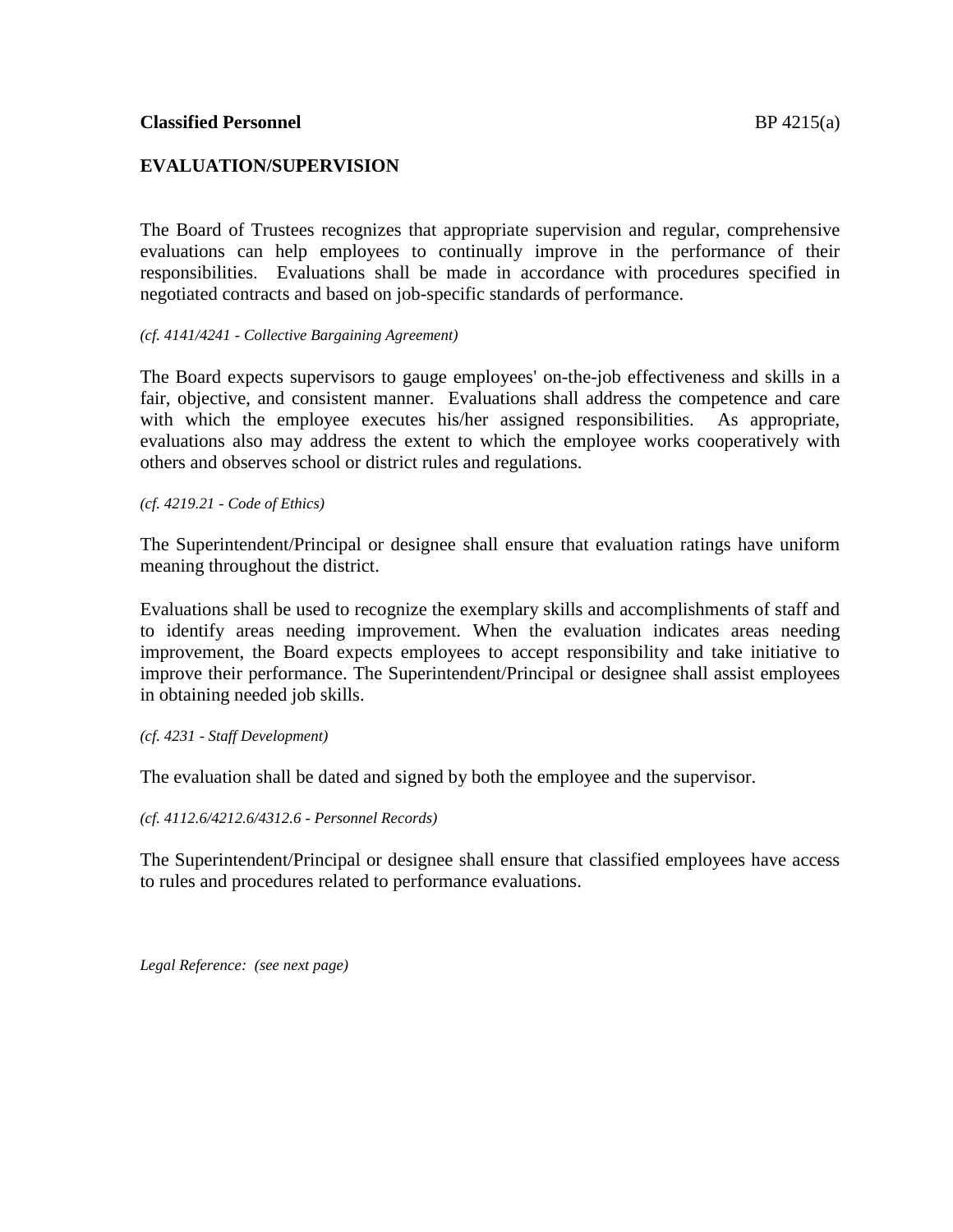## **EVALUATION/SUPERVISION** (continued)

*Legal Reference:*

*EDUCATION CODE 45113 Rules and regulations for the classified service in districts not incorporating the merit system 45261 Subjects of rules (merit system districts) 45262 Distribution of rules GOVERNMENT CODE 3543.2 Scope of representation*

*Management Resources:*

*WEB SITES CSBA: http://www.csba.org California School Employees Association: http://www.csea.com*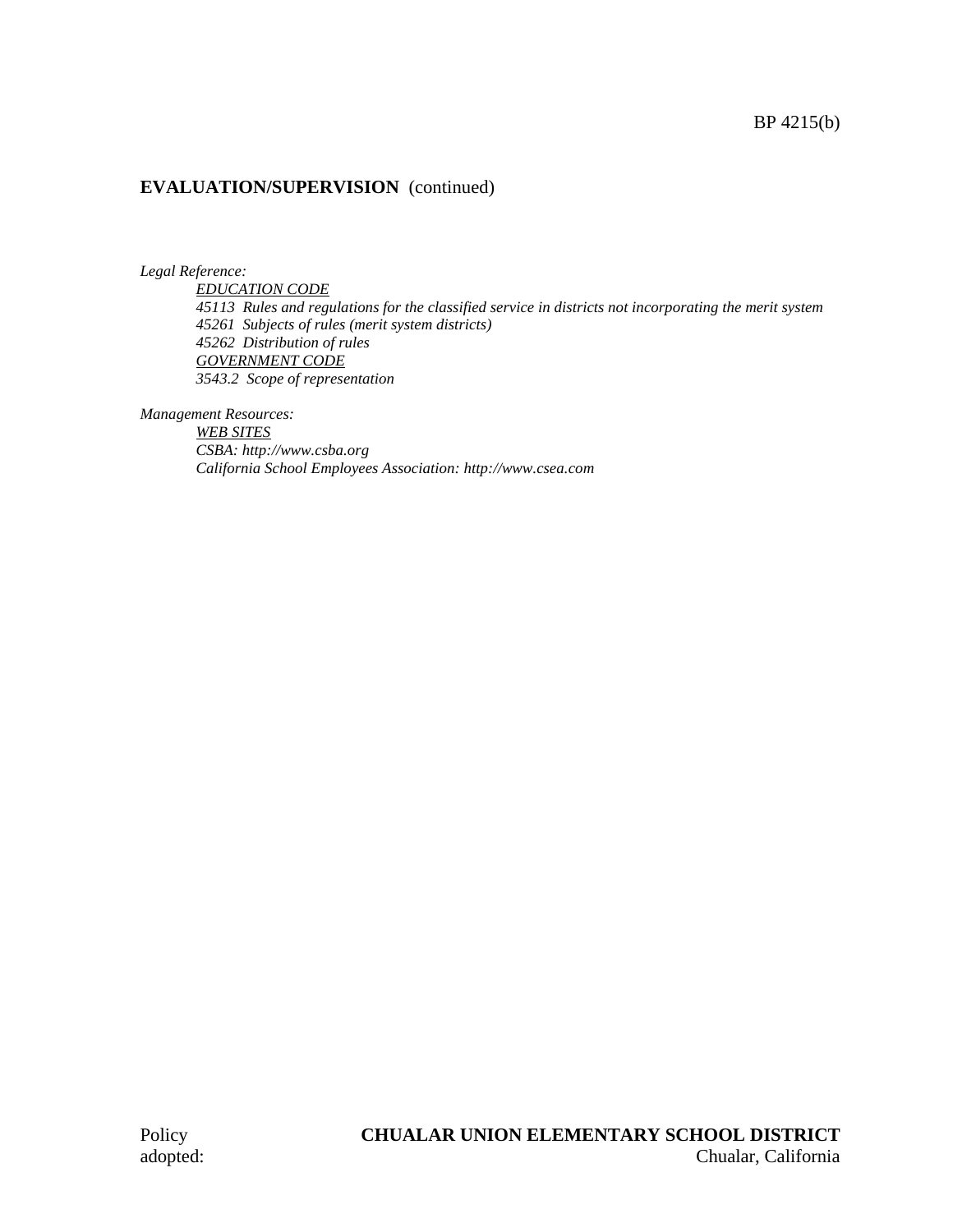## **PROBATIONARY/PERMANENT STATUS**

Employees newly hired for regular positions in the classified service shall be considered probationary employees until they have satisfactorily completed one year of probationary service. Upon satisfactorily completing this period, they shall become permanent classified employees of the district.

Probationary employees shall receive written performance evaluations by their supervisor during the probationary period. These evaluations shall indicate whether the evaluator is satisfied or not satisfied with the employee's ability, performance, and compatibility with the job.

*(cf. 4215 - Evaluation/Supervision)*

The Superintendent/Principal or designee may dismiss an employee during the initial probationary period.

*(cf. 4218 - Dismissal/Suspension/Disciplinary Action)*

Permanent employees promoted to a higher classification shall be considered probationary in their new position until they have satisfactorily completed one year of service in that position.

A permanent employee who accepts a promotion and fails to complete the probationary period for that promotional position shall be employed in the classification from which he/she was promoted. (Education Code 45113)

This policy shall be made available to classified employees and the public. (Education Code 45113)

*Legal Reference:*

*EDUCATION CODE*

*45113 Rules and regulations for classified service in districts not incorporating the merit system 45240-45320 Merit system*

*Management Resources:*

*WEB SITES California School Employees Association: http://www.csea.org*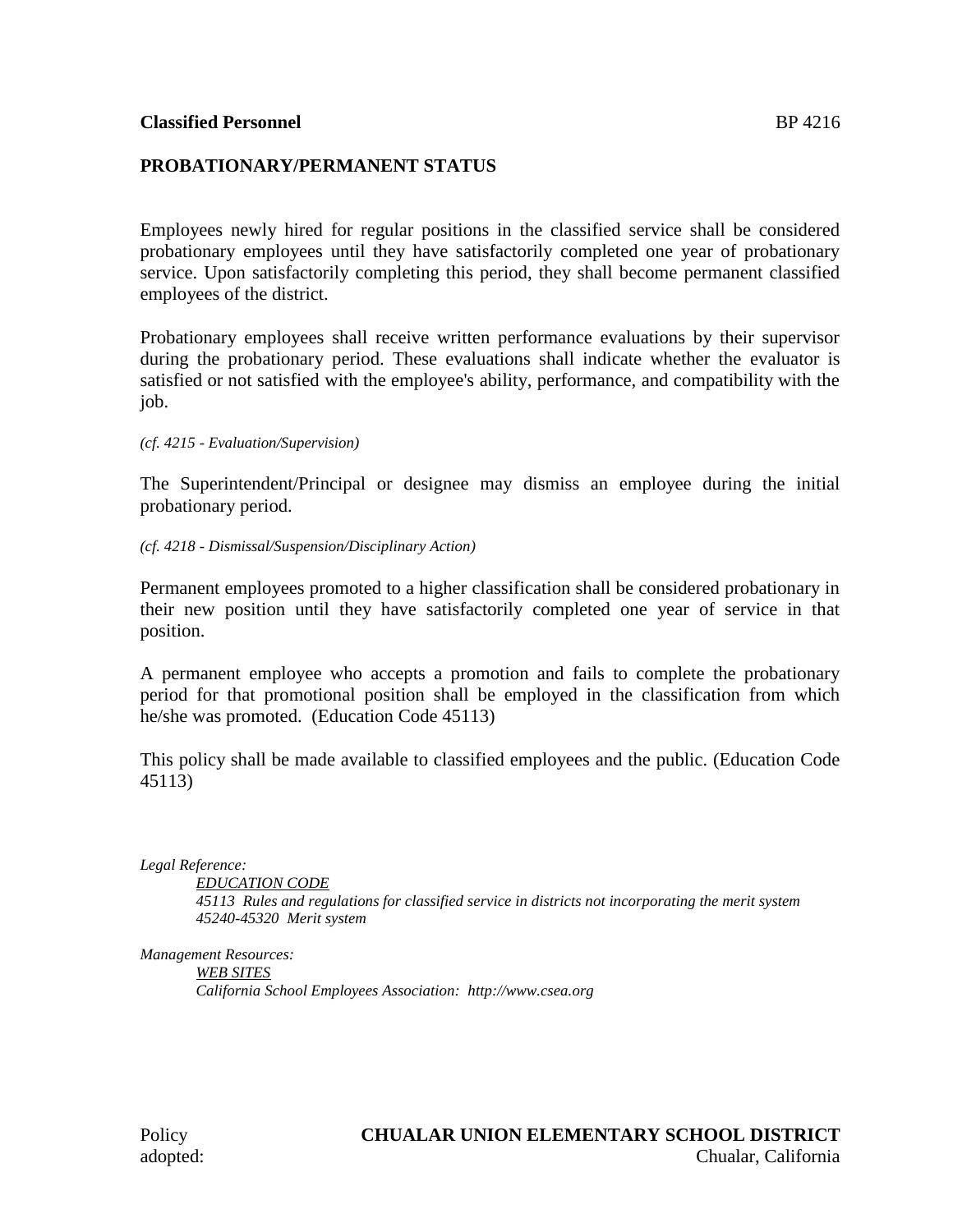## **LAYOFF/REHIRE**

Classified employees shall be subject to layoff for lack of work or lack of funds. (Education Code 45114, 45308)

## **Order of Layoff/Determination of Seniority**

The order of layoff within the class shall be determined by length of service. (Education Code 45114, 45308)

Length of service shall be equivalent to all hours in paid status, whether during the school year, a holiday, recess, or during any period that school is in session or closed. Hours in paid status shall not include hours compensated solely on an overtime basis in accordance with Education Code 45128 and shall not be interpreted to mean any service performed prior to entering into probationary or permanent status, except service in restricted positions. The employee who has been employed the shortest time in a particular class, plus time served in higher classes, shall be laid off first. (Education Code 45114, 45308)

Length of service credit shall be granted for military leave of absence, including voluntary or involuntary active duty during a period of national emergency or war as a member of the Military Reserve or the National Guard. (Education Code 45297, 45308)

*(cf. 4161.5/4261.5/4361.5 - Military Leave)*

Length of service credit may be granted for time spent on unpaid illness or maternity leave, unpaid family care leave, or unpaid industrial accident leave. Length of service credit shall not be granted for other types of unpaid leaves. (Education Code 45308, 45114)

#### *(cf. 4161.8/4261.8/4361.8 - Family Care and Medical Leave)*

Persons employed under Education Code Section 45105(b) or 45259 in "restricted" positions do not acquire permanent status under Education Code 45113 or 45301 and do not acquire seniority credits for the purpose of layoff for lack of work or lack of funds. However, after completing six months of satisfactory service, persons hired into these positions shall be given the opportunity to take qualifying examinations that are required for all other persons serving in the same class in the classified service. If they successfully complete the examination, they shall be entitled to the full rights, benefits and burdens of regular classified employees, and their service for layoff purposes shall be counted from the original date of employment in the "restricted" position. (Education Code 45105)

A classified employee shall not be laid off if a short-term employee is retained to render a service that the classified employee is qualified to render. (Education Code 45117)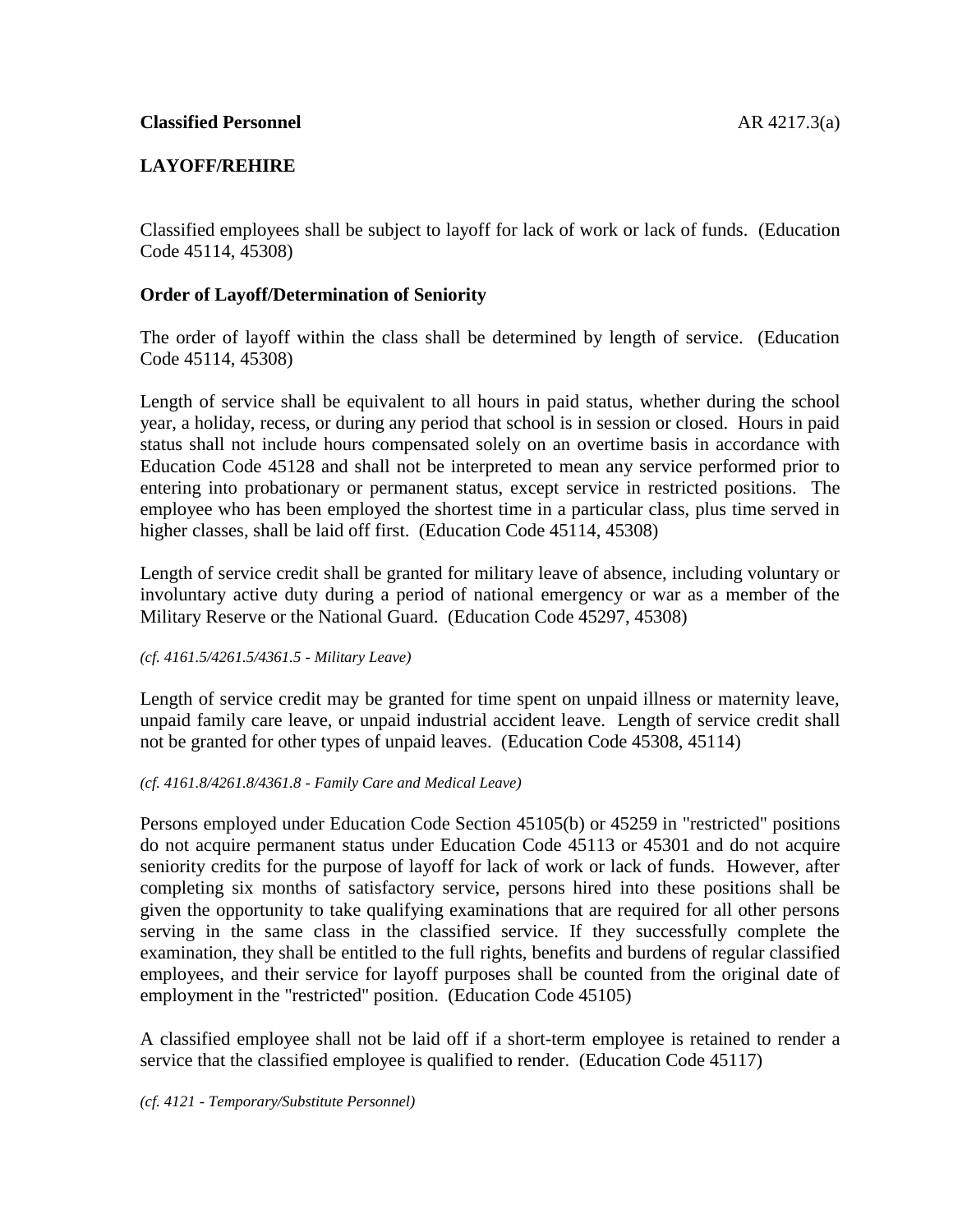## **LAYOFF/REHIRE** (continued)

### **Notice of Layoff**

Classified employees subject to layoff because of lack of work in the event of a bona fide reduction or elimination of service being performed shall receive notice of the layoff 45 days before the effective date. They shall be informed of their displacement rights, if any, and their reemployment rights. (Education Code 45117)

In cases where positions in specially funded programs expire at the end of any school year, classified employees subject to layoff for lack of funds shall receive written notice on or before April 29. The notice shall inform them of the layoff effective at the end of the school year, their displacement rights, if any, and reemployment rights. If the termination date of the specially funded program is other than June 30, the notice shall be given at least 45 days before the effective date of the layoff. (Education Code 45117)

The district is not bound to provide 45 days' notice in the event of an actual and existing financial inability to pay the salaries of classified employees or if the layoff is due to a lack of work resulting from conditions not foreseeable or preventable by the district. (Education Code 45117)

The district also is not bound to provide 45 days' notice to any person hired as a short-term employee for a period not exceeding 45 days. (Education Code 45117)

### **Voluntary Demotion or Voluntary Reduction of Hours**

Employees who take voluntary demotions or voluntary reductions in assigned time in lieu of layoff, or in order to remain in their present position rather than be reclassified or reassigned, shall be granted the same rights as persons laid off. (Education Code 45114, 45298)

### **Reemployment Eligibility**

Classified employees laid off because of lack of work or lack of funds are eligible for reemployment within a period of 39 months and shall be reemployed in preference to new applicants. Persons so laid off also have the right to apply and establish their qualification for vacant promotional positions within the district during the 39-month period. (Education Code 45114, 45298)

Employees who take voluntary demotions or voluntary reductions in assigned time in lieu of layoff, reclassification or reassignment shall retain eligibility to be considered for reemployment in a position of the previously held class or positions with increased assigned time, provided that the same tests of fitness under which they qualified for appointment to the class are still applicable. The length of this additional period of time shall be determined by the Board of Trustees on a class-by-class basis and shall not exceed 24 months. (Education Code 45114, 45298)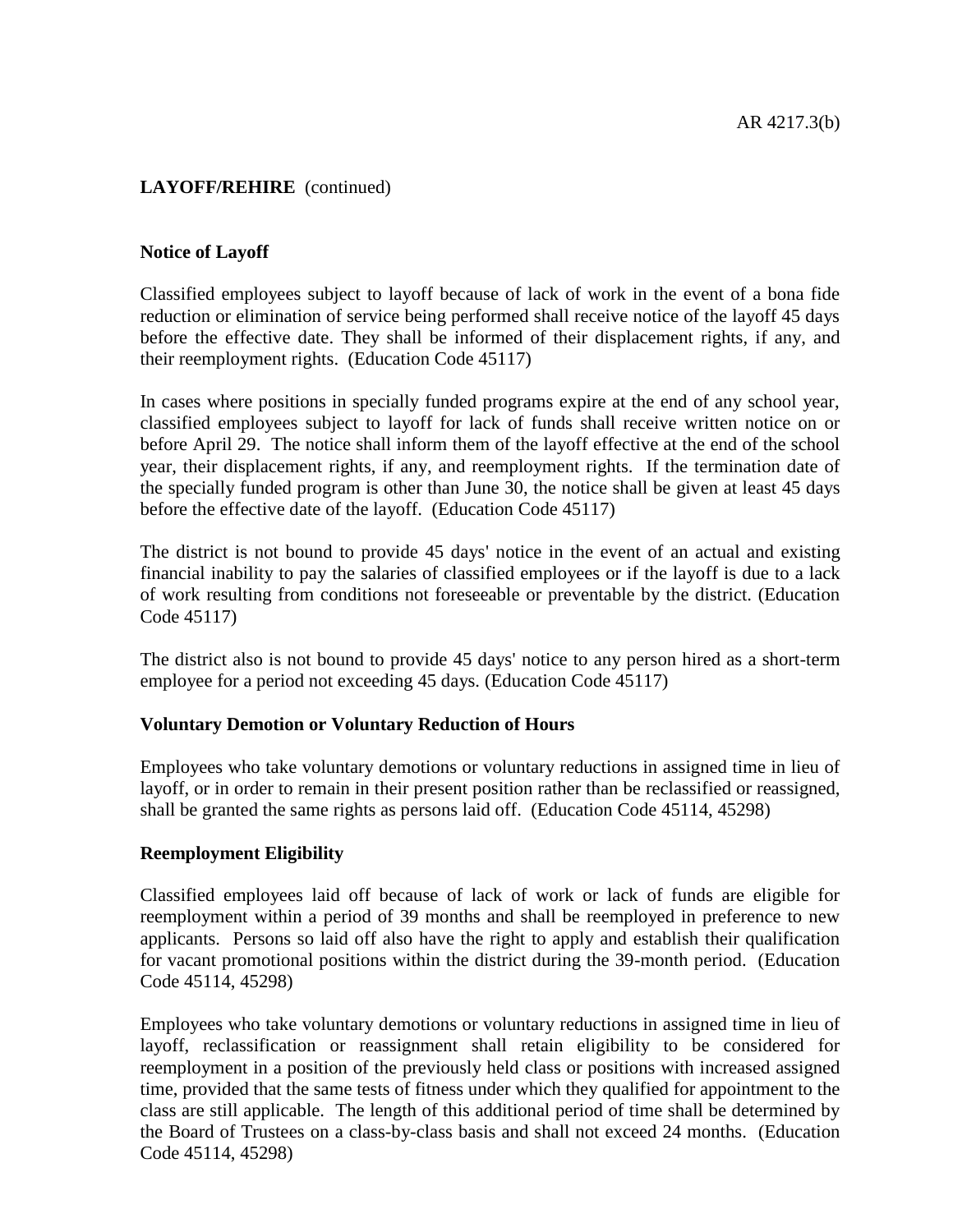## **LAYOFF/REHIRE** (continued)

Employees who take voluntary demotions or voluntary reductions in assigned time in lieu of layoff shall have the option of returning to a position in their former class or to positions with increased assigned time as vacancies become available, and without limitation of time. If there is a valid reemployment list they shall be ranked on that list in accordance with their proper seniority. (Education Code 45114, 45298)

Upon rejecting two offers of reemployment, the employee's name will be removed from the reemployment list and he/she will forfeit all reemployment rights to which he/she would otherwise be entitled.

When an employee is notified of a vacancy and fails to respond or report to work within time limits specified by district procedures, his/her name will be removed from the reemployment list and he/she will forfeit all reemployment rights to which he/she would otherwise be entitled.

### **Reemployment Procedures**

Reemployment shall be in reverse order of layoff. (Education Code 45114, 45298, 45308)

In order to be reinstated, an employee must be fully capable of performing the normal and customary duties of the job. Employees whose physical condition is such that they cannot be reinstated at the time called for reemployment will be kept on the reemployment list until physically capable of returning to work or for a period not to exceed 39 calendar months.

#### *(cf. 4032 - Reasonable Accommodation)*

When a vacancy occurs, the senior employee who has held prior permanency in the position shall be so notified by certified U.S. mail at his/her last known address and given the opportunity to accept or reject appointment into the vacant position. The employee shall advise the district of his/her decision no later than 10 calendar days following notification. If the employee accepts, he/she shall report to work no later than two calendar weeks from the vacancy notification date or on a later date specified by the district.

When a laid-off employee is reemployed, all accumulated sick leave credit shall be restored.

A laid-off permanent employee shall be reemployed with all rights and benefits accorded to him/her at the time of layoff. A laid-off probationary employee shall be reemployed as a probationary employee, and the time served toward the completion of the required probationary period shall be counted. He/she shall also be reemployed with all rights and benefits accorded to him/her at the time of layoff.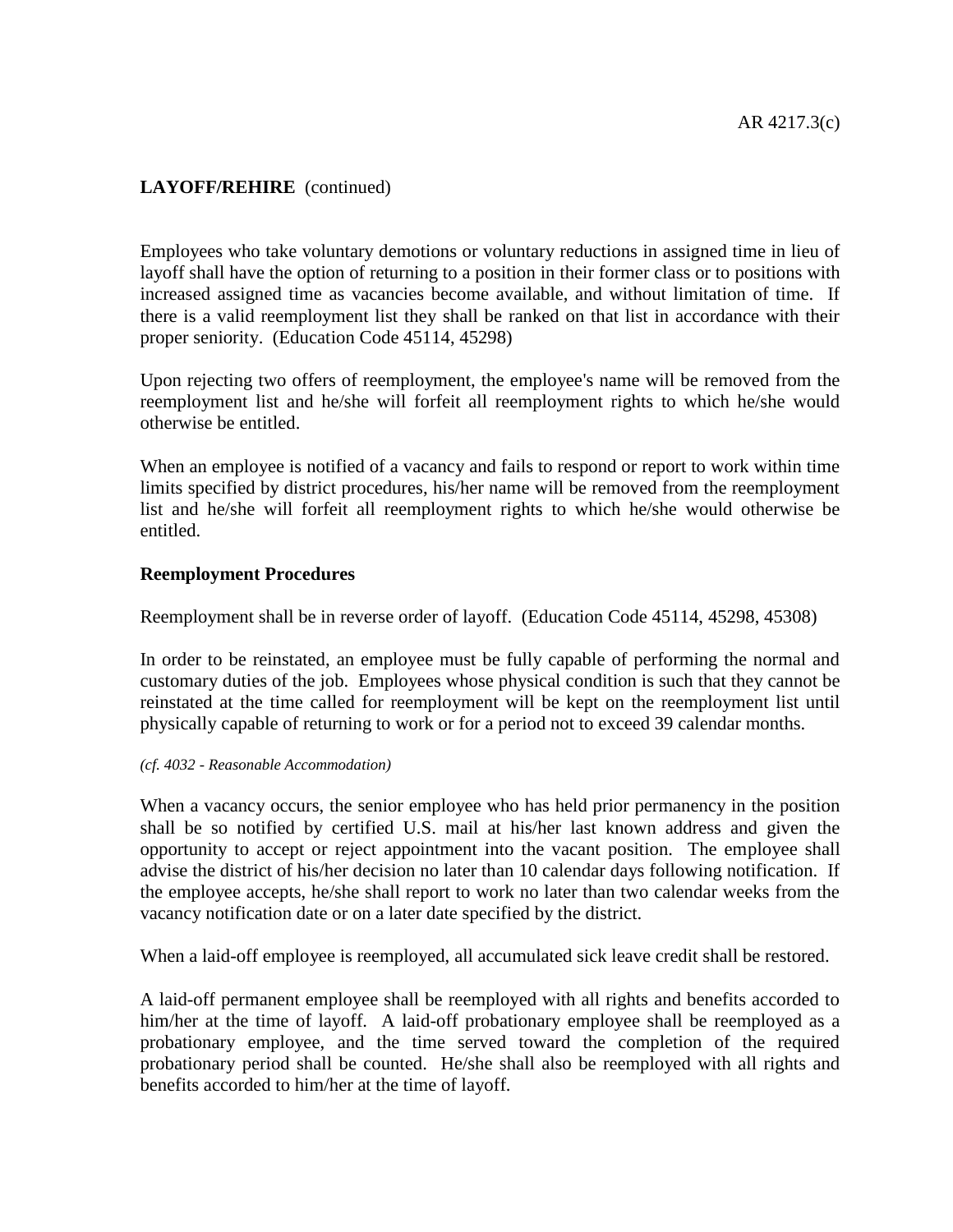### **LAYOFF/REHIRE** (continued)

A laid-off employee, when reemployed, shall be placed on the salary step held at the time of layoff. An employee who bumped into a lower class shall, when reinstated to the previous class, be placed on the salary step to which he/she would have progressed had he/she remained there. An adjusted anniversary date shall be established for step increment purposes so as to reflect the actual amount of time served in the district.

*Legal Reference:*

*EDUCATION CODE 45101 Definitions 45103 Classified service in districts not incorporating the merit system 45105 Positions under various acts not requiring certification qualifications; classification 45113 Rules and regulations for classified service in districts not incorporating the merit system 45114 Layoff and reemployment procedures; definitions 45115 Layoff: Reinstatement from service retirement 45117 Notice of layoff 45286 Limited term employees 45297 Right to take equivalent examination while employee in military service 45298 Reemployment and promotional examination preference of persons laid off; voluntary demotions or reductions in time 45308 Order of layoff and reemployment; length of service 45309 Reinstatement of permanent noncertified employees after resignation UNITED STATES CODE, TITLE 38 4301-4307 Veterans' Reemployment Rights COURT DECISIONS San Mateo City School District v. Public Employment Relations Board (1983) 33 Cal.3d 850, 866*

*Management Resources:*

*WEB SITES*

*California School Employees Association: http://www.csea.com*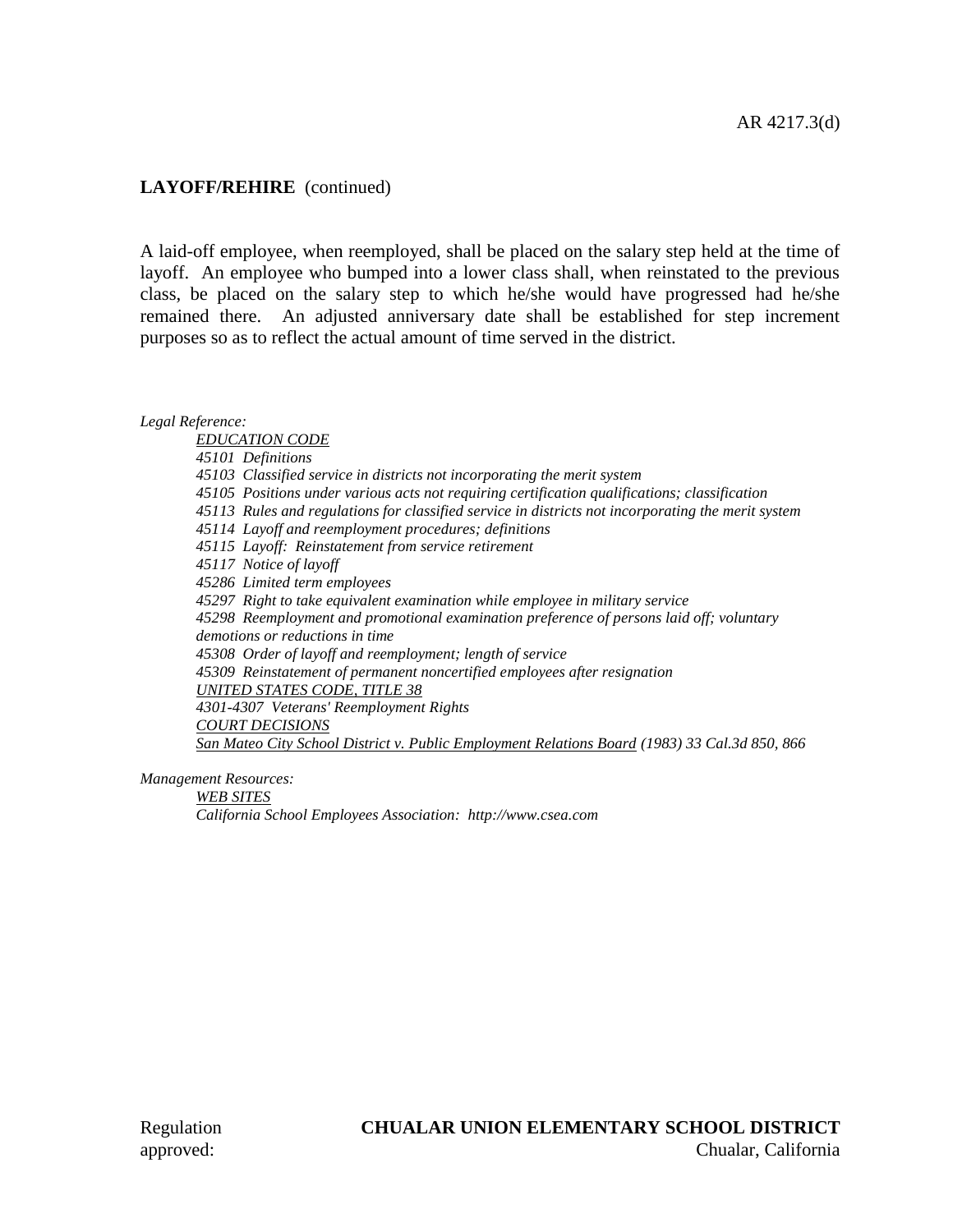### **DISMISSAL/SUSPENSION/DISCIPLINARY ACTION**

#### **Termination of Probationary Employment**

At any time prior to the expiration of the probationary period, the Superintendent/Principal or designee may, at his/her discretion, dismiss a probationary classified employee from district employment. A probationary employee shall not be entitled to a hearing.

## **Involuntary Suspension Without Pay, Demotion, Reduction of Pay Step in Class, or Dismissal of Permanent Classified Employees**

Permanent classified employees shall be subject to personnel action (suspension without pay, demotion, reduction of pay step in class, dismissal) only for cause. The Board's determination of the sufficiency of the cause for disciplinary action shall be conclusive.

1. Causes

In addition to any disqualifying or actionable causes otherwise provided for by statute or by policy or regulation of this district, each of the following constitutes cause for personnel action against a permanent classified employee:

- a. Falsifying any information supplied to the school district, including, but not limited to, information supplied on application forms, employment records, or any other school district records.
- b. Incompetency.
- c. Inefficiency.
- d. Neglect of duty.
- e. Insubordination.
- f. Dishonesty.
- g. Drinking alcoholic beverages while on duty or in such close time proximity thereto as to cause any detrimental effect upon the employee or upon employees associated with him/her.

*(cf. 4020 - Drug and Alcohol-Free Workplace)*

h. Possessing or being under the influence of a controlled substance at work or away from work, or furnishing a controlled substance to a minor.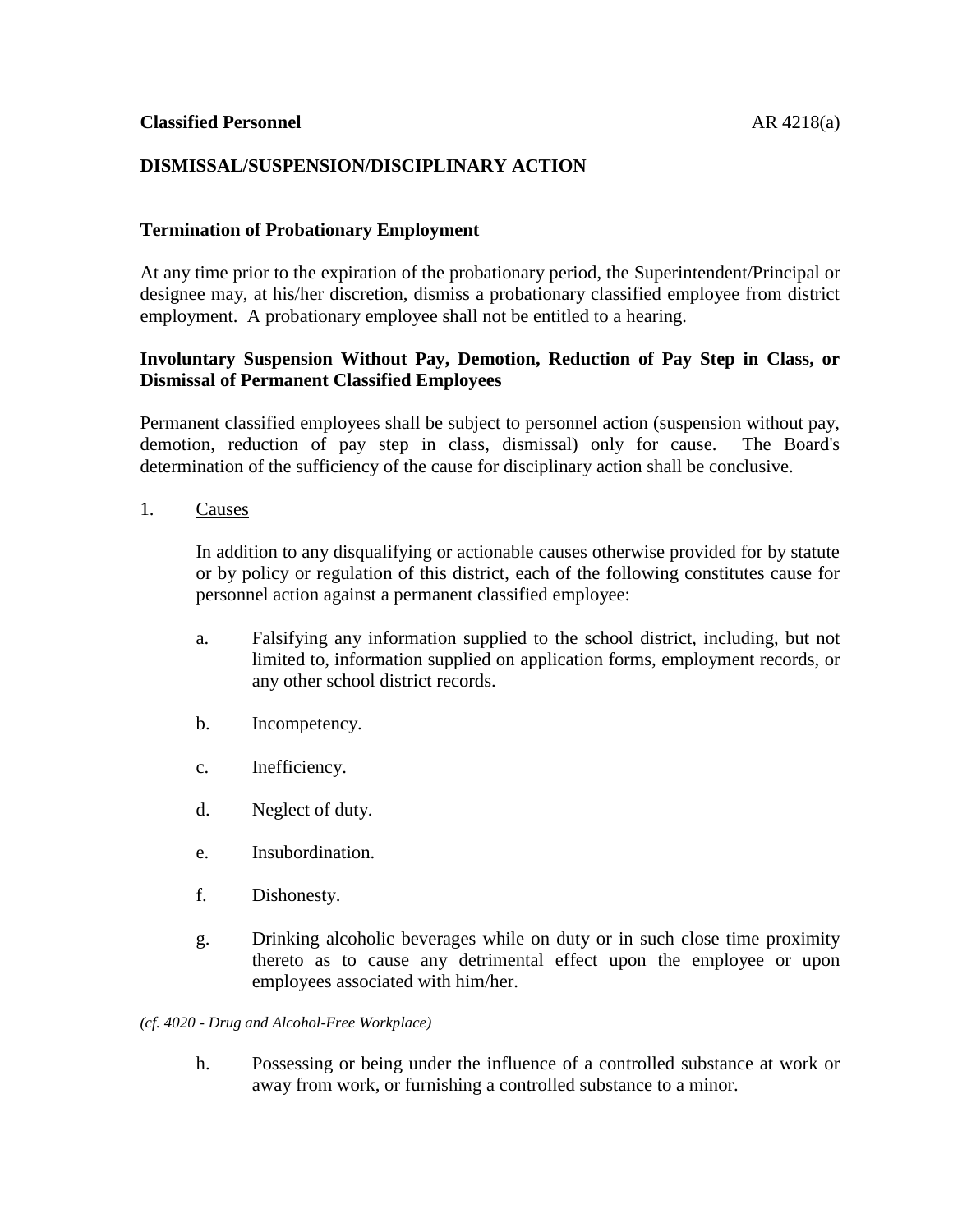- i. Conviction of a felony, conviction of any sex offense made relevant by provisions of law, or conviction of a misdemeanor which is of such a nature as to adversely affect the employee's ability to perform the duties and responsibilities of his/her position. A plea or verdict of guilty, or a conviction following a plea of nolo contendere, is deemed to be a conviction for this purpose.
- j. Absence without leave.
- k. Immoral conduct.
- l. Discourteous treatment of the public, students, or other employees.
- m. Improper political activity.
- n. Willful disobedience.
- o. Misuse of district property.
- p. Violation of district, Board or departmental rule, policy, or procedure.
- q. Failure to possess or keep in effect any license, certificate, or other similar requirement specified in the employee's class specification or otherwise necessary for the employee to perform the duties of the position.
- r. Refusal to take and subscribe any oath or affirmation which is required by law in connection with his/her employment.
- s. A physical or mental disability which precludes the employee from the proper performance of his/her duties and responsibilities as determined by competent medical authority, except as otherwise provided by a contract or by law regulating the retirement of employees.
- t. Unlawful discrimination, including harassment, on the basis of race, religious creed, color, national origin, ancestry, physical handicap, marital status, sex, or age against the public or other employees while acting in the capacity of a district employee.
- u. Unlawful retaliation against any other district officer or employee or member of the public who, in good faith, reports, discloses, divulges, or otherwise brings to the attention of any appropriate authority any information relative to an actual or suspected violation of state or federal law occurring on the job or directly related thereto.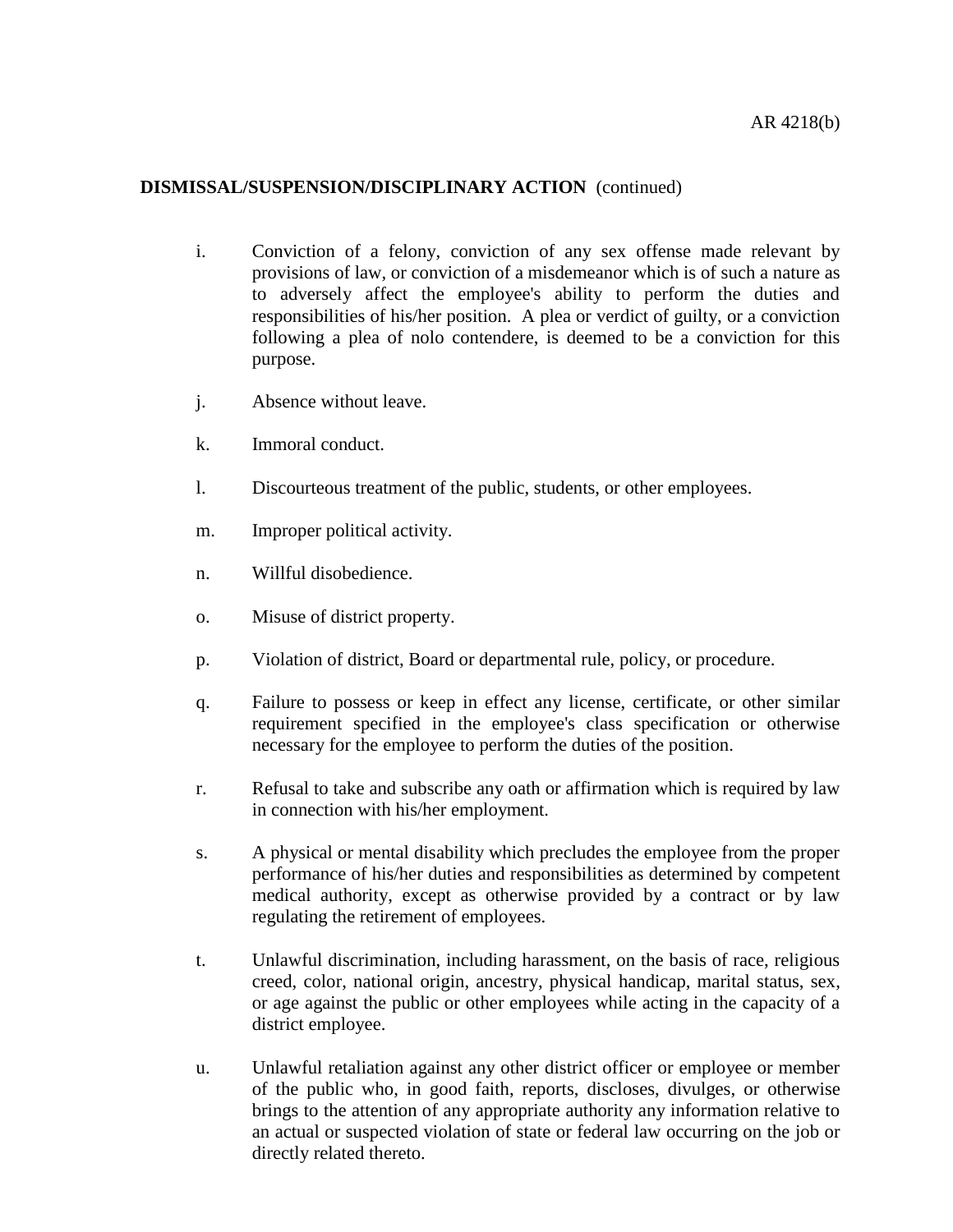v. Any other failure of good behavior either during or outside of duty hours which is of such nature that it causes discredit to the district or his/her employment.

Except as defined in item "s" above, no personnel action shall be taken for any cause which arose before the employee became permanent, nor for any cause which arose more than two years before the date of the filing of the notice of cause unless this cause was concealed or not disclosed by the employee when it could be reasonably assumed that the employee would have disclosed the facts to the district.

2. Initiation and Notification of Charges

The Superintendent/Principal or designee may initiate a personnel action as defined herein against a permanent classified employee.

In all cases involving a personnel action, the person initiating the action shall file a written recommendation of personnel action with the Board. A copy of the recommendation shall be served upon the employee either personally or by registered or certified mail, return receipt requested, at the employee's last known address. The recommendation shall include:

- a. A statement of the nature of the personnel action (suspension without pay, demotion, reduction of pay step in class, or dismissal).
- b. A statement of the cause or causes for the personnel action, as set forth above.
- c. A statement of the specific acts or omissions upon which the causes are based. If a violation of rule, policy, or regulation of the district is alleged, the rule, policy, or regulation violated shall be stated in the recommendation.
- d. A statement of the employee's right to appeal the recommendation and the manner and time within which the appeal must be filed.
- e. A card or paper, the signing and filing of which shall constitute a demand for hearing and a denial of all charges.

### 3. Employment Status Pending Appeal or Waiver

Except as provided herein, any employee against whom a recommendation of personnel action has been issued shall remain on active duty status and responsible for fulfilling the duties of the position pending his/her appeal or waiver thereof.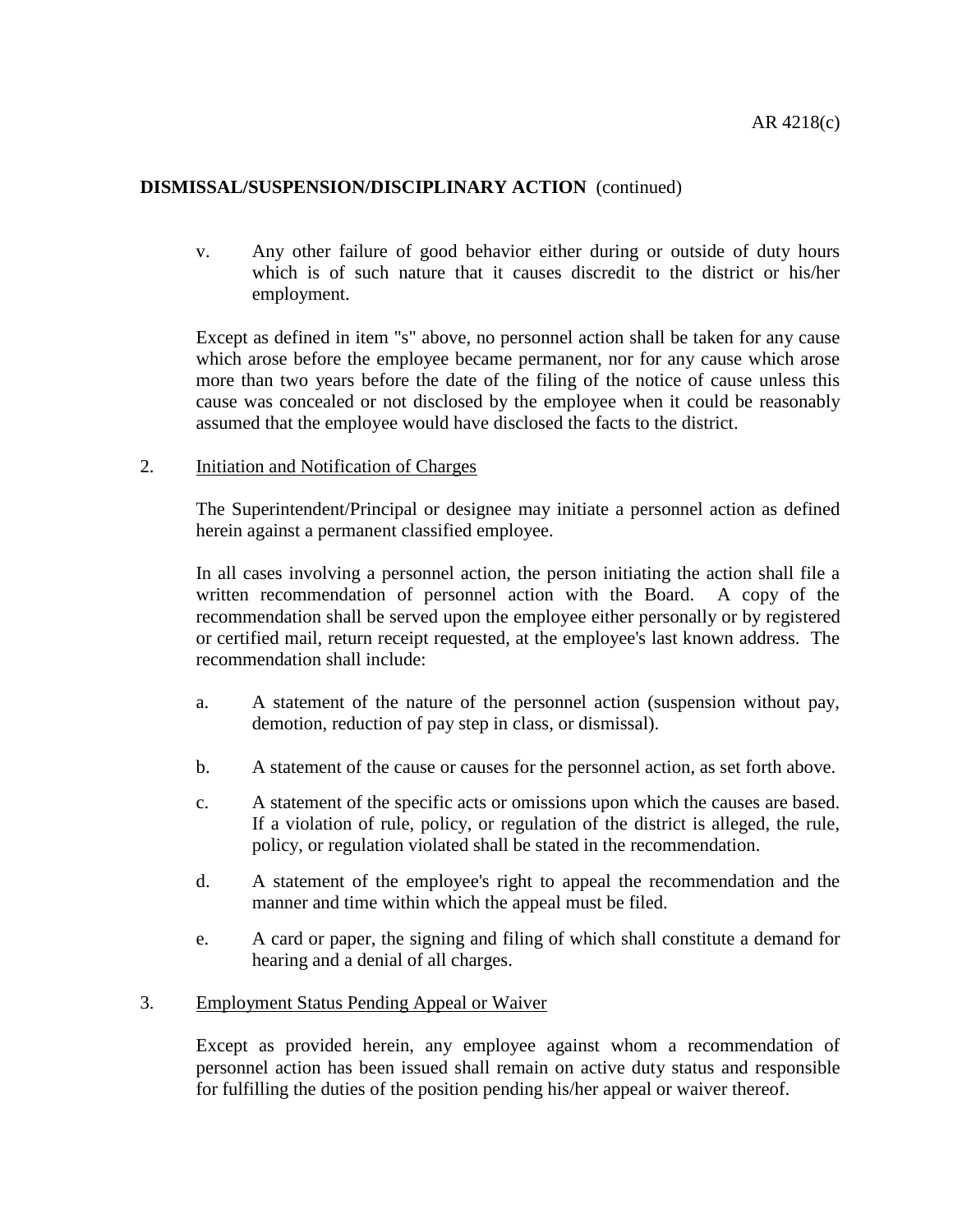If the Superintendent/Principal or designee determines that a permanent classified employee should be dismissed and that his/her continuing in active duty status would present an unreasonable risk of harm to students, staff, or property while proceedings are pending, the Superintendent/Principal or designee may order the employee immediately suspended from duty without pay in conjunction with the recommendation of personnel action. This suspension order shall be in writing and shall state the reasons that the suspension is deemed necessary. The suspension order shall be served upon the employee either personally or by registered or certified mail, return receipt requested, immediately after issuance. Except in cases of emergency when the employee must be removed from the premises immediately, the Superintendent/Principal or designee shall give the employee written notice of the proposed recommendation of dismissal at least five calendar days before the effective date of any order of suspension issued in conjunction with a recommendation involving dismissal. This notice shall state that immediate suspension without pay is being considered, the reasons for the proposed dismissal and proposed immediate suspension without pay, materials upon which the proposed action is based, and the employee's right to respond to the Superintendent/Principal or designee orally or in writing before the final recommendation and order are issued.

### 4. Time Limit of Suspension

Except for a suspension imposed under #3 above, any suspension invoked under these rules against any one person for one or more periods shall not aggregate more than 90 calendar days in any 12-month period; however, this time limitation shall not apply to cases in which a personnel action of dismissal is modified by the Board to a suspension.

### 5. Right to Appeal

Within five calendar days after receiving the recommendation of personnel action described above, the employee may appeal by signing and filing the card or paper included with the recommendation. Any other written document signed and appropriately filed within the specified time limit by the employee shall constitute a sufficient notice of appeal. A notice of appeal is filed only by delivering the notice of appeal to the office of the Superintendent/Principal or designee during normal work hours of that office. A notice of appeal may be mailed to the office of the Superintendent/Principal or designee but must be received or postmarked no later than the time limit stated herein. In cases where an order of suspension without pay has been issued in conjunction with a recommendation of dismissal, any appeal of the recommendation of dismissal shall also constitute an appeal of the suspension order, and the necessity of the order shall be an issue in the appeal hearing.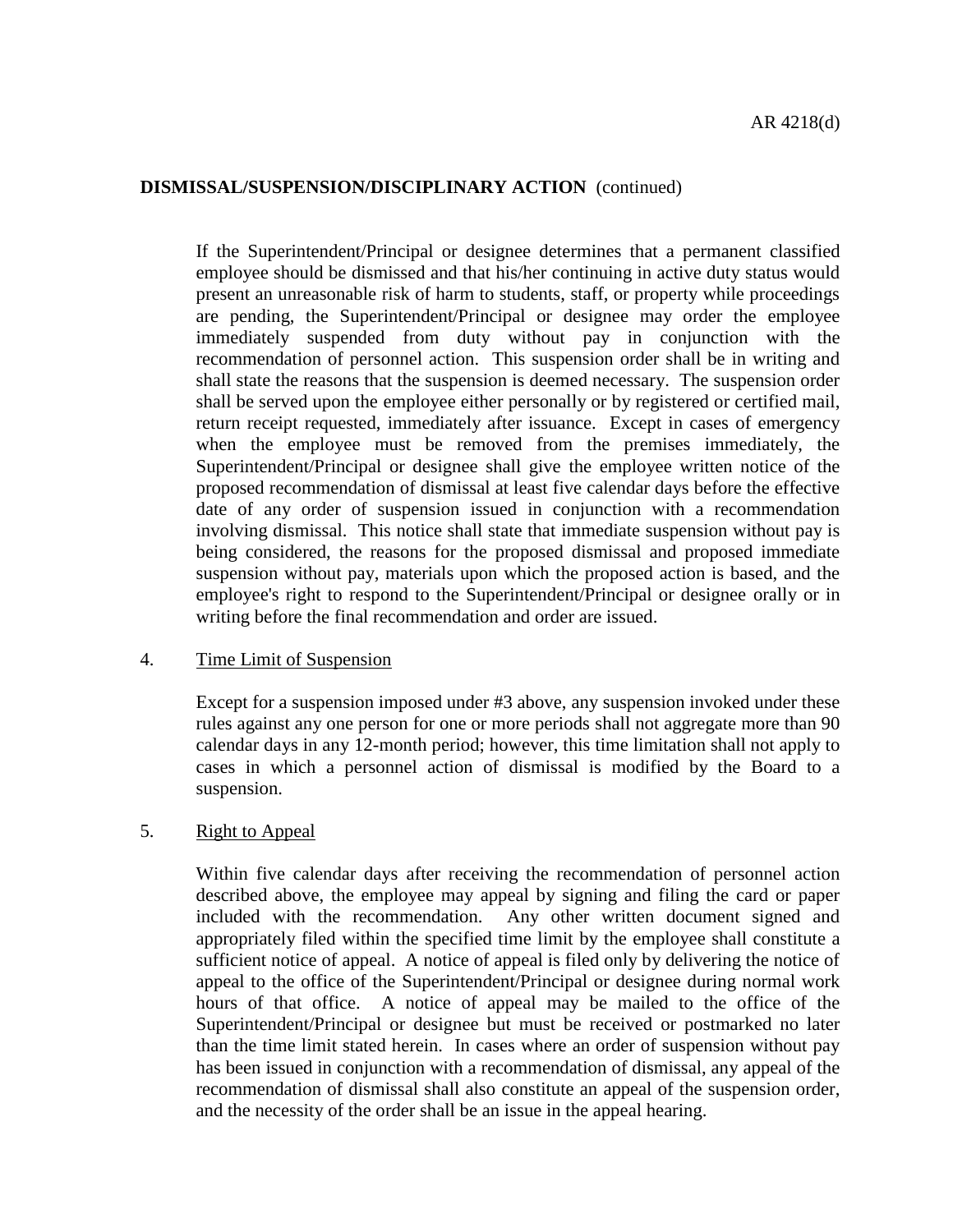If the employee fails to file a notice of appeal within the time specified in these rules, he/she shall be deemed to have waived his/her right to appeal, and the Board may order the recommended personnel action into effect immediately.

#### 6. Amended/Supplemental Charges

At any time before an employee's appeal is finally submitted to the Board or to a hearing officer for decision, the complainant may, with the consent of the Board or hearing officer, serve on the employee and file with the Board an amended or supplemental recommendation of personnel action.

If the amended or supplemental recommendation presents new causes or allegations, the employee shall be afforded a reasonable opportunity to prepare his/her defense. Any new causes or allegations shall be deemed controverted and any objections to the amended or supplemental causes or allegation may be made orally at the hearing and shall be noted on the record.

#### 7. Hearing Procedures

- a. The hearing shall be held at the earliest convenient date, taking into consideration the established schedule of the Board or hearing officer and the availability of counsel and witnesses. The parties shall be notified of the time and place of the hearing. The employee shall be entitled to appear personally, produce evidence, and have counsel. The employee shall be entitled to a public hearing if he/she demands it when the Board is hearing the appeal. The complainant may also be represented by counsel. The procedure entitled "Administrative Adjudication" commencing with Government Code 11500 shall not apply to any such hearing before the Board or a hearing officer. Neither the Board nor a hearing officer shall be bound by rules of evidence used in California courts. Informality in any such hearing shall not invalidate any order or decision made or approved by the hearing officer or the Board.
- b. All hearings shall be heard by a hearing officer (who shall be an attorney licensed in the State of California) except in those cases where the Board determines to hear the appeal itself. In any case in which the Board hears the appeal, the Board may use the services of its counsel or a hearing officer in ruling upon procedural questions, objections to evidence, and issues of law. If the appeal is heard by the Board, the Board shall affirm, modify or revoke the recommended personnel action.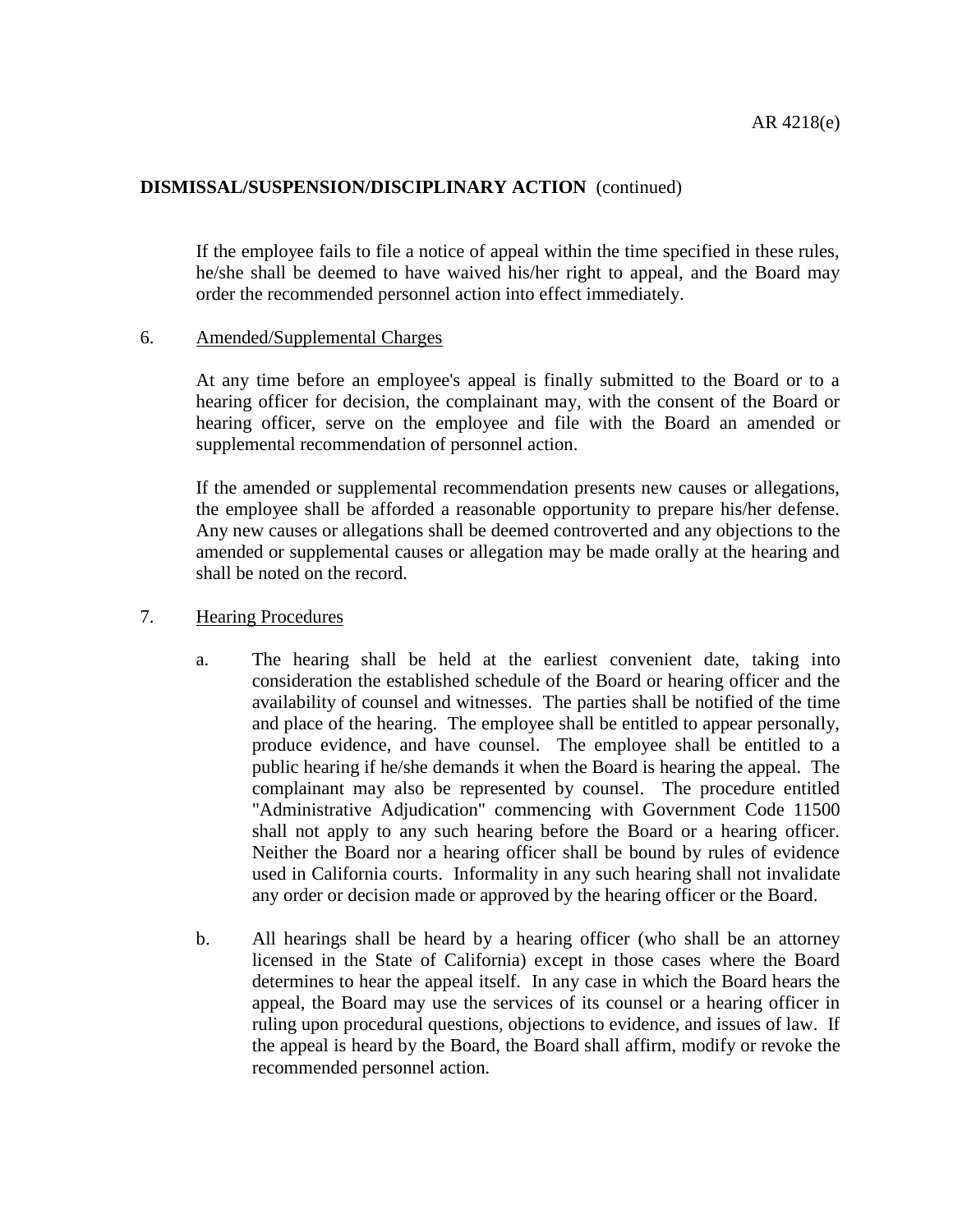- c. If the appeal is heard by a hearing officer, he/she shall prepare a proposed decision in a form that may be adopted by the Board as the decision in the case. A copy of the proposed decision shall be received and filed by the Board and furnished to each party within 10 days after the proposed decision is filed by the Board. The Board may:
	- (1) Adopt the proposed decision in its entirety.
	- (2) Reduce the personnel action set forth in the proposed decision and adopt the balance of the proposed decision.
	- (3) Reject a proposed reduction in personnel action, approve the personnel action sought by the complainant or any lesser penalty, and adopt the balance of the proposed decision.
	- (4) Reject the proposed decision in its entirety.
- d. If the Board rejects the proposed decision in its entirety, each party shall be notified of such action and the Board may decide the case upon the record including the transcript, with or without the taking of additional evidence, or may refer the case to the same or another hearing officer to take additional evidence. If the case is so assigned to a hearing officer, he/she shall prepare a proposed decision, as provided in item "c" above, upon the additional evidence and the transcript and other papers which are part of the record of the prior hearing. A copy of this proposed decision shall be furnished to each party within 10 days after the proposed decision is filed by the Board.
- e. In arriving at a decision or a proposed decision on the propriety of the proposed personnel action, the Board or the hearing officer may consider the records of any prior personnel action proceedings against the employee in which a personnel action was ultimately sustained and any records that were contained in the employee's personnel files and introduced into evidence at the hearing.

### 8. Hearing Decision

The decision of the Board shall be in writing and shall contain findings of fact and the personnel action approved, if any. The findings may reiterate the language of the pleadings or simply refer to them.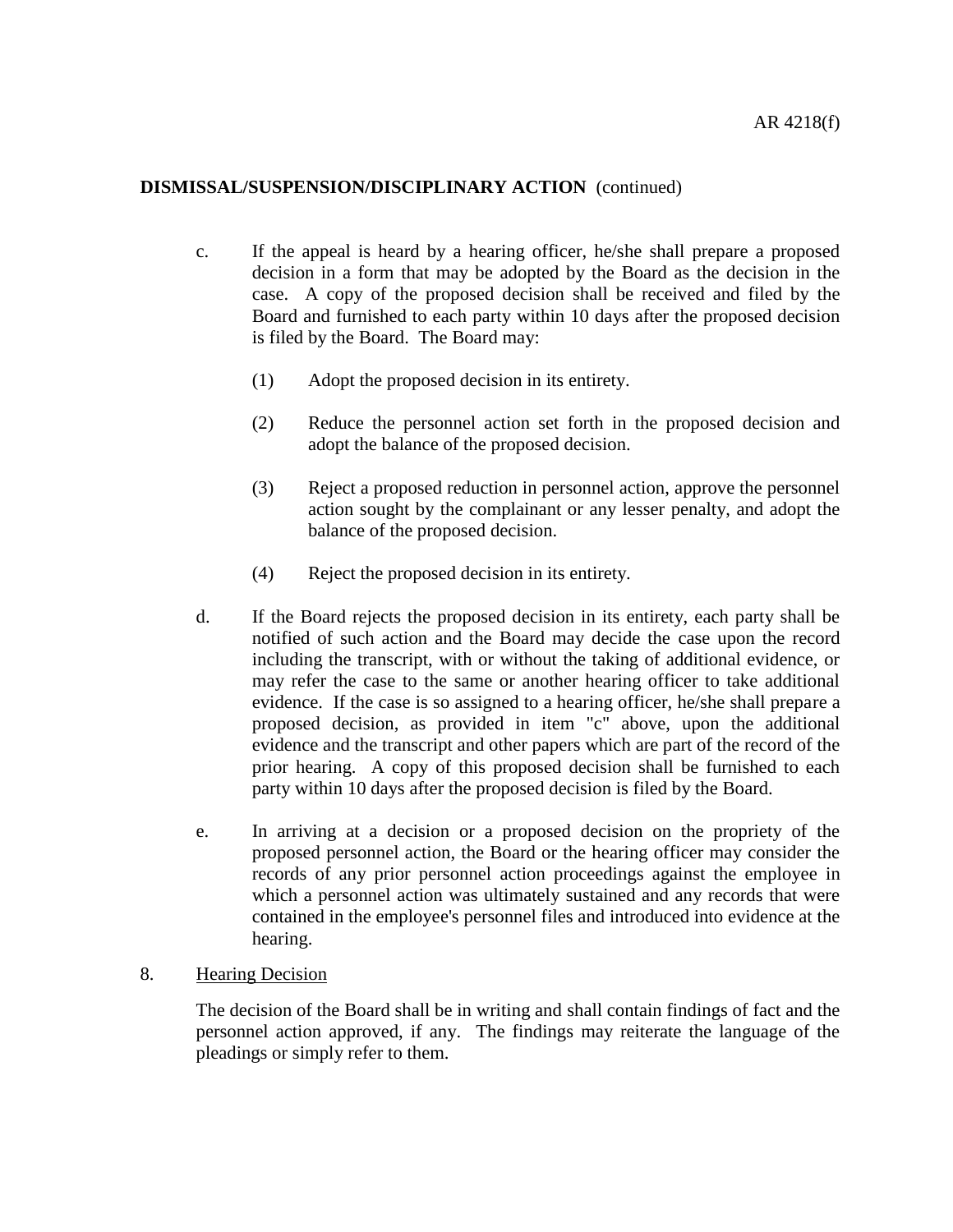The decision of the Board shall be certified to the Superintendent/Principal or designee who recommended the personnel action, and he/she shall enforce and follow this decision. A copy of the decision shall be delivered to the appellant or his/her designated representative personally or by registered mail. The decision of the Board shall be final.

#### 9. Compulsory Dismissal

The district shall not employ or retain in employment any person who has been convicted of any sex offense as defined in Education Code 44010 or any controlled substance offense as defined in Education Code 44011. However, the district may employ a person convicted of a controlled substance offense if the Board determines from the evidence it requires that the person has been rehabilitated for at least five years. If any such conviction is reversed and the person acquitted or charges dismissed except as otherwise provided below, the employee may be reemployed by the district, although reemployment is not a guarantee. (Education Code 45123)

The district reserves the right to dismiss an employee for any acts upon which the original criminal charges were based, despite the disposition by the courts. If dismissal is recommended and upheld, an employee will not be reemployed or compensated for the time he/she was suspended unless otherwise required by law. An employee shall be given notice of the possibility of not being reimbursed during mandatory suspension if he/she is ultimately dismissed for the acts upon which the original charges were based.

#### 10. Extension of Compulsory Leave

The Board may extend an employee's compulsory leave of absence by giving him/her notice, within 10 days after the entry of judgment in the proceedings, that he/she will be dismissed in 30 days unless he/she demands a hearing. Employee compensation during the period of compulsory leave shall be made in accordance with law. (Education Code 44940.5)

*Legal Reference: (see next page)*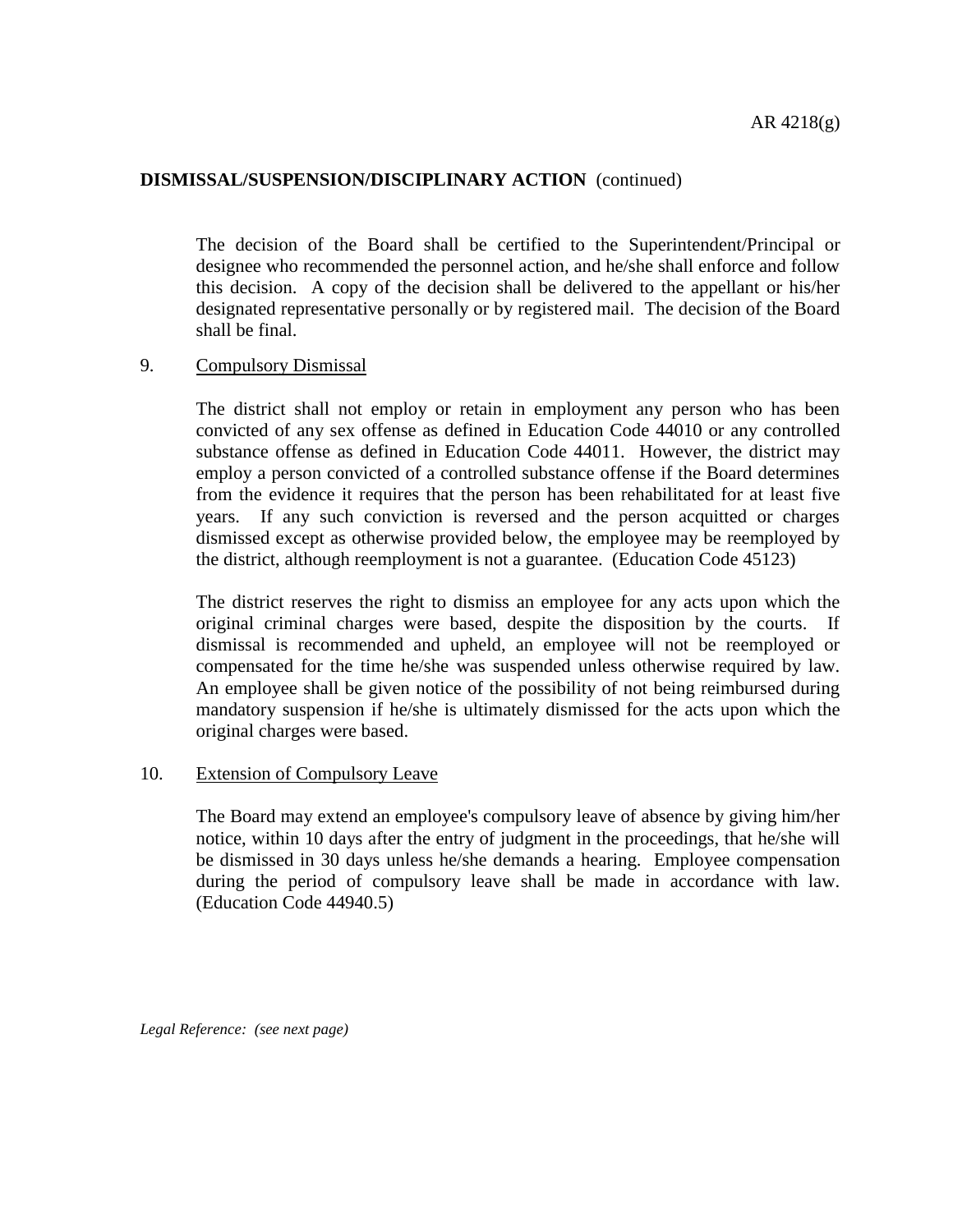*Legal Reference:*

*EDUCATION CODE 35161 Delegation of powers and duties 44009 Conviction of specified crimes 44010 Sex offense 44011 "Controlled substance offense" defined 44940 Leave of absence; employee charged with mandatory or optional leave of absence offense 44940.5 Compulsory leave of absence; procedures; extension; compensation; bond or security; reports 45101 Definitions (including "disciplinary action," "cause") 45109 Fixing of duties 45113 Rules and regulations for classified service in districts not incorporating the merit system 45123 Employment after conviction of sex or narcotics offense 45302 Demotion and removal from permanent classified service 45303 Additional cause for suspension or dismissal of employees in classified service 45304 Suspension for reasonable cause; filing of charges; employee charged with mandatory or optional leave of absence offense VEHICLE CODE 1808.8 School bus drivers; dismissal for safety-related cause UNITED STATES CODE, TITLE 42 12101 -12213 Americans With Disabilities Act COURT DECISIONS California School Employees v. Livingston Union School District, (2007) 149 Cal.App 4th 391 CSEA v. Foothill Community College District, 52 Cal. App. 3rd 150, 155-156, 124 Cal. Rptr 830 (1975)*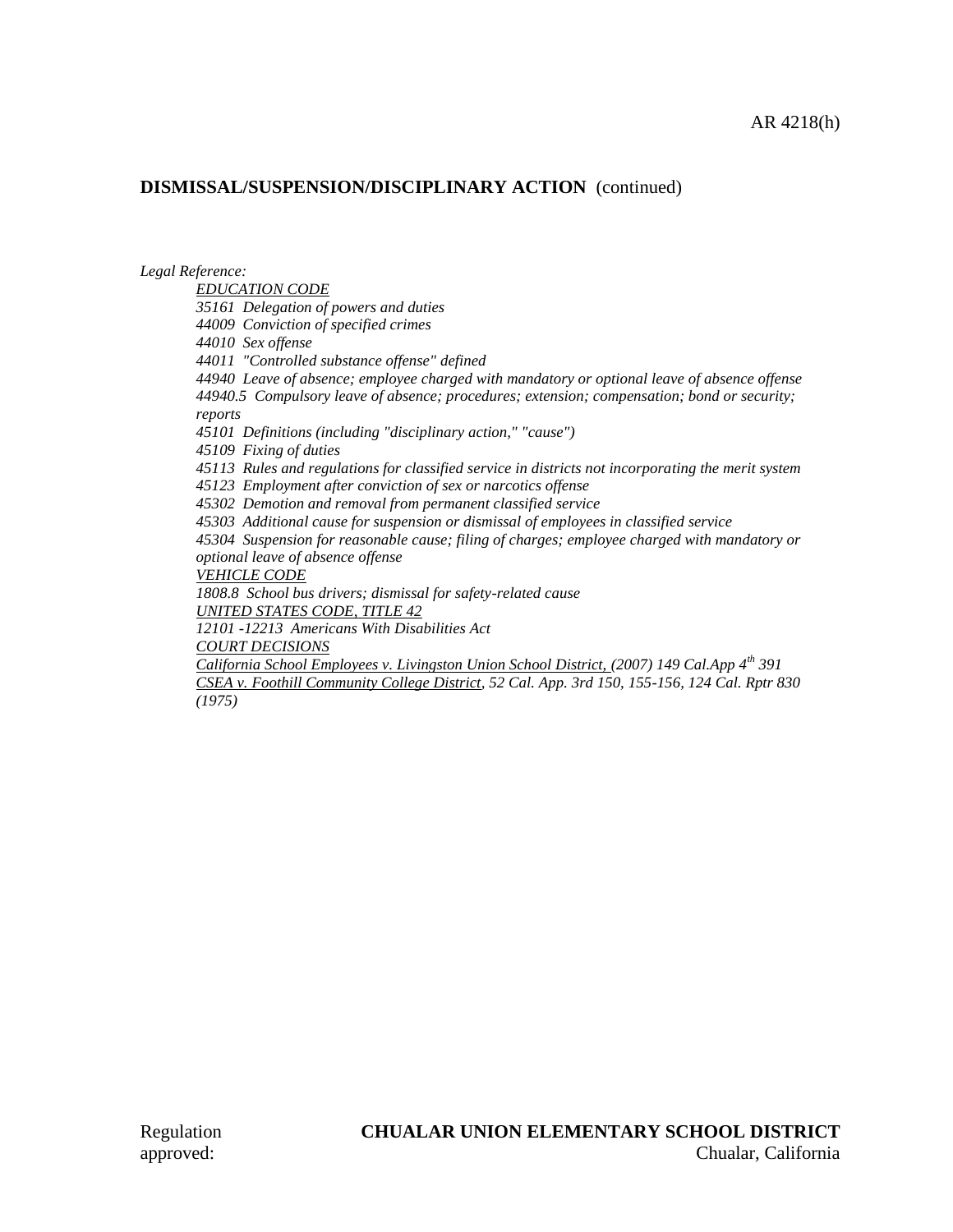## **EMPLOYMENT RESPONSIBILITIES**

Each classified position represents a service that is important in carrying on the program of public education in this district. The community expects much from its public employees in return for adequate salaries and responsible conditions of employment.

The first responsibility of any employee is to do well in the position to which he/she has been assigned. The safety and health of students are affected by the condition of the buildings, ground and equipment. The Board of Trustees believes that since the classified employees are working in an educational environment and many are working closely with students they should attempt to conduct themselves in a manner that will serve as a good example to youth.

Public education is a cooperative venture involving the services of many people. The district functions best when there is a spirit of cooperation among all employees -- when the employees have confidence in and respect for the rights and responsibilities of others.

Each employee should seek to learn as much as possible about the total program of the school, for he/she will be called upon frequently to answer questions about the school and to interpret the school program to the community.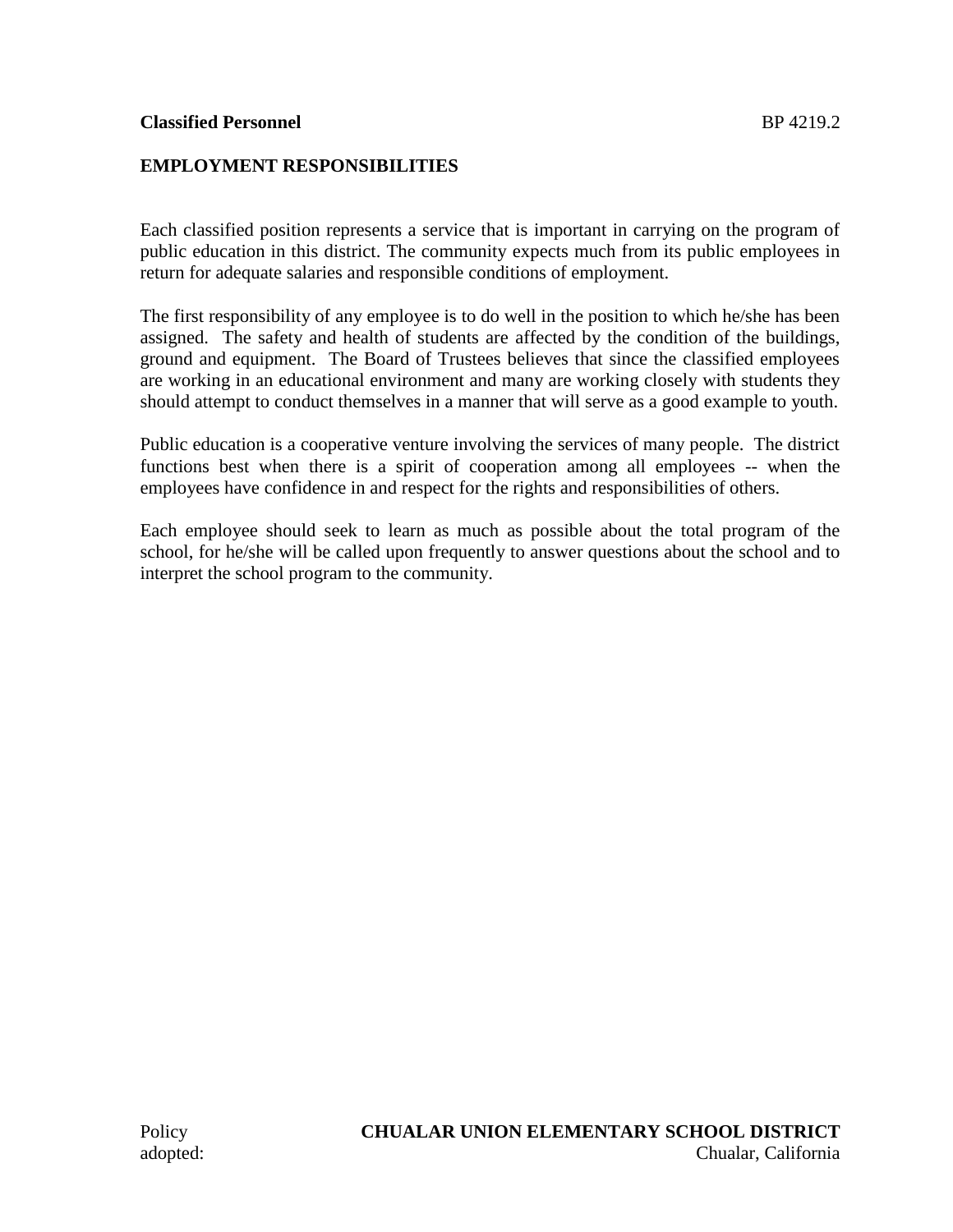### **Classified Personnel** E 4219.21

## **CODE OF ETHICS CLASSIFIED EMPLOYEES**

School employees who are in daily contact with many phases of educational work should be persons whose conduct is beyond reproach and who sincerely believe in the advancement of education and the betterment of working conditions; therefore, the California School Employees' Association proposes this Code of Ethics as a standard for its members.

#### AS A SCHOOL EMPLOYEE I WILL:

- 1. Be proud of my vocation in order that I may use my best endeavors to elevate the standards of my position so that I may merit a reputation for high quality of service -- to the end that others may emulate my example.
- 2. Be a person of integrity, clean speech, desirable personal habits, and physical fitness.
- 3. Be just in my criticism and be generous in my praise; to improve and not destroy.
- 4. At all times be courteous in my relations with students, parents, teachers and others.
- 5. Be a resourceful person who readily adapts himself to different kinds of work and changed conditions and finds better ways to do things.
- 6. Conduct myself in a spirit of friendly helpfulness to my fellow employees to the end that I will consider no personal success legitimate or ethical which is secured by taking unfair advantage of another.
- 7. Associate myself with employees of other districts for the purpose of discussing school problems and cooperating in the improvement of public school conditions.
- 8. Always uphold my obligations as a citizen to my nation, my state, my school district and my community, and give them unswerving loyalty.
- 9. Always bear in mind that the purpose of CSEA is to promote the efficiency and raise the standards of all school employees and that I shall be equally obligated to assist all my fellow workers.

#### SOURCE: CALIFORNIA SCHOOL EMPLOYEES' ASSOCIATION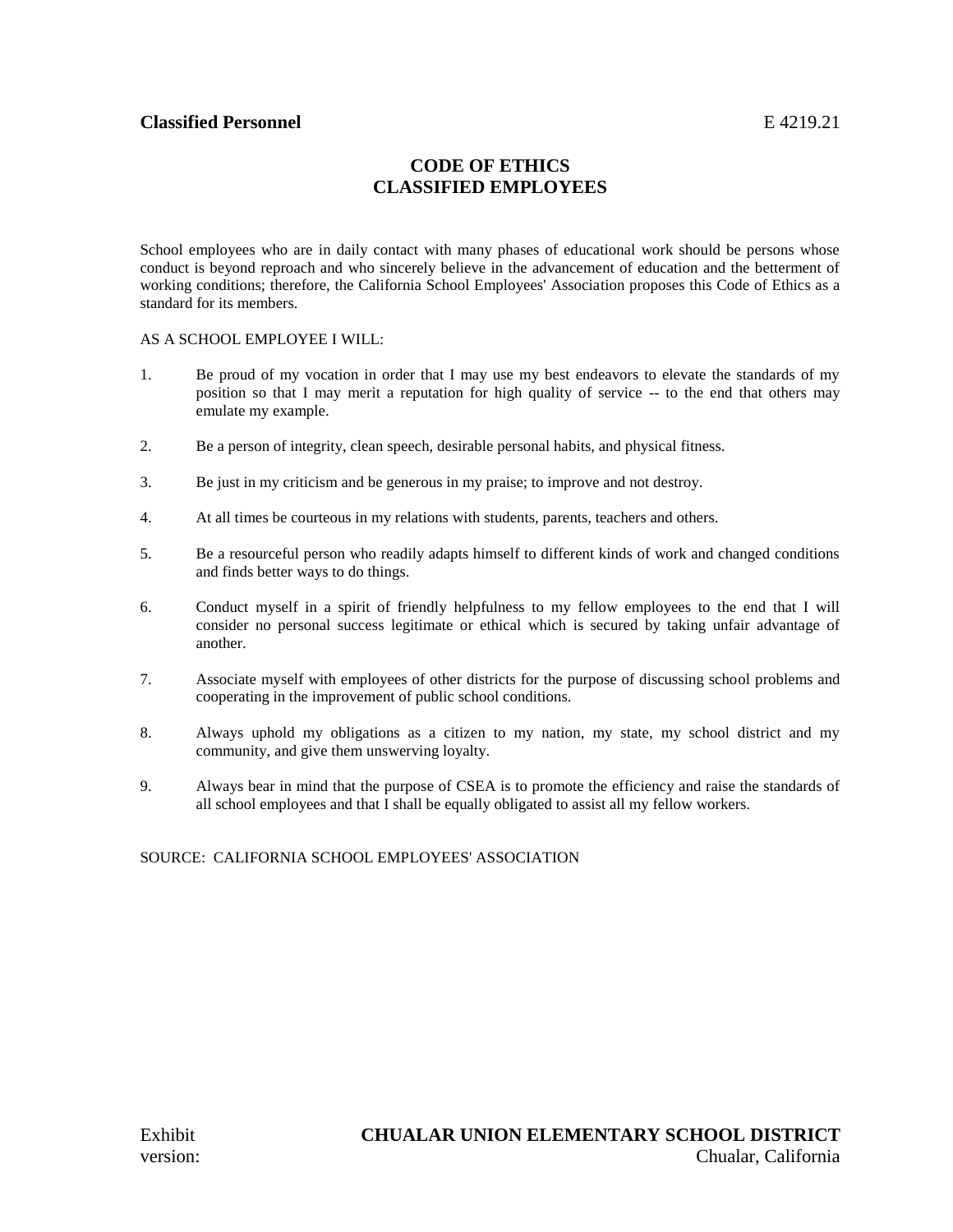### **TEACHER AIDES/PARAPROFESSIONALS**

The Board of Trustees recognizes that paraprofessionals support student learning by providing valuable assistance to teachers and other certificated personnel and enabling greater individualized instruction and supervision of students. Such employees may perform instructional and/or administrative tasks in accordance with law, Board policy and administrative regulation.

*(cf. 1240 - Volunteer Assistance) (cf. 4200 - Classified Personnel) (cf. 6171 - Title I Programs)*

The Superintendent/Principal or designee shall ensure that paraprofessionals possess the qualifications required by law for their positions.

Paraprofessionals shall be under the immediate supervision and direction of certificated personnel.

In determining the assignment of paraprofessionals, the Superintendent/Principal or designee shall consider the greatest benefit to students based on such factors as class size, grade levels, student needs, subject matter and teacher workload.

Each paraprofessional shall be provided with a clear definition of his/her roles and responsibilities.

The Superintendent/Principal or designee shall ensure that all paraprofessionals receive ongoing support and regular performance assessments. Teachers shall receive training in how to collaborate effectively with an assistant and are expected to assign duties consistent with written job descriptions for paraprofessionals.

*(cf. 4131 - Staff Development) (cf. 4212 - Appointment and Conditions of Employment) (cf. 4215 - Evaluation/Supervision) (cf. 4231 - Staff Development)*

The Board encourages qualified paraprofessionals to pursue opportunities that lead to attainment of a teaching credential and enable them to increase their skills and experience in the classroom.

*(cf. 4112.2 - Certification) (cf. 4112.21 - Interns)*

*Legal Reference: (see next page)*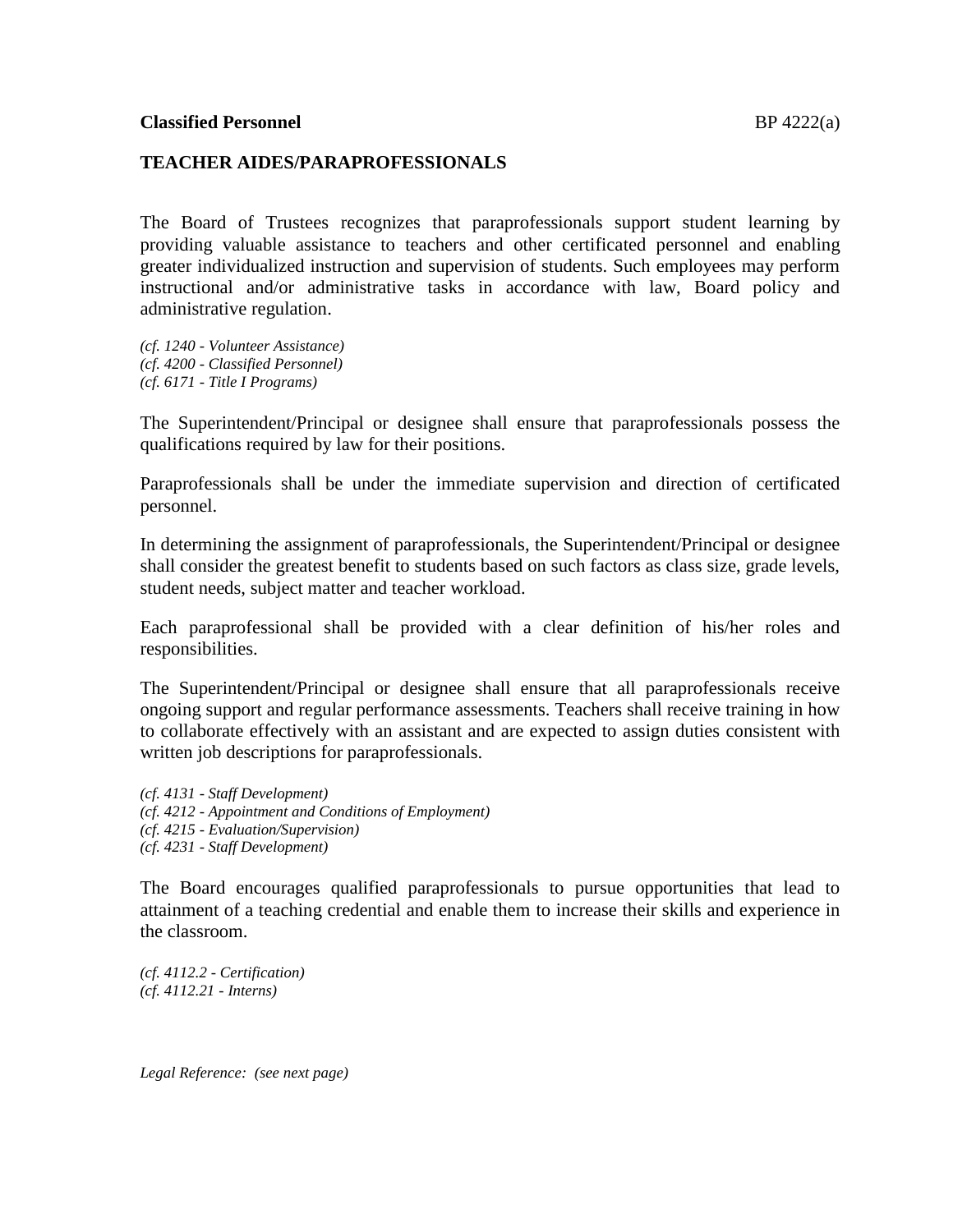#### **TEACHER AIDES/PARAPROFESSIONALS** (continued)

#### *Legal Reference:*

*EDUCATION CODE 44390-44393 California School Paraprofessional Teacher Training Program 44833 Postsecondary students as nonteaching aides 44835 Duties of nonteaching work study aides 45330 Paraprofessionals 45340-45349 Instructional aides 45350-45354 Teacher assistants 45360-45367 Teacher aides 54480-54486 Special Teacher Employment Programs CODE OF REGULATIONS, TITLE 5 12065-12070 Teacher aides for Special Teacher Employment Programs UNITED STATES CODE, TITLE 20 6311 State plans 6314 Schoolwide programs 6315 Targeted assistance schools 6318 Parent involvement 6319 Qualifications for teachers and paraprofessionals CODE OF FEDERAL REGULATIONS, TITLE 34 200.58-200.59 Qualifications and duties of paraprofessionals*

#### *Management Resources:*

*U.S. DEPARTMENT OF EDUCATION PUBLICATIONS Title 1 Paraprofessionals, Non-Regulatory Guidance, March 1, 2004 Roles for Education Paraprofessionals in Effective Schools, 1997 WEB SITES CTC Paraprofessional Teacher Training Program: http://www.ctc.ca.gov/para CDE: http://www.cde.ca.gov CSBA: http://www.csba.org U.S. Department of Education: http://www.ed.gov California School Employees Association: http://www.csea.com National Resource Center for Paraprofessionals: http://www.nrcpara.org National Clearinghouse for Paraeducator Resources: http://www.usc.edu/dept/education/CMMR/Clearinghouse.html*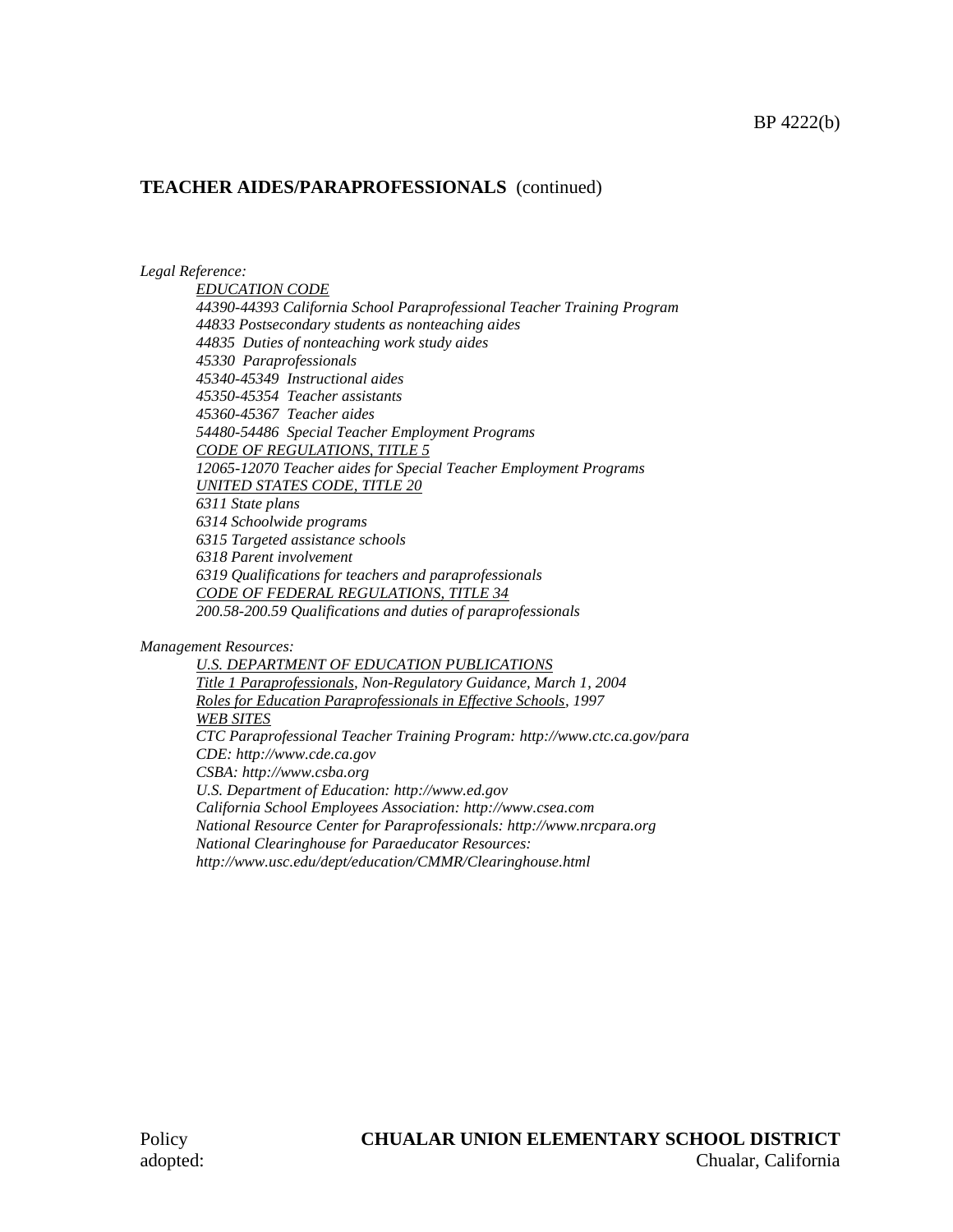## **TEACHER AIDES/PARAPROFESSIONALS**

### **Qualifications and Duties of Paraprofessionals**

No person shall be initially assigned to assist in instruction as a paraprofessional unless he/she has demonstrated proficiency in reading, writing, and mathematics skills up to or exceeding that required for high school seniors pursuant to Education Code 51220(a) and (f) in the high school district that includes all or the largest portion of the district. (Education Code 45330, 45344.5, 45361.5)

A paraprofessional who has passed a proficiency test in another district and was employed in the same capacity shall be considered to have met the district's proficiency standards, unless the district determines that the other district's test is not comparable. (Education Code 45344.5, 45361.5)

Instructional aides shall perform only such duties as, in the judgment of the certificated personnel to whom the instructional aide is assigned, may be performed by a person not licensed as a classroom teacher. These duties shall not include assignment of grades to students. (Education Code 45344)

#### *(cf. 5121 - Grades/Evaluation of Student Achievement)*

Instructional aides need not perform their duties only in the physical presence of the teacher, but the teacher shall retain responsibility for the instruction and supervision of the students in his/her charge. (Education Code 45344)

#### **Additional Qualifications and Duties of Paraprofessionals in Title I Programs**

All paraprofessionals working in a program supported by federal Title I funds shall have received a high school diploma or its equivalent. (20 USC 6319; 34 CFR 200.58; Education Code 45330)

#### *(cf. 6171 - Title I Programs)*

In addition, at least one of the following criteria shall be met immediately by paraprofessionals hired on or after January 8, 2002, and by the end of the 2005-06 school year by paraprofessionals hired before January 8, 2002: (20 USC 6319; 34 CFR 200.58; Education Code 45330)

1. Completion of at least two years of study at an institution of higher education

In accordance with the definition adopted by the State Board of Education, "two years of study" shall be equal to 48 semester units or equivalent quarter units.

2. Possession of an associate's degree or higher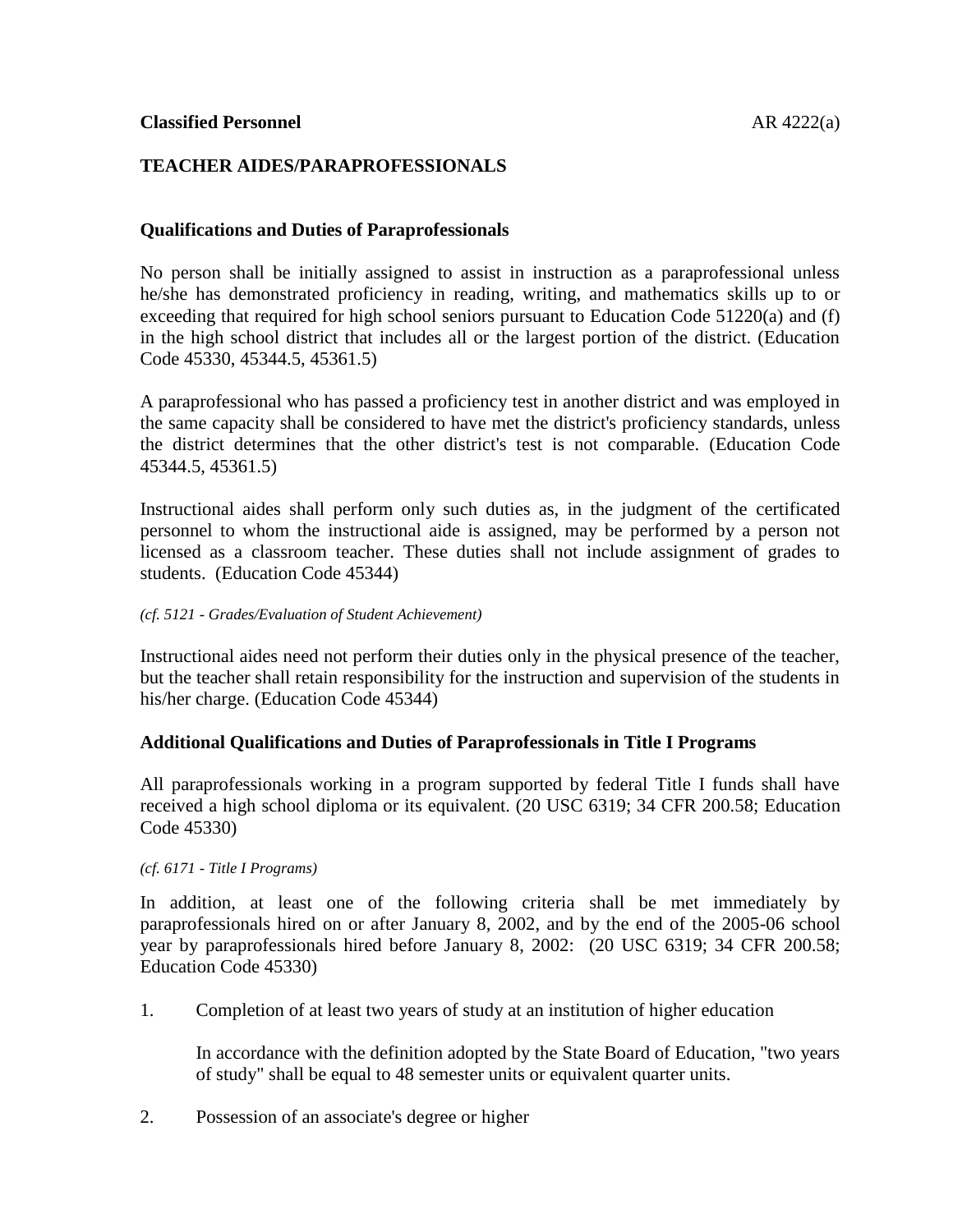## **TEACHER AIDES/PARAPROFESSIONALS** (continued)

3. Knowledge of and ability to assist in instructing reading, writing, and mathematics, as demonstrated through a local or state assessment

A paraprofessional who was hired on or before January 1, 2003, shall be deemed to have met the proficiency exam requirements of item #3 above if he/she has previously demonstrated, through a local assessment, knowledge of and an ability to assist in instructing reading, writing, and mathematics. (Education Code 45330)

When a paraprofessional has previously worked in another district, the Superintendent/Principal or designee may determine whether any assessments conducted by the previous district satisfy the proficiency criteria of item #3 above.

Items #1-3 above shall not apply to any paraprofessional: (20 USC 6319; 34 CFR 200.58; Education Code 45330)

- 1. Who is proficient in English and a language other than English and who provides services primarily to enhance the participation of children in Title I programs by acting as a translator
- 2. Whose duties consist solely of conducting parental involvement activities consistent with 20 USC 6318

Paraprofessionals working in a program supported by Title I funds may be assigned to: (20 USC 6319; 34 CFR 200.59)

- 1. Provide one-on-one tutoring for eligible students, if the tutoring is scheduled at a time when a student would not otherwise receive instruction from a teacher
- 2. Assist with classroom management, such as organizing instructional and other materials
- 3. Provide assistance in a computer laboratory
- 4. Conduct parental involvement activities
- 5. Provide support in a library or media center
- 6. Act as a translator
- 7. Provide instructional services to students, provided that the paraprofessional is working under the direct supervision of a teacher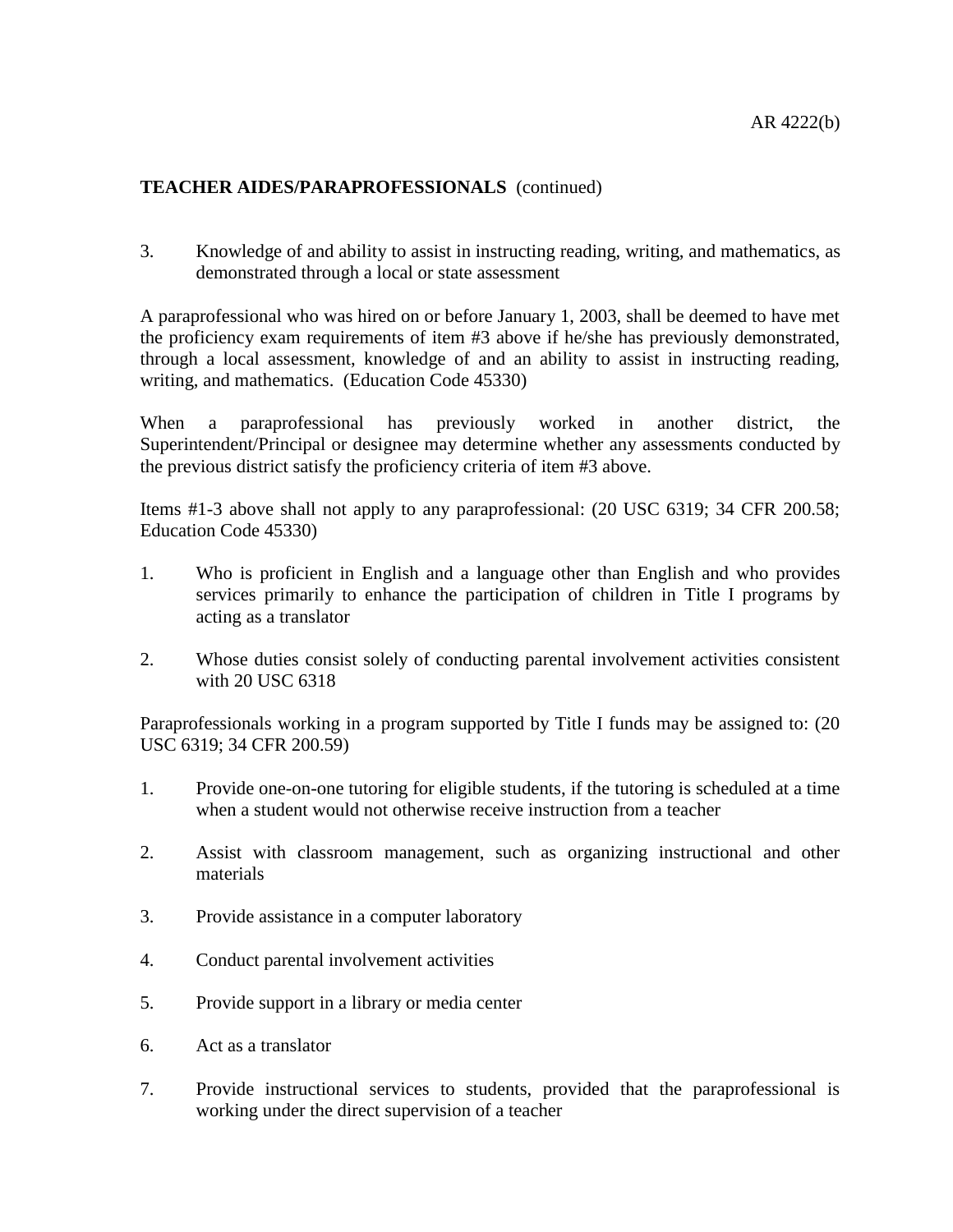## **TEACHER AIDES/PARAPROFESSIONALS** (continued)

Title I paraprofessionals may assume limited duties that are assigned to similar personnel in non-Title I programs, including duties beyond classroom instruction or that do not benefit Title I students, in the same proportion of total work time as non-Title I paraprofessionals. (20 USC 6319; 34 CFR 200.59)

The Superintendent/Principal shall annually attest in writing as to whether the school is in compliance with federal requirements regarding qualifications and duties of paraprofessionals listed above. Copies of attestations shall be maintained at the school office and shall be available to the public upon request. (20 USC 6319)

## **Parental Notification**

At the beginning of each school year, a parent/guardian shall be notified that he/she may request information regarding whether his/her child is provided services by paraprofessionals and, if so, their qualifications. (20 USC 6311)

*(cf. 5145.6 - Parental Notifications)*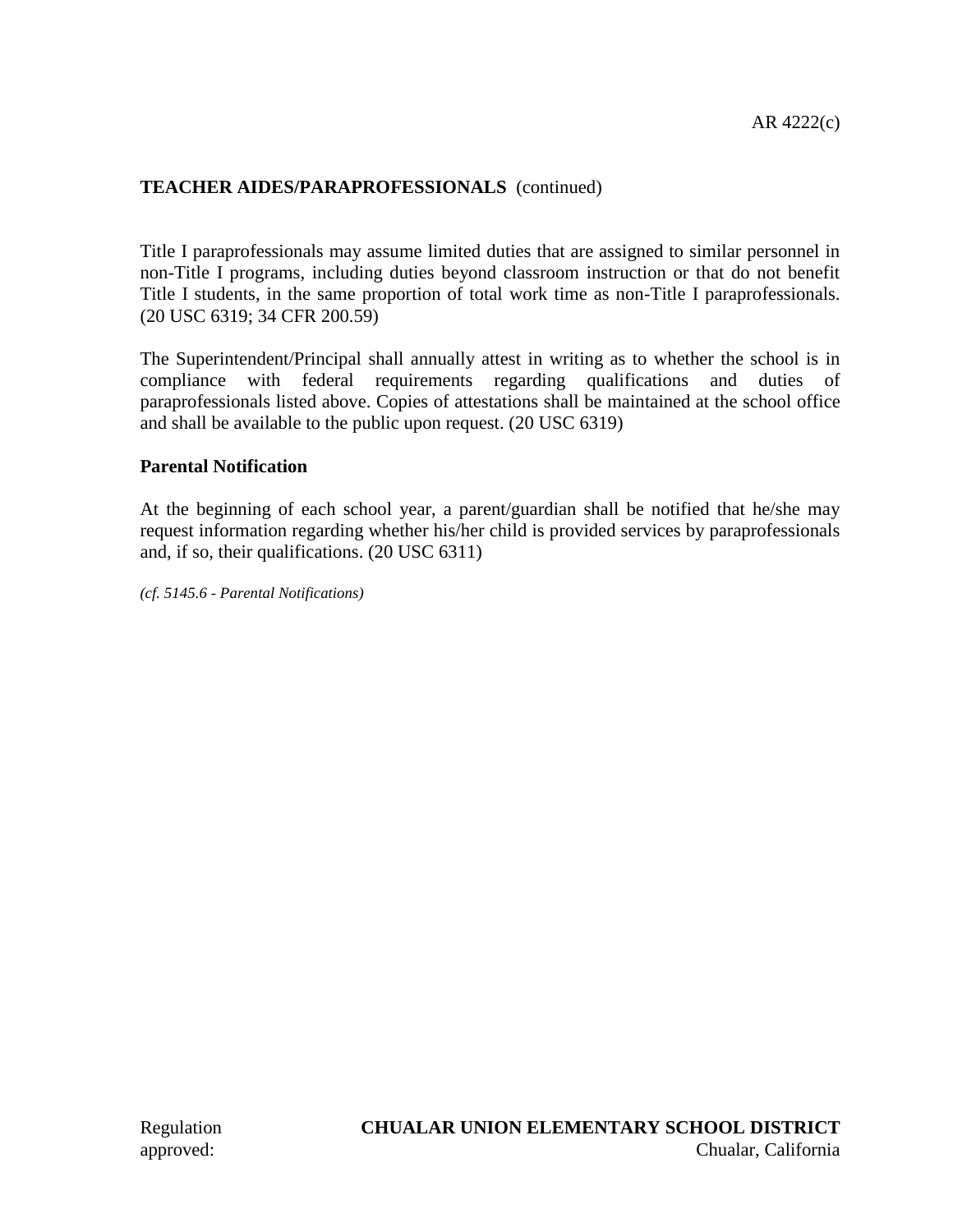## **TEACHER AIDES/PARAPROFESSIONALS**

## **ATTESTATION REGARDING TITLE I PARAPROFESSIONALS**

School: \_\_\_\_\_\_\_\_\_\_\_\_\_\_\_\_\_\_\_\_\_\_\_\_\_Superintendent/Principal: \_\_\_\_\_\_\_\_\_\_\_\_\_\_\_\_\_\_

- 1. I certify that every paraprofessional hired after January 8, 2002, and working in a program supported by Title I funds, unless he/she is exempted by law, has received a high school diploma or its equivalent and has met at least one of the following criteria pursuant to 20 USC 6319:
	- a. Completed at least two years of study at an institution of higher education
	- b. Obtained an associate's or higher degree
	- c. Met a rigorous standard of quality and demonstrated, through a locally determined academic assessment, knowledge of and the ability to assist in instructing either reading, writing and mathematics or reading readiness, writing readiness and mathematics readiness
- 2. All paraprofessionals working in a Title I program are performing duties consistent with 20 USC 6319.

Signature:

Date: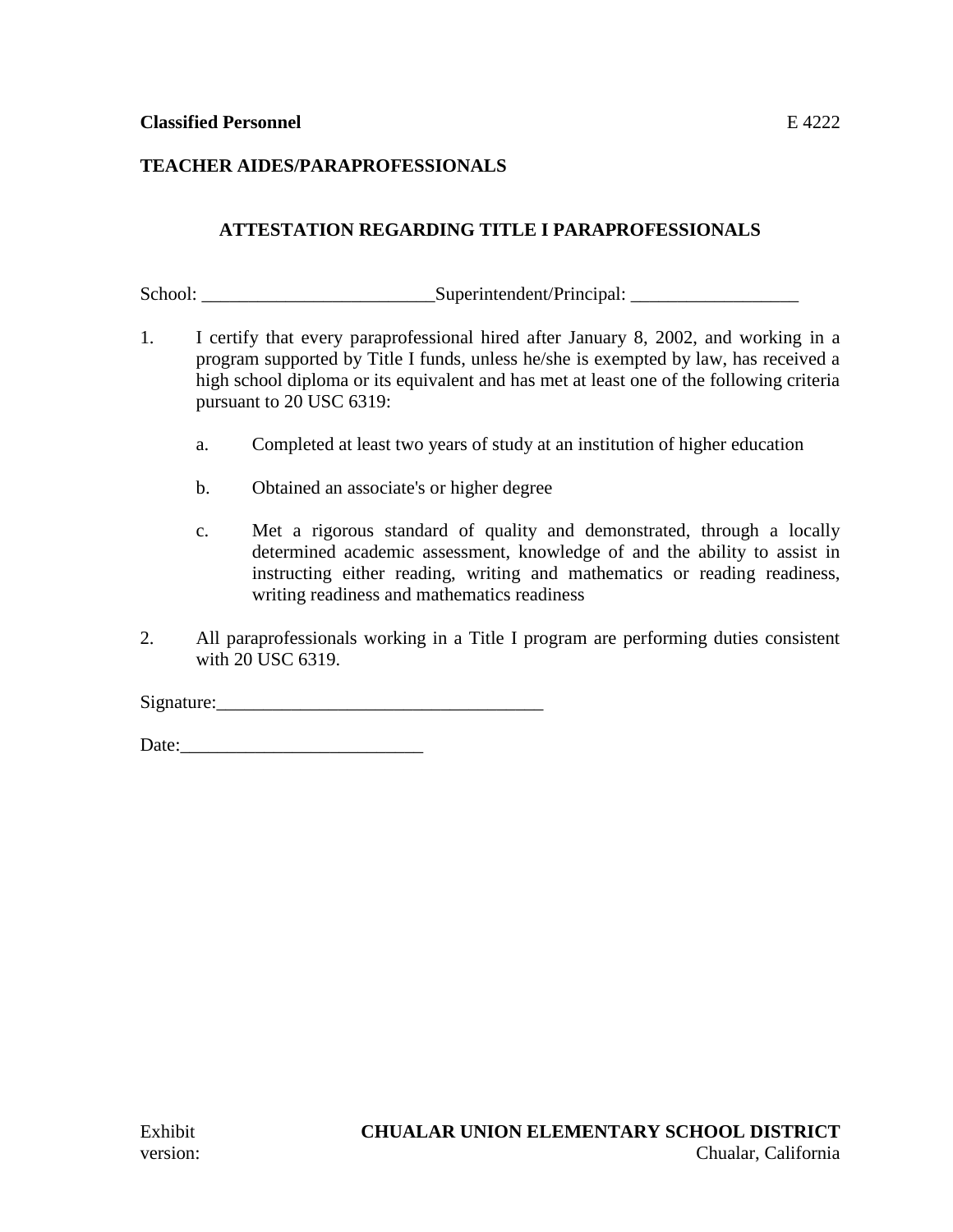### **STAFF DEVELOPMENT**

**Cautionary Notice:** As added and amended by SBX3 4 (Ch. 12, Third Extraordinary Session, Statutes of 2009) and ABX4 2 (Ch. 2, Fourth Extraordinary Session, Statutes of 2009), Education Code 42605 grants districts flexibility in "Tier 3" categorical programs. The Chualar Union Elementary School District has accepted this flexibility and thus is deemed in compliance with the statutory or regulatory program and funding requirements for these programs for the 2008-09 though 2012-2013 fiscal years. As a result, the district may temporarily suspend certain provisions of the following policy or regulation that reflect these requirements. For further information, please contact the Superintendent/Principal or designee.

Classified staff shall have opportunities to participate in staff development activities in order to improve job skills, retrain to meet changing conditions in the district, and/or enhance personal growth.

*(cf. 4261.3 - Professional Leaves)*

The Superintendent/Principal or designee shall develop a program of ongoing staff development which may include, but not be limited to, activities related to:

- 1. General workplace skills and/or skills and knowledge specific to the duties of each classified position
- *(cf. 1340 - Access to District Records)*
- *(cf. 3515.3 - District Police/Security Department)*
- *(cf. 3542 - School Bus Drivers)*
- *(cf. 4200 - Classified Personnel)*
- *(cf. 4222 - Teacher Aides/Paraprofessionals)*
- *(cf. 5148 - Child Care and Development)*
- *(cf. 6300 - Preschool/Early Childhood Education)*
- 2. The role of classified staff in achieving district goals and promoting student achievement

*(cf. 0000 - Vision) (cf. 0200 - Goals for the School District)*

#### 3. The use of technologies to improve job performance

- *(cf. 0440 - District Technology Plan)*
- 4. Effective communication and interaction with other staff, students, parents/guardians, and community members

*(cf. 6020 - Parent Involvement) (cf. 6171 - Title I Programs)*

5. Topics related to student health, safety, and welfare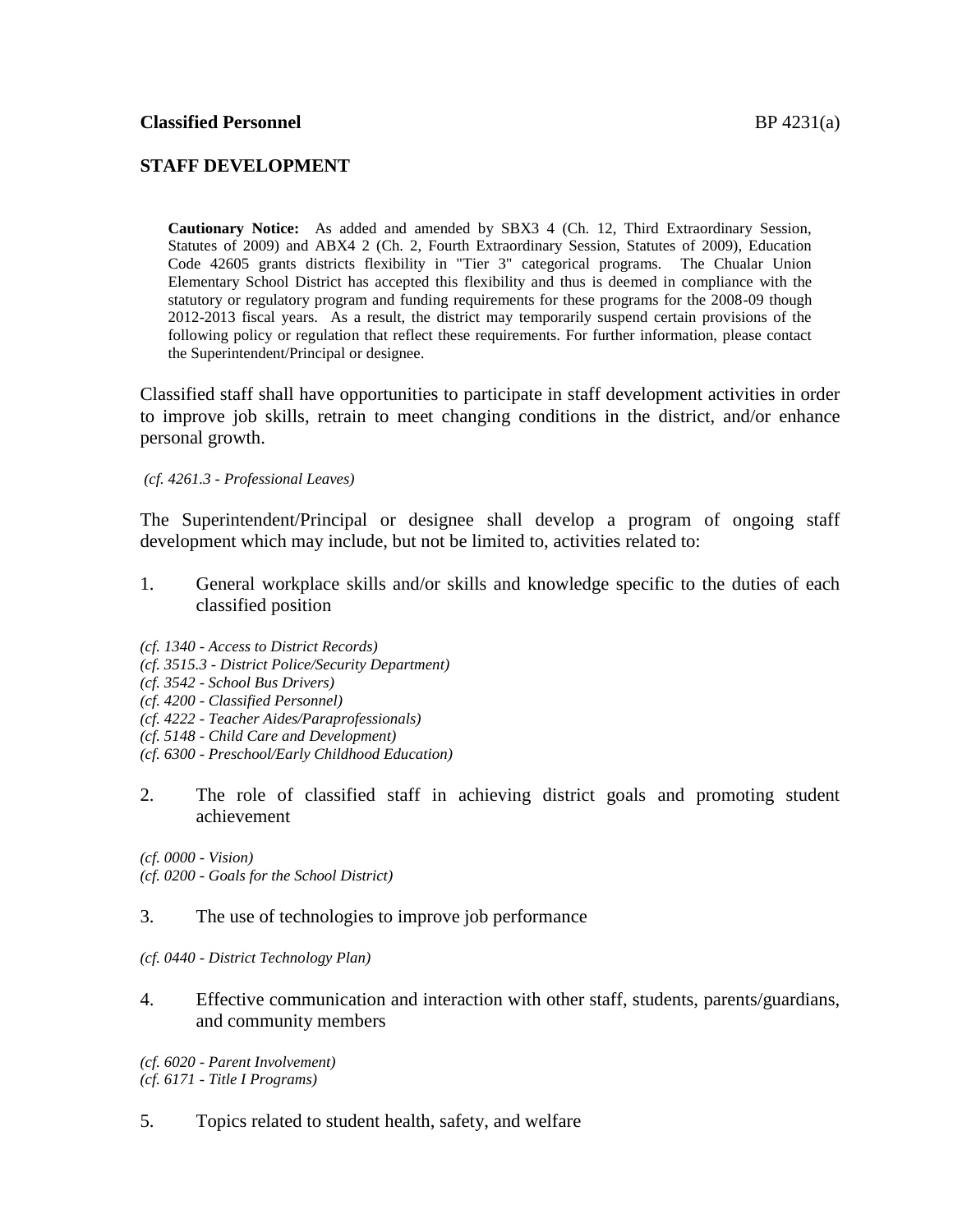#### BP 4231(b)

#### **STAFF DEVELOPMENT** (continued)

*(cf. 0450 - Comprehensive Safety Plan)*

- *(cf. 3515.5 - Sex Offender Notification)*
- *(cf. 5131.6 - Alcohol and Other Drugs)*

*(cf. 5131.63 - Steroids)*

*(cf. 5141.4 - Child Abuse Prevention and Reporting)*

*(cf. 5145.3 - Nondiscrimination/Harassment)*

*(cf. 5146.9 - Hate-Motivated Behavior)*

*(cf. 5145.7 - Sexual Harassment)*

*(cf. 5149 - At-Risk Students)*

#### 6. Topics related to employee health, safety, and security

*(cf. 4119.11/4219.11/4319.11 - Sexual Harassment) (cf. 4119.43/4219.43/4319.43 - Universal Precautions) (cf. 4157/4257/4357 - Employee Safety) (cf. 4158/4258/4358 - Employee Security)*

7. For classroom instructional aides, staff development activities may also include academic content of the core curriculum; teaching strategies; classroom management; or other training designed to improve student performance, conflict resolution, and intolerance and hatred prevention

#### *(cf. 4131 - Staff Development)*

The Superintendent/Principal or designee shall involve classified staff, administrators, and others, as appropriate, in the development of the district's staff development program. He/she shall ensure that the district's staff development program is aligned with district goals, school improvement objectives, and school plans.

*(cf. 0000 - Vision) (cf. 0200 - Goals for the School District) (cf. 0420 - School Plans/Site Councils) (cf. 0420.1 - School-Based Program Coordination) (cf. 0520.1 - High Priority Schools Grant Program) (cf. 0520.2 - Title I Program Improvement Schools) (cf. 0520.3 - Title I Program Improvement Districts)*

The district's staff evaluation process may be used to recommend additional staff development for individual employees.

#### *(cf. 4215 - Evaluation/Supervision)*

The Board of Trustees may budget for actual and reasonable expenses incurred by classified staff who participate in staff development activities.

*(cf. 3350 - Travel Expenses)*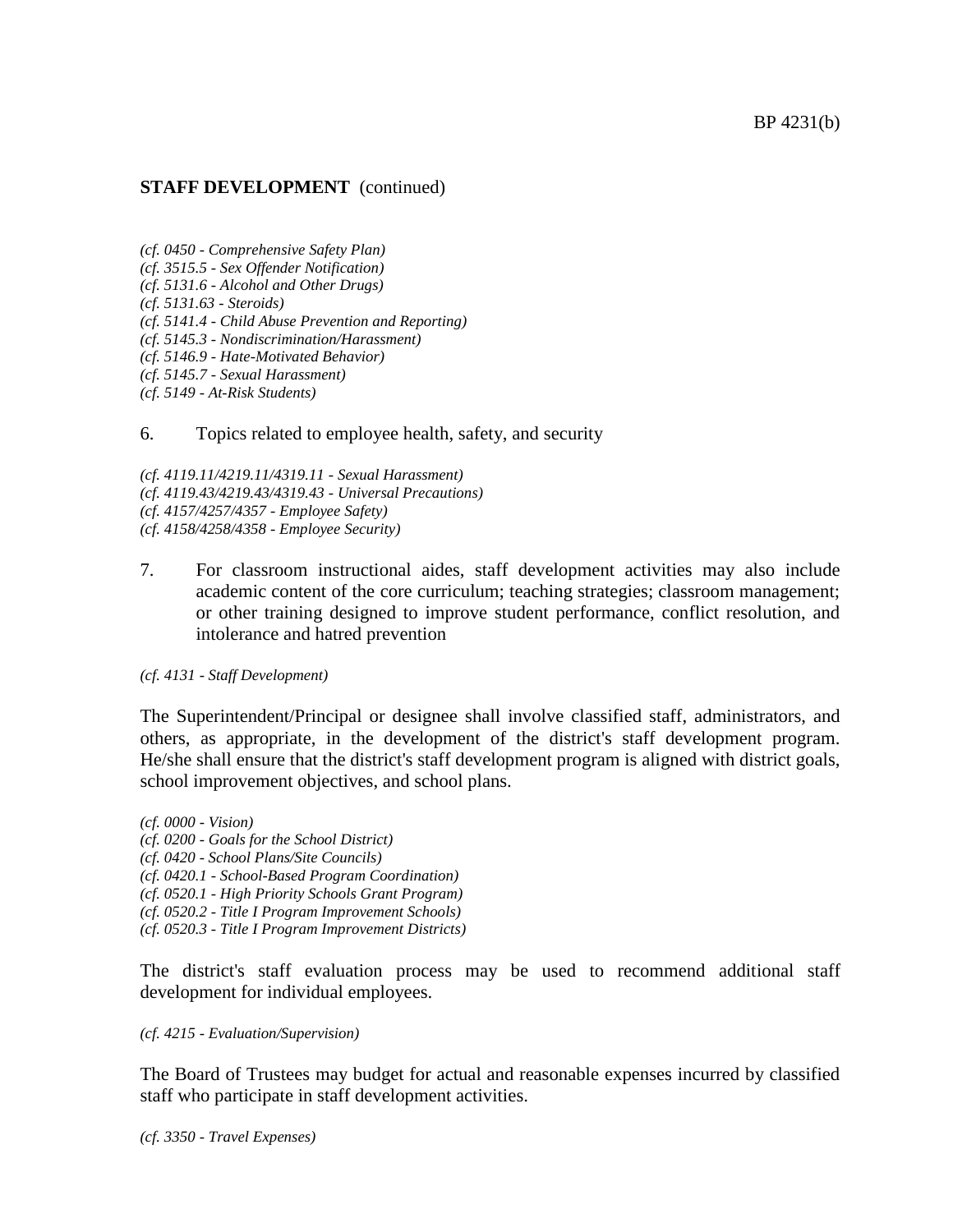### **STAFF DEVELOPMENT** (continued)

The Superintendent/Principal or designee shall provide a means for continual evaluation of the benefit of staff development activities to staff and the district and shall regularly report to the Board regarding the effectiveness of the staff development program.

*(cf. 0500 - Accountability) (cf. 9000 - Role of the Board)*

*Legal Reference:*

*EDUCATION CODE 41530-41532 Professional Development Block Grant 44032 Travel expense payment 44390-44393 California School Paraprofessional Teacher Training Program 45380-45387 Retraining and study leave (classified) 56240-56245 Staff development; service to persons with disabilities REPEALED EDUCATION CODE FOR CATEGORICAL PROGRAMS 44579-44579.6 Instructional Time and Staff Development Reform Program GOVERNMENT CODE 3543.2 Scope of representation of employee organization PUBLIC EMPLOYMENT RELATIONS BOARD DECISIONS United Faculty of Contra Costa Community College District v. Contra Costa Community College District, (1990) PERB Order No. 804, 14 PERC P21, 085*

*Management Resources:*

*WEB SITES California Association of School Business Officials: http://www.casbo.org California School Employees Association: http://www.csea.com*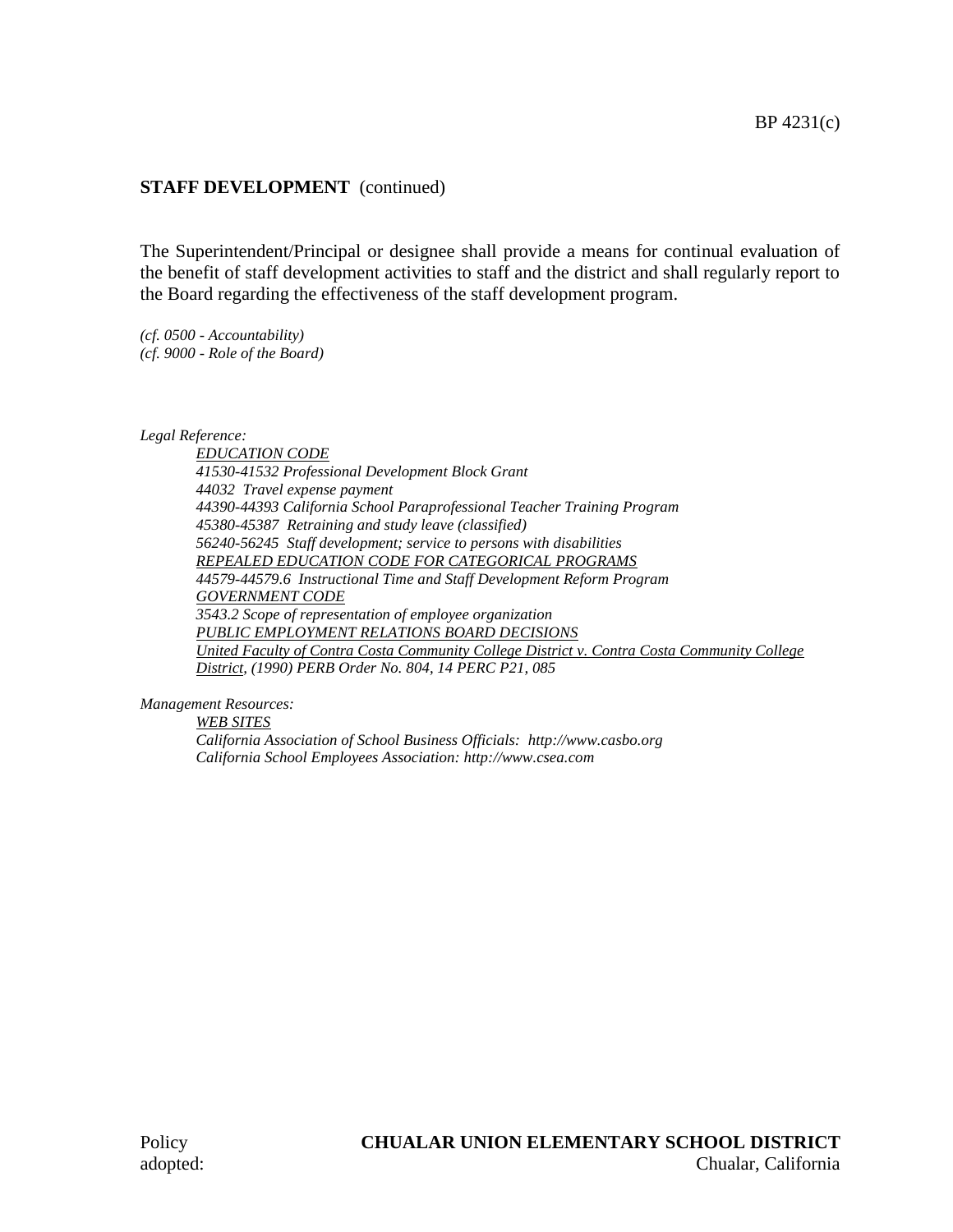## **STAFF DEVELOPMENT**

**Cautionary Notice:** As added and amended by SBX3 4 (Ch. 12, Third Extraordinary Session, Statutes of 2009) and ABX4 2 (Ch. 2, Fourth Extraordinary Session, Statutes of 2009), Education Code 42605 grants districts flexibility in "Tier 3" categorical programs and provides that districts are deemed in compliance with the program and funding requirements for these programs for the 2008-09 through 2012-13 fiscal years. As a result of this flexibility, the district may choose to temporarily suspend certain provisions of the following policy or administrative regulation that reflect those requirements. However, this flexibility does not affect or alter any existing contract or bargaining agreement that the district may have in place. Thus, districts should examine the terms of those contracts and agreements and consult with district legal counsel for additional guidance. Also see BP 2210 - Administrative Discretion Regarding Board Policy.

Upon approval of the Superintendent/Principal or designee, classified staff members may participate in staff development opportunities which may include, but are not limited to:

- 1. Orientation and support for new employees
- 2. Visits to other schools
- 3. Attendance at professional conferences or committee meetings
- 4. Classes and workshops offered by the district, county office of education, institutions of higher education, private organizations, or other appropriate agencies
- *(cf. 4261.3 - Professional Leaves)*
- 5. Joint staff preparation time and staff meetings
- 6. Follow-up activities that help staff implement newly acquired skills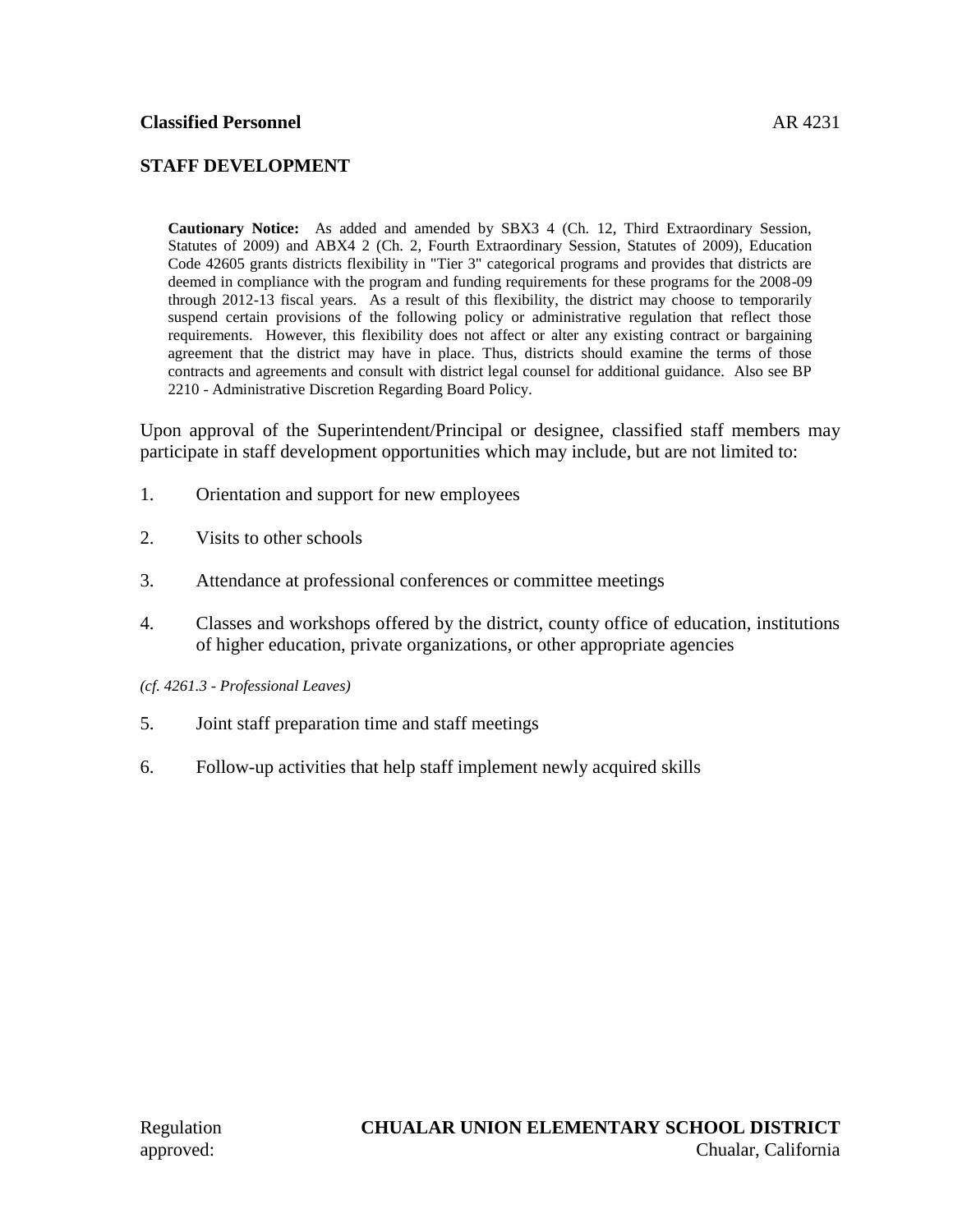#### **OVERTIME PAY/COMPENSATORY TIME OFF**

The district shall provide compensatory time off or cash payment for overtime work in accordance with law and any applicable negotiated employee agreement. Overtime is not paid to salaried employees who serve in exempt positions.

Overtime shall be considered any time worked over an 8-hour day or a 40-hour week and shall be compensated at time-and-one-half. If for all or certain classes of classified positions the established workday is less than eight hours but seven hours or more and the established work week is less than 40 hours but 35 hours or more, all time worked in excess of the established workday and work week shall be considered overtime. (Education Code 45128)

The district shall carefully keep records related to the accrual of overtime. Employees subject to overtime payment shall complete a daily record of time worked. Falsification of time records will result in disciplinary action against the employee and may subject him/her to civil and criminal penalties.

Employees have the option of receiving overtime compensation in the form of monetary wages or compensatory time off (CTO). CTO may be accrued up to a maximum of 240 hours (160 hours of overtime work). An employee who wishes to receive CTO must elect to do so pursuant to a written agreement entered into between the district and the employee before the work is performed. (Education Code 45128-45129; Labor Code 204.3)

Employees may use CTO within a reasonable period of the employee's request to do so, provided that this does not unduly disrupt district operations. The district shall make cash payments for CTO which has not been taken within 12 months of its accrual.

No overtime shall be allowed except as pre-authorized by an employee's immediate supervisor.

*(cf. 1240 - Volunteer Assistance) (cf. 4313.1 - Load/Scheduling/Hours of Employment)*

*Legal Reference: (see next page)*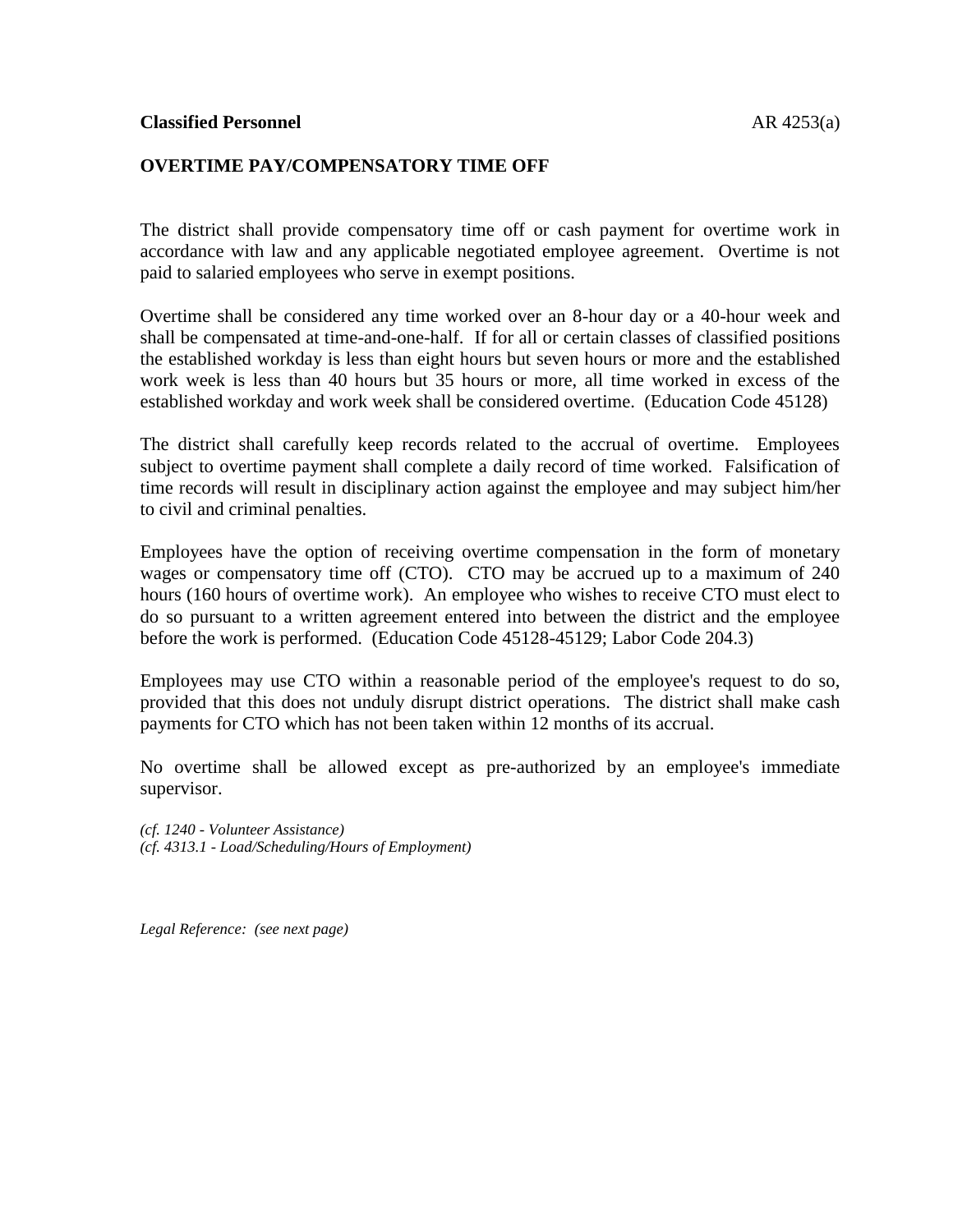### **OVERTIME PAY/COMPENSATORY TIME OFF** (continued)

*Legal Reference:*

*EDUCATION CODE 45127 Workweek 45128 Overtime 45129 Compensatory time off 45130 Exclusion from overtime provisions 45131 Workweek; five consecutive days; overtime 45132 Four-consecutive-day workweek LABOR CODE 204.3 Compensating time off in lieu of overtime compensation PENAL CODE 424 Embezzlement and falsification of accounts by public officers UNITED STATES CODE, TITLE 29 201-216 Fair Labor Standards Act CODE OF FEDERAL REGULATIONS, TITLE 29 511-800 Department of Labor Relations especially: 785.12 Overtime suffered or permitted COURT DECISIONS People v. Theresa Groat (1993) 19 Cal.App.4th 1228*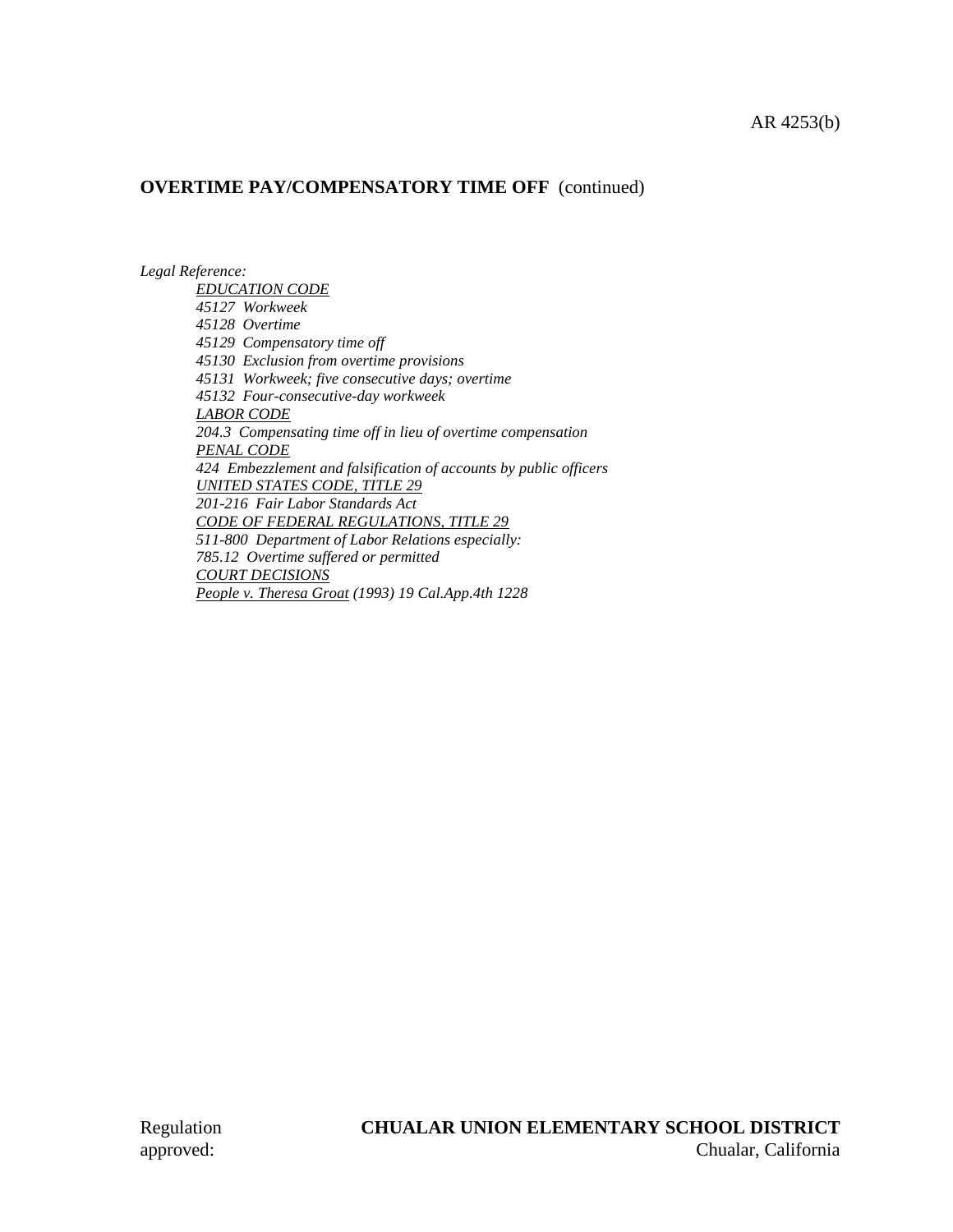## **PERSONAL ILLNESS/INJURY LEAVE**

### **Purposes of Leave**

A classified employee may use personal illness or injury leave granted by the district for the following purposes:

- 1. Absences caused by accident or illness, whether or not the absence arises out of or in the course of employment, or by quarantine which results from contact during the performance of the employee's duties with other persons having a contagious disease (Education Code 45199)
- 2. Absences due to pregnancy, childbirth, and recovery (Education Code 45193)

*(cf. 4161.8/4261.8/4361.8 - Family Care and Medical Leave)*

- 3. Cases of personal necessity as specified in Education Code 45207
- *(cf. 4161.2/4261.2/4361.2 - Personal Leaves)*
- 4. Medical or dental appointments, in increments of not less than one hour
- 5. Cases of industrial accident or illness when leave granted specifically for that purpose has been exhausted (Education Code 45192)
- *(cf. 4261.11 - Industrial Accident/Illness Leave)*
- 6. Illness of the employee's child, parent, spouse, registered domestic partner, or domestic partner's child, up to the amount of leave that would be accrued during six months for personal illness or injury (Labor Code 233)

### **Notification of Absence**

An employee shall notify the Superintendent/Principal or the designated manager or supervisor of his/her need to be absent as soon as such need is known so that the services of a substitute may be secured as necessary. This notification shall include an estimate of the expected duration of absence. If the absence becomes longer than estimated, the employee shall so notify the district. If the duration of absence becomes shorter than estimated, the employee shall notify the district not later than 3 p.m. of the day preceding the day on which he/she intends to return to work.

## **Verification Requirements**

After any absence due to illness or injury, the employee shall submit a completed and signed district absence form to his/her immediate supervisor.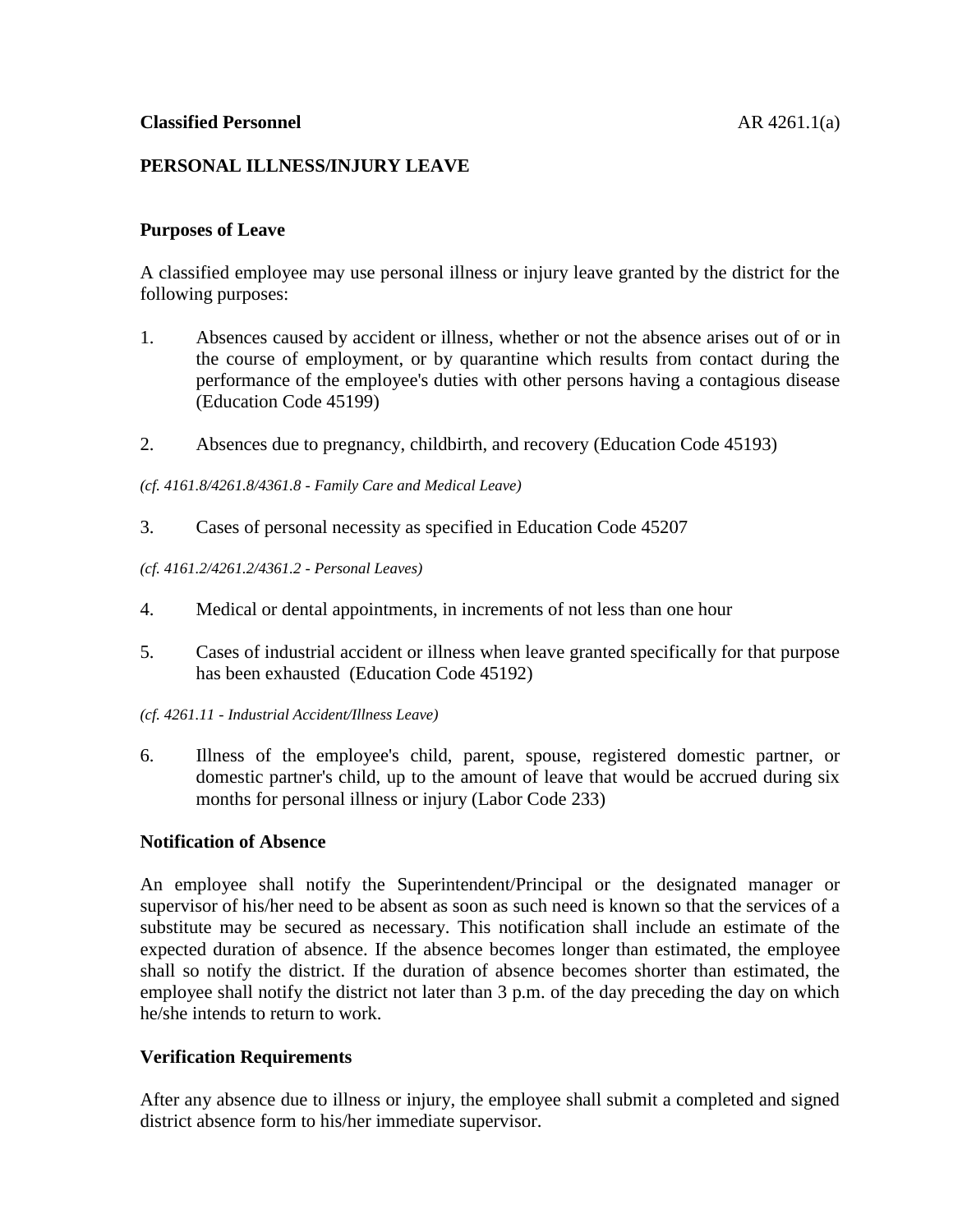#### **PERSONAL ILLNESS/INJURY LEAVE** (continued)

The Superintendent/Principal or designee may, at any time, require additional written verification by the employee's physician or medical practitioner. Such verification shall be required whenever an employee's absence record shows chronic absenteeism or a pattern of absences immediately before or after weekends and/or holidays or whenever clear evidence indicates that an absence is not related to illness or injury.

The Superintendent/Principal or designee may require an employee to visit a physician selected by the district and at district expense in order to receive a statement as to the employee's need for further leave of absence and a prognosis as to when the employee will be able to return to work. If the statement concludes that the employee's condition does not warrant continued absence, the Superintendent/Principal or designee, after giving notice to the employee, may deny further leave.

Before returning to work, an employee who has been absent for surgery, hospitalization, or extended medical treatment may be asked to submit a letter from his/her physician stating that he/she is able to return and stipulating any recommended restrictions or limitations.

*(cf. 4032 - Reasonable Accommodation) (cf. 4113.4/4213.4/4313.4 - Temporary Modified/Light-Duty Assignment)*

Verification requirements shall not discriminate against any employee on the basis of his/her religious practice.

*(cf. 4030 - Nondiscrimination in Employment) (cf. 4031 - Complaints Concerning Discrimination in Employment)*

### **Accrual of Leave**

Any classified employee employed five days a week is entitled to 12 days leave of absence, with full pay, for personal illness or injury per fiscal year. An employee who serves less than a full fiscal year or fewer than five days a week shall be granted comparable leave in proportion to the time he/she works. (Education Code 45191)

*(cf. 4161/4261/4361 - Leaves) (cf. 4161.9/4261.9/4361.9 - Catastrophic Leave Program)*

An employee may take leave for personal illness or injury at any time during the year, even if credit for such leave has not yet been accrued. However, a new employee shall not be entitled to more than six days of such leave until he/she has completed six months of active service with the district. (Education Code 45191)

Unused days of personal illness or injury leave shall be accumulated from year to year without limitation. (Education Code 45191)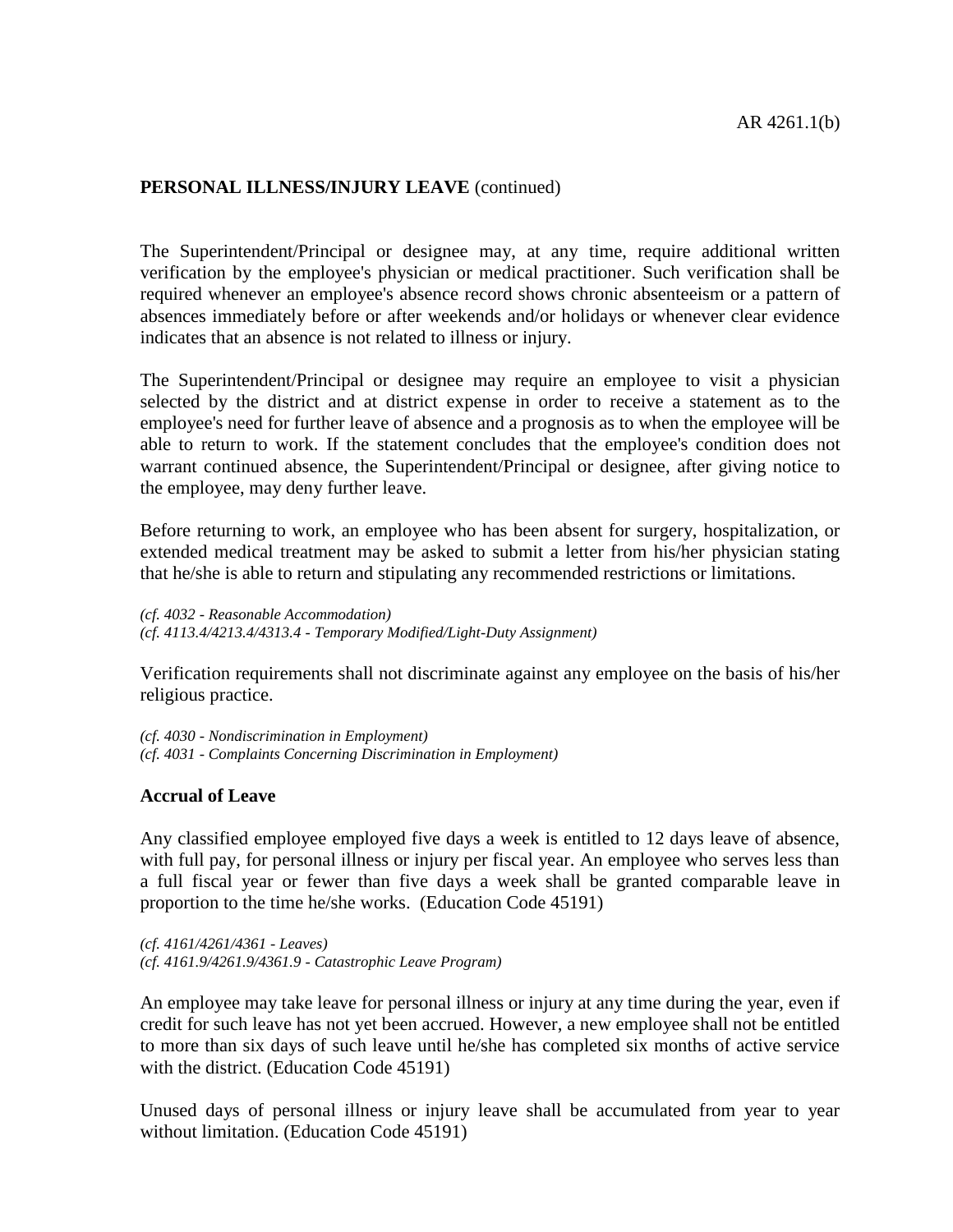## **PERSONAL ILLNESS/INJURY LEAVE** (continued)

At the beginning of each school year, each employee shall be notified of the amount of leave which he/she has accumulated.

Upon employment with the district, a new classified employee shall receive credit for any personal illness or injury leave accumulated in a previous school district, county office of education, or community college district if he/she left employment with that district within the previous year and had been employed by the previous district for at least one year. If the employee's previous employment had been terminated for cause, the Board of Trustees may determine whether to accept the transfer of the accumulated leave. (Education Code 45202)

An employee who does not complete a given year of service shall be charged for any unearned personal illness or injury leave used as of the date of termination.

#### **Extension of Leave**

A permanent employee who is absent because of a personal illness or injury and who has exhausted all available personal illness or injury leave, vacation, compensatory overtime, and any other paid leave shall be so notified, in writing, and offered an opportunity to request additional leave. The Board may grant the employee additional leave, paid or unpaid, for a period not to exceed six months and may renew this leave for two additional six-month periods or for lesser periods. Total leave so granted shall not exceed 18 months. (Education Code 45195)

#### *(cf. 4216 - Probationary/Permanent Status)*

If the employee is still unable to resume his/her duties after all available paid and unpaid leaves have been exhausted, the employee shall be placed on a reemployment list for a period of 39 months. If during this time the employee becomes able to resume the duties of his/her position, he/she shall be reemployed in the first vacancy in the classification of his/her previous assignment. The employee's reemployment shall take preference over all other applicants except those laid off for lack of work or lack of funds, in which case the employee shall be ranked according to his/her seniority. (Education Code 45195)

#### **Compensation**

A classified employee who has exhausted all paid leave, including personal illness or injury leave shall receive his/her salary, minus the actual amount paid a substitute employed to fill the position during the employee's absence for the remaining days within a total five-month period of absence. (Education Code 45196)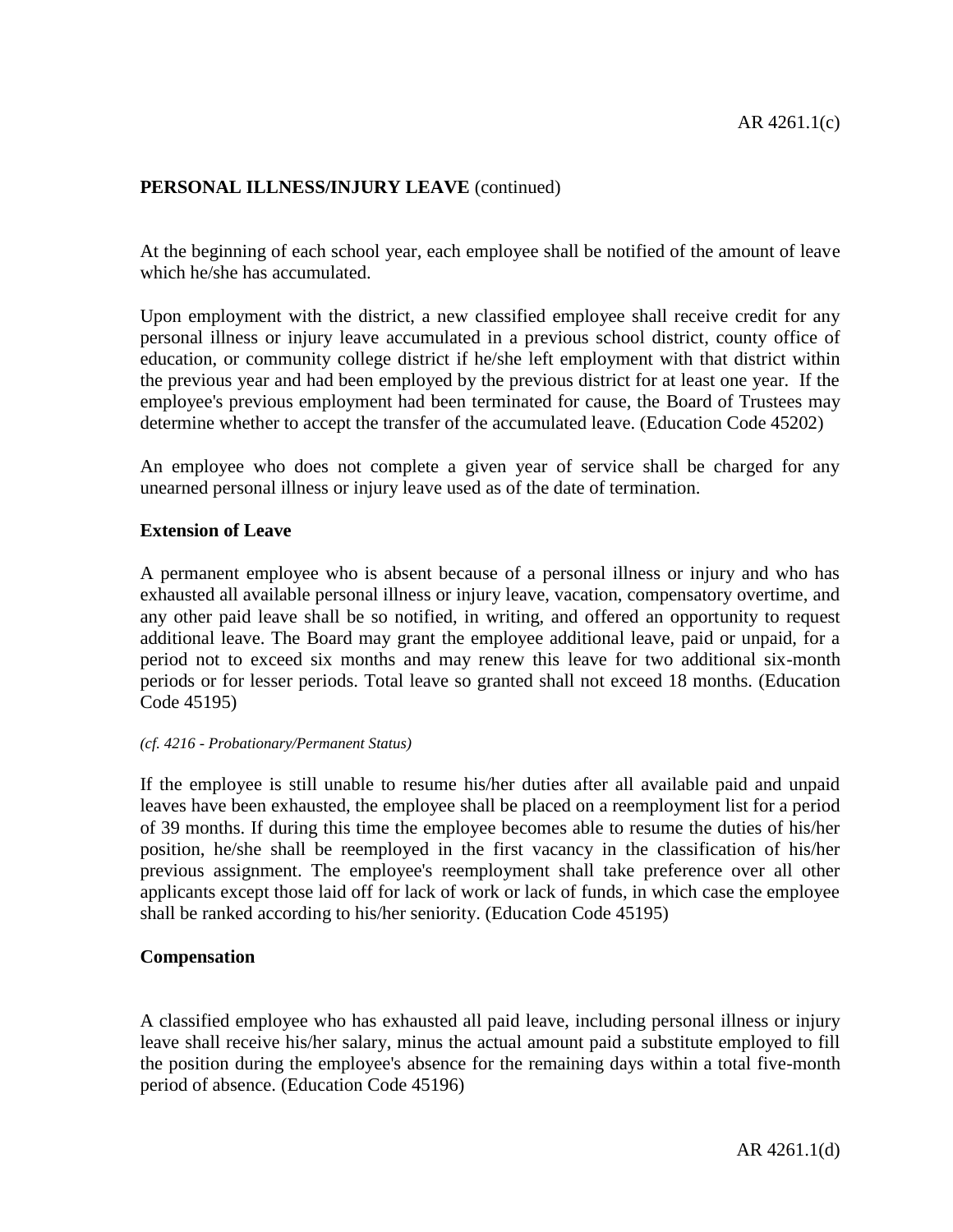#### **PERSONAL ILLNESS/INJURY LEAVE** (continued)

The five-month period shall commence on the first day of the leave of absence and shall run concurrently with any other paid leave.

*Legal Reference:*

*EDUCATION CODE 45103 Substitute employees 45190 Leaves of absence and vacations 45191 Leaves of absence for illness and injury 45193 Leave of absence for pregnancy (re use of sick leave under certain circumstances) 45195 Additional leave for nonindustrial accident or illness; reemployment preference 45196 Salary; deductions during sick leave 45202 Transfer of accumulated sick leave and other benefits LABOR CODE 233 Illness of child, parent, spouse or domestic partner COURT DECISIONS California School Employees Association v. Tustin Unified School District, (2007) 148 Cal.App.4th 510 ATTORNEY GENERAL OPINIONS 53 Ops.Cal.Atty.Gen. 111 (1970)*

## Regulation **CHUALAR UNION ELEMENTARY SCHOOL DISTRICT** approved: Chualar, California **Classified Personnel** AR 4261.11(a)

### **INDUSTRIAL ACCIDENT/ILLNESS LEAVE**

Leave of absence for industrial accidents or illnesses shall be provided to classified employees who have served in the district continuously for at least three years.

In each fiscal year, allowable leave for any single industrial accident or illness shall be for 60 working days. (Education Code 45192)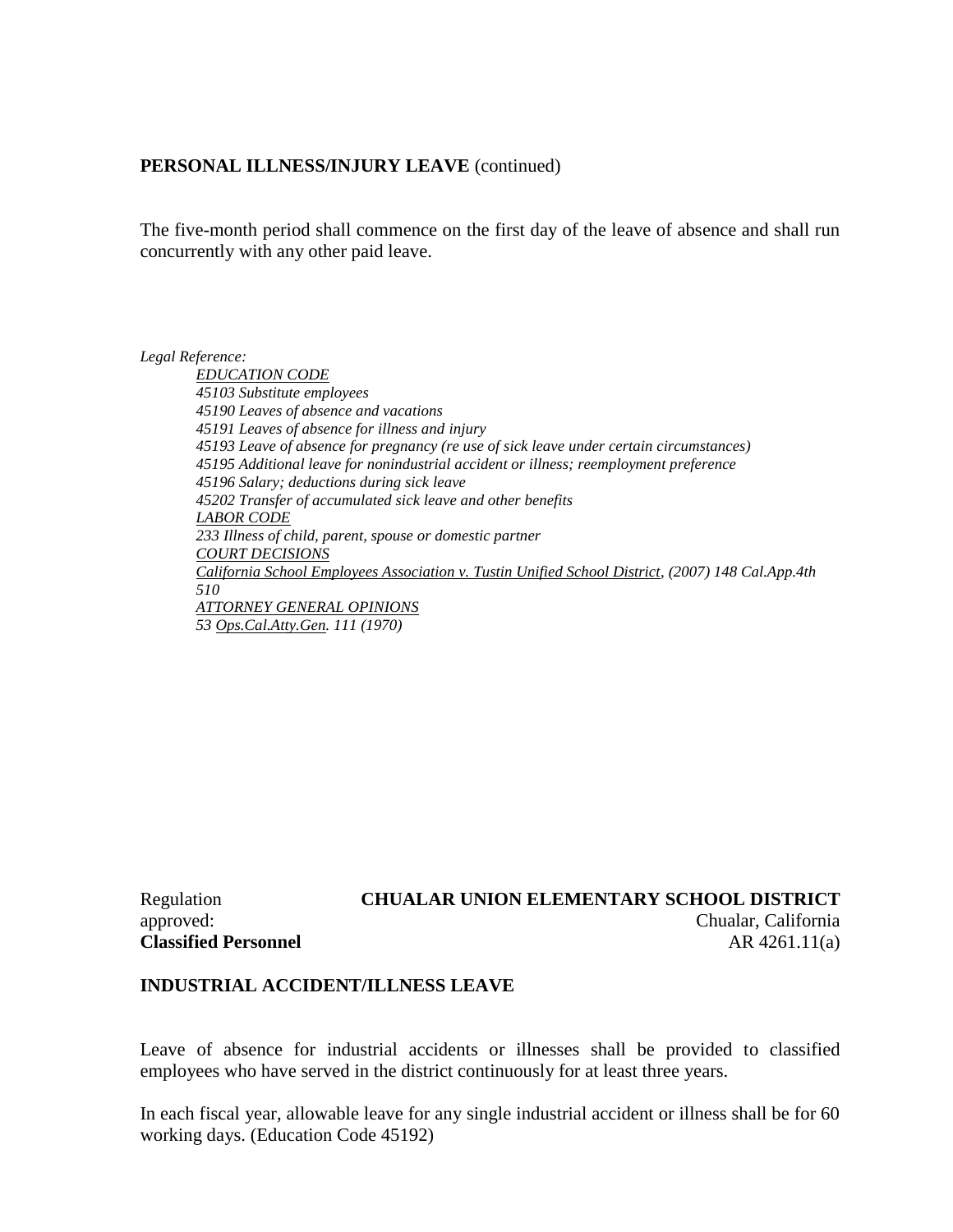*(cf. 4113.4/4213.4/4313.4 - Temporary/Modified Light-Duty Assignment) (cf. 4157.1/4257.1/4357.1 - Work-Related Injuries) (cf. 4157.2/4257.2/4357.2 - Ergonomics) (cf. 4161/4261/4361 - Leaves)*

Allowable leave shall not accumulate from year to year. (Education Code 45192)

When a classified employee is absent from his/her duties because of an industrial accident or illness: (Education Code 45192)

- 1. Industrial accident or illness leave shall start on the first day of absence.
- 2. Payment for wages lost on any day shall not, when added to an award granted the employee under the workers' compensation laws of this state, exceed the normal wage for the day.
- 3. Industrial accident or illness leave shall be reduced by one day for each day of authorized absence, regardless of a compensation award made under workers' compensation.
- 4. If an industrial accident or illness leave overlaps into the next fiscal year, the employee is entitled to only that amount remaining at the end of the fiscal year in which the injury or illness occurred, for the same illness or injury.

Upon expiration of allowable leave for an industrial accident or illness, the employee shall use personal illness and injury leave as provided by Education Code 45191. If the employee continues to receive workers' compensation, he/she shall be entitled to use only as much of his/her accumulated or available sick leave, accumulated compensating time, vacation or other available leave as, when added to the employee's workers' compensation award, will provide for a full day's wage or salary. (Education Code 45192)

#### *(cf. 4261.1 - Personal Illness/Injury Leave)*

During any paid leave of absence, the employee shall endorse to the district the workers' compensation checks received on account of his/her industrial accident or illness. In those cases, the district shall issue appropriate salary warrants for payment of the employee's salary and shall deduct normal retirement and other authorized contributions. (Education Code 45192)

AR 4261.11(b)

### **INDUSTRIAL ACCIDENT/ILLNESS LEAVE** (continued)

When available paid leave has been exhausted, the employee shall be so notified in writing and shall be offered an opportunity to request additional leave. (Education Code 45192)

When all available leaves of absence, paid or unpaid, have been exhausted and the employee is not medically able to assume the duties of his/her position, the employee shall be placed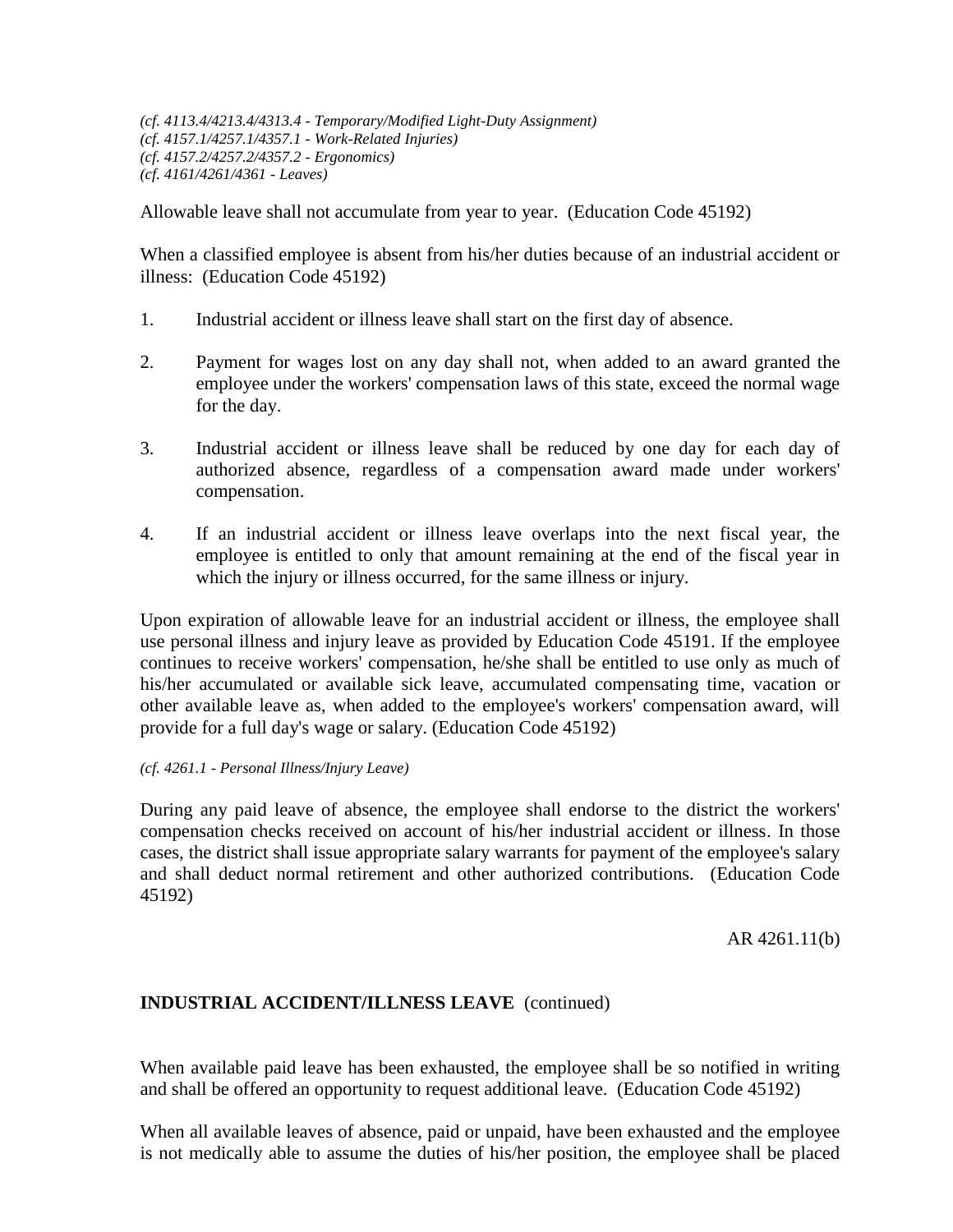either in another position or on a reemployment list for a period of 39 months. If during this time the employee becomes medically able, he/she shall be employed in a vacant position in the class of his/her previous assignment over all other available candidates, except for a reemployment list established because of lack of work or lack of funds, in which case the employee shall be listed in accordance with appropriate seniority regulations. An employee who has been placed on a reemployment list and has been medically released for return to duty, but fails to accept an appropriate assignment, shall be dismissed. (Education Code 45192)

#### *(cf. 4218 - Dismissal/Suspension/Disciplinary Action)*

Any employee receiving benefits under this leave shall, during periods of injury or illness, remain within the State of California unless the Board of Trustees authorizes travel outside the state. (Education Code 45192)

During this leave, the employee may return to his/her position without suffering any loss of status or benefits. Periods of leave of absence, paid or unpaid, shall not be considered to be a break in service of the employee. (Education Code 45192)

*Legal Reference:*

*EDUCATION CODE 45191 Leave of absence for illness or injury 45192 Industrial accident and illness leaves for classified employees*

**Classified Personnel** AR 4261.3(a)

# Regulation **CHUALAR UNION ELEMENTARY SCHOOL DISTRICT** approved: Chualar, California

### **PROFESSIONAL LEAVES**

The Board of Trustees may grant a leave of absence of up to one year to classified employees for the purpose of permitting study or retraining the employee to meet changing conditions within the district. (Education Code 45381)

*(cf. 4161/4261/4361 - Leaves) (cf. 4231 - Staff Development)*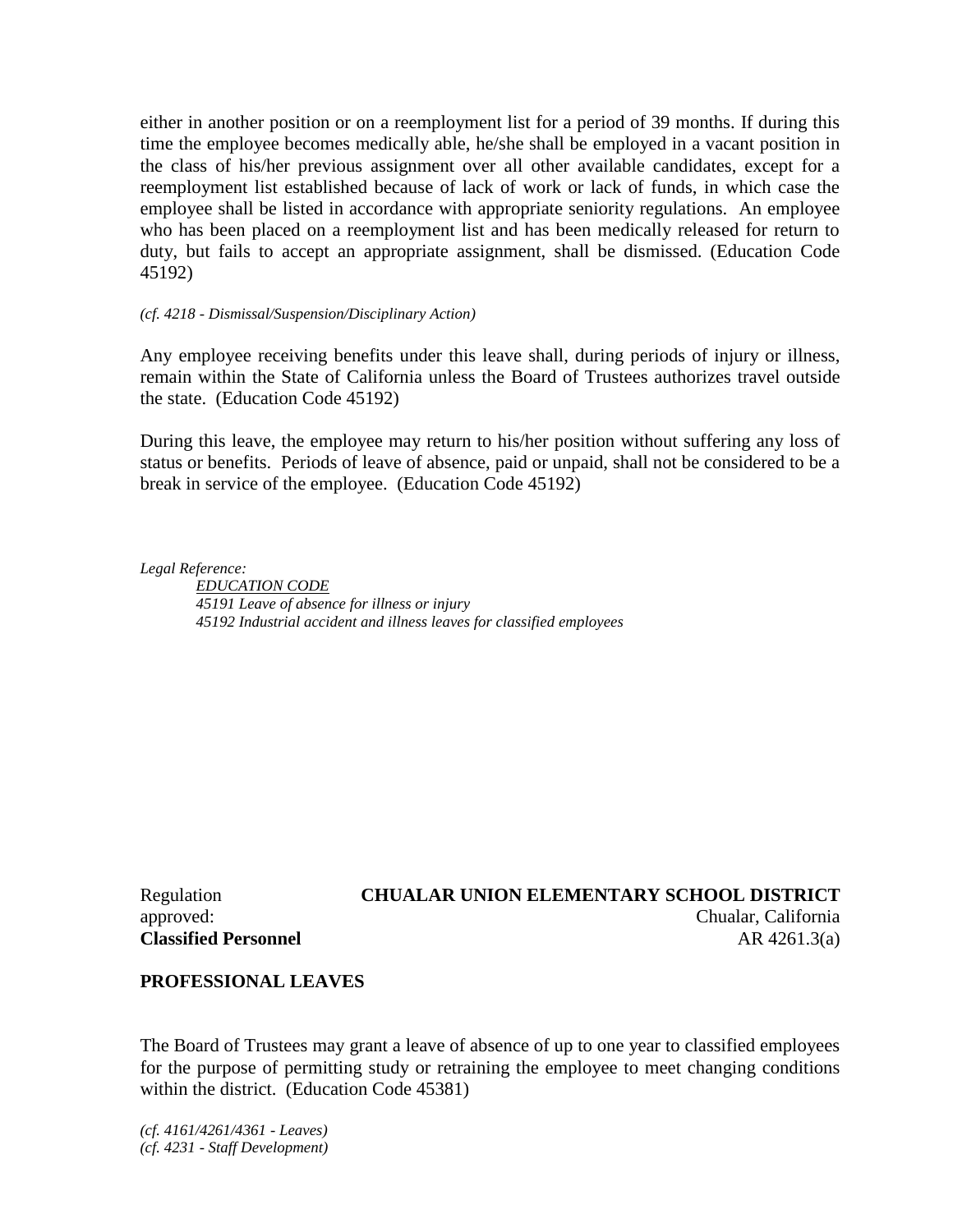To be eligible for a leave for study purposes, the employee must have served in the district for at least seven consecutive years preceding the leave, unless the leave is for purposes of retraining, in which case the employee must have served in the district for at least three consecutive years. Sick leave shall not be deemed a break in service, except if it will not be included as service in computing service for the granting of any subsequent professional leave. (Education Code 45382)

No more than one such leave of absence shall be granted in each seven or three-year period. (Education Code 45382)

The Board may require that such leaves of absence be taken in separate six-month periods or in any other appropriate periods as long as the total leave is completed within three years. Any period of service by the employee between the separate periods of leave shall comprise a part of the service required for qualifying for a subsequent leave of absence. (Education Code 45381)

Every employee granted a leave of absence for these purposes may be required to perform such services during the leave as the Board and employee may agree upon in writing. (Education Code 45383)

The employee shall receive such compensation during the leave as the Board and employee agree upon in writing, which shall be not less than the difference between the employee's salary and the salary of a substitute employee. In lieu of such a difference, the Board may pay one-half of the salary of the employee or any additional amount up to and including the full salary of the employee. (Education Code 45383)

Compensation during the leave shall be paid in the manner authorized by Education Code 45384.

The Board may grant reimbursement of the costs, including tuition fees, to any permanent classified employee who satisfactorily completes approved training to improve his/her job knowledge, ability or skill. Programs eligible for reimbursement include, but are not limited to, courses of study at approved academic institutions, seminars and training institutes conducted by recognized professional associations, conferences, meetings and other training programs designed to upgrade the classified service and encourage the retraining of employees who may otherwise be subject to layoff as the result of technological changes. (Education Code 45387)

AR 4261.3(b)

### **PROFESSIONAL LEAVES** (continued)

*Legal Reference: EDUCATION CODE 45380-45387 Leaves of absence for study or retraining, classified personnel*